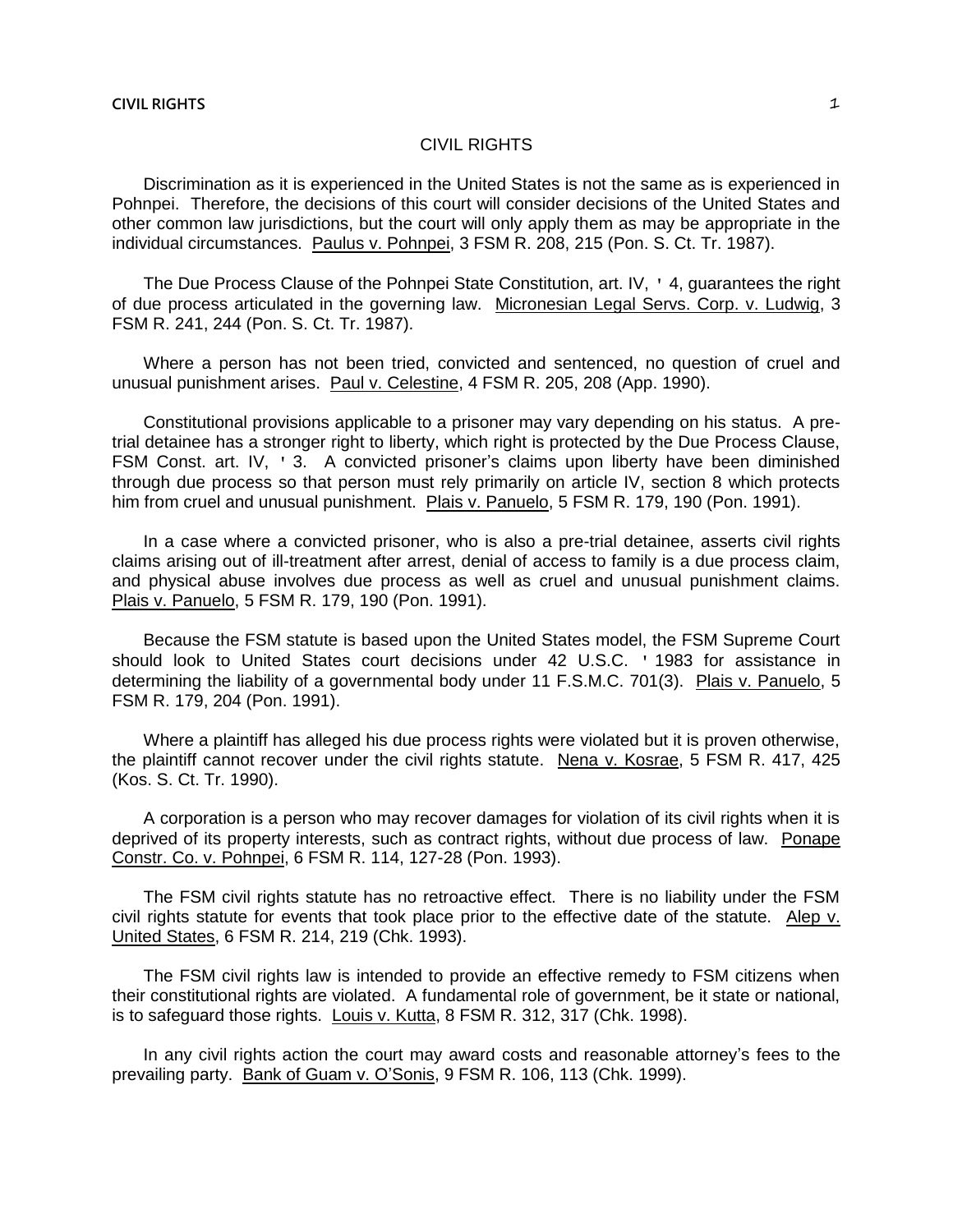Because of the similarity between the U.S. civil rights statute and 11 F.S.M.C. 701, FSM courts should consider the decisions of the United States in arriving at a decision, without being bound by them. Bank of Guam v. O'Sonis, 9 FSM R. 106, 113 (Chk. 1999).

Civil rights are guaranteed to all FSM citizens under the Declaration of Rights, which is Article IV of the FSM Constitution. Congress conferred a cause of action for violation of civil rights by enacting 11 F.S.M.C. 701 *et seq.*, pursuant to subsection (3). Davis v. Kutta, 9 FSM R. 565, 568 (Chk. 2000).

A deprivation of rights under the FSM Civil Rights statute requires a finding of willfulness. Damarlane v. Pohnpei Supreme Court Appellate Division, 9 FSM R. 601, 603 (Pon. 2000).

Because the FSM statute is based upon the United States model, the FSM Supreme Court should consider United States court decisions under 42 U.S.C. ' 1983 and ' 1988 for assistance in determining the intended meaning of, and governmental liability under 11 F.S.M.C. 701(3). Estate of Mori v. Chuuk, 10 FSM R. 6, 13 (Chk. 2001).

Because the FSM statute is based upon the United States model, the FSM Supreme Court should consider United States court decisions under 42 U.S.C. ' 1983 and ' 1988 for assistance in determining the intended meaning of, and governmental liability under 11 F.S.M.C. 701(3). Estate of Mori v. Chuuk, 10 FSM R. 123, 124 (Chk. 2001).

The FSM Supreme Court exercised pendent jurisdiction over a wrongful death claim, a state law cause of action when the plaintiffs' claim for civil rights violation under 11 F.S.M.C. 701(3) arose from the same nucleus of operative fact so as to create the reasonable expectation that the claims would be tried in the same proceeding. Estate of Mori v. Chuuk, 11 FSM R. 535, 537 (Chk. 2003).

In any case brought under 11 F.S.M.C. 701 *et seq.*, a plaintiff must prove each element of his case by the preponderance of the evidence. In the case of a stipulated judgment under a settlement agreement, an equally basic jurisprudential principle dictates that a stipulated judgment will be entered only if it is well grounded both in law and in fact. Estate of Mori v. Chuuk, 12 FSM R. 24, 26 (Chk. 2003).

The FSM Supreme Court may exercise pendent jurisdiction over a state law wrongful death action when it arises from the same nucleus of operative fact and is such that it would be expected to be tried in the same judicial proceeding as the plaintiff's national civil rights claims. Herman v. Municipality of Patta, 12 FSM R. 130, 136 (Chk. 2003).

A state law cannot extinguish rights granted by an FSM statute, 11 F.S.M.C. 701 (civil rights cause of action), pursuant to rights guaranteed in the FSM Constitution, which is the supreme law of the land. Herman v. Municipality of Patta, 12 FSM R. 130, 136 (Chk. 2003).

A false imprisonment claim is separate and distinct from a civil rights claim. Warren v. Pohnpei State Dep't of Public Safety, 13 FSM R. 154, 156 (Pon. 2005).

A plaintiff's tort claim will not be dismissed as duplicative of his civil rights claim without the benefit of trial because it would be premature to dismiss either claim since the plaintiff has yet to prove the necessary elements of one or both of his two distinct claims and because at this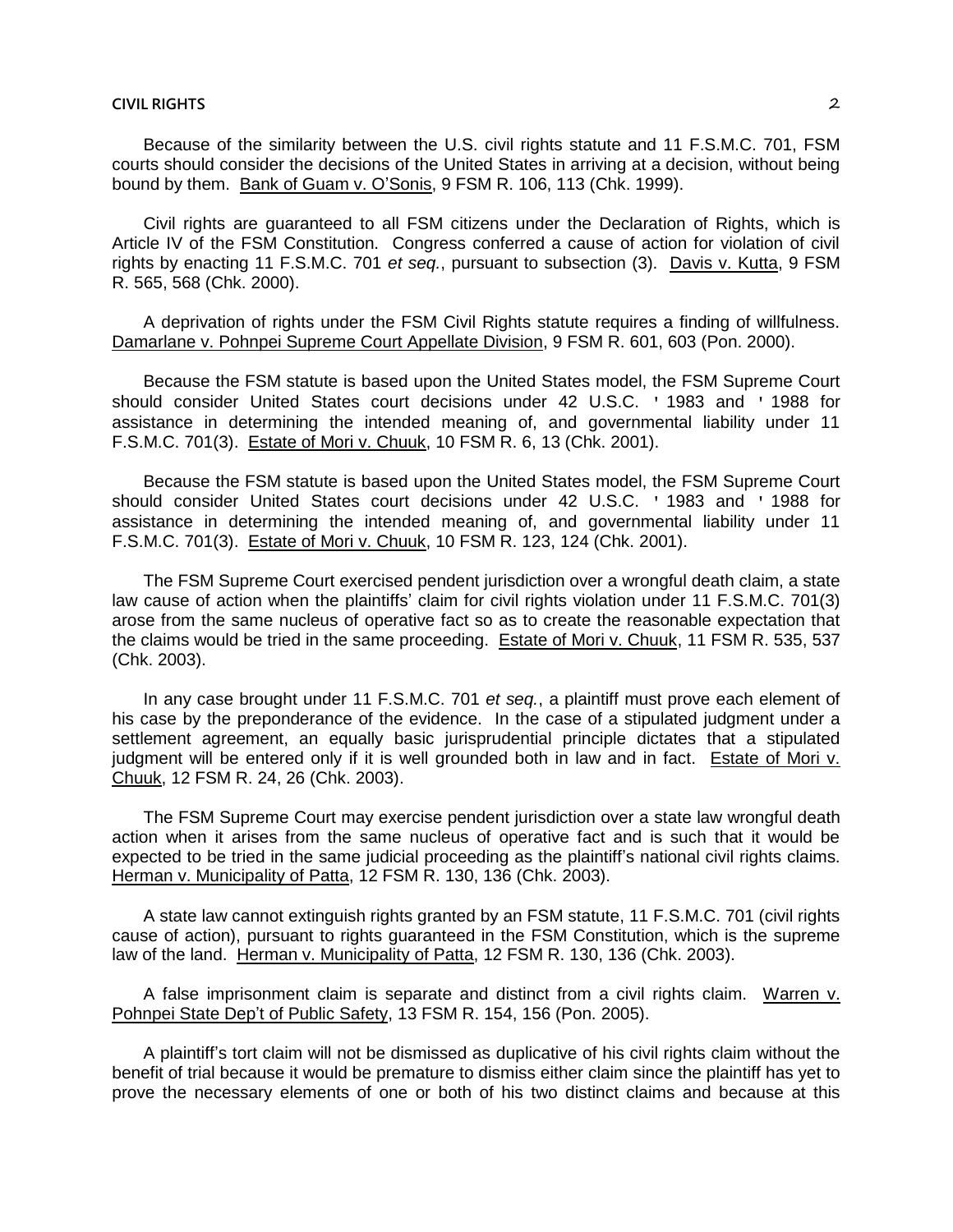juncture the contention that the tort and civil rights claims are duplicative is without merit. Warren v. Pohnpei State Dep't of Public Safety, 13 FSM R. 154, 156 (Pon. 2005).

As required by the FSM Constitution, in rendering a decision, a court must consult and apply sources of the Federated States of Micronesia, but where appropriate, the FSM Supreme Court can and should consider decisions and reasoning of United States courts and other jurisdictions in arriving at its own decisions. Because there is very little FSM law governing the enforcement of national civil rights judgments against the states, the court will look to case law of the United States for guidance, as civil rights protections in the United States and FSM are similar. Chuuk v. Davis, 13 FSM R. 178, 185-86 (App. 2005).

By not raising it until five years after relevant events, Pohnpei waived the cholera epidemic as a defense to its failure to insure that the plaintiff was taken before a judicial officer within 24 hours of arrest. But it would not make a difference even if the defense of the cholera epidemic were considered, when Pohnpei presented no showing of a causal link between the cholera epidemic and Warren's being held in jail for 632 hours. Since jail staff was not reduced as a result of the epidemic, nor did any other epidemic-related factor prevent Warren from being taken before a magistrate within 24 hours of arrest. Warren v. Pohnpei State Dep't of Public Safety, 13 FSM R. 483, 492 (Pon. 2005).

The civil rights statute, 11 F.S.M.C. 701, is a part of the National Criminal Code and became effective July 12, 1981. Warren v. Pohnpei State Dep't of Public Safety, 13 FSM R. 483, 494 (Pon. 2005).

FSM civil rights law is derivative of the body of federal civil rights law in the United States, particularly 42 U.S.C. ' 1983 and cases interpreting that statute. Annes v. Primo, 14 FSM R. 196, 206 n.6 (Pon. 2006).

Civil Rule 8(a)'s purpose is to put the opposing party on notice of the nature of the claim against it. Its pleading requirements are interpreted liberally, and a claim that alleges facts sufficient to put the defendant on notice as to the nature and basis of the claim being made sufficiently complies with the rule. Thus, while a decision by policy-making officials causing the alleged violations is a necessary element of the claim, a count claiming due process violations satisfies the pleading requirement when a set of facts could be proven in regard to the vessel's stop and seizure and later detention that would support the due process claim. FSM v. Kana Maru No. 1, 14 FSM R. 368, 372 (Chk. 2006).

While a policy-making official's decision causing the alleged violations is a necessary element of a due process claim, that, at the litigation's start, the claimant might not know which policy-making official decided what does not mean that he has failed to state a claim. It may be that after discovery and trial, he might not be able to prove this element and so his claim will fail, but before the government has answered, all he needs to do is put the government on notice as to the claim's nature. Thus the court cannot say that no set of facts that could be proven would not support this claim and will therefore not dismiss it for failure to state a claim. FSM v. Kana Maru No. 1, 14 FSM R. 368, 373 (Chk. 2006).

Since the FSM civil rights statute is based upon the United States model, the FSM Supreme Court should consider United States jurisprudence under 42 U.S.C. ' 1983 and ' 1988 for assistance in determining the intended meaning of, and governmental liability under 11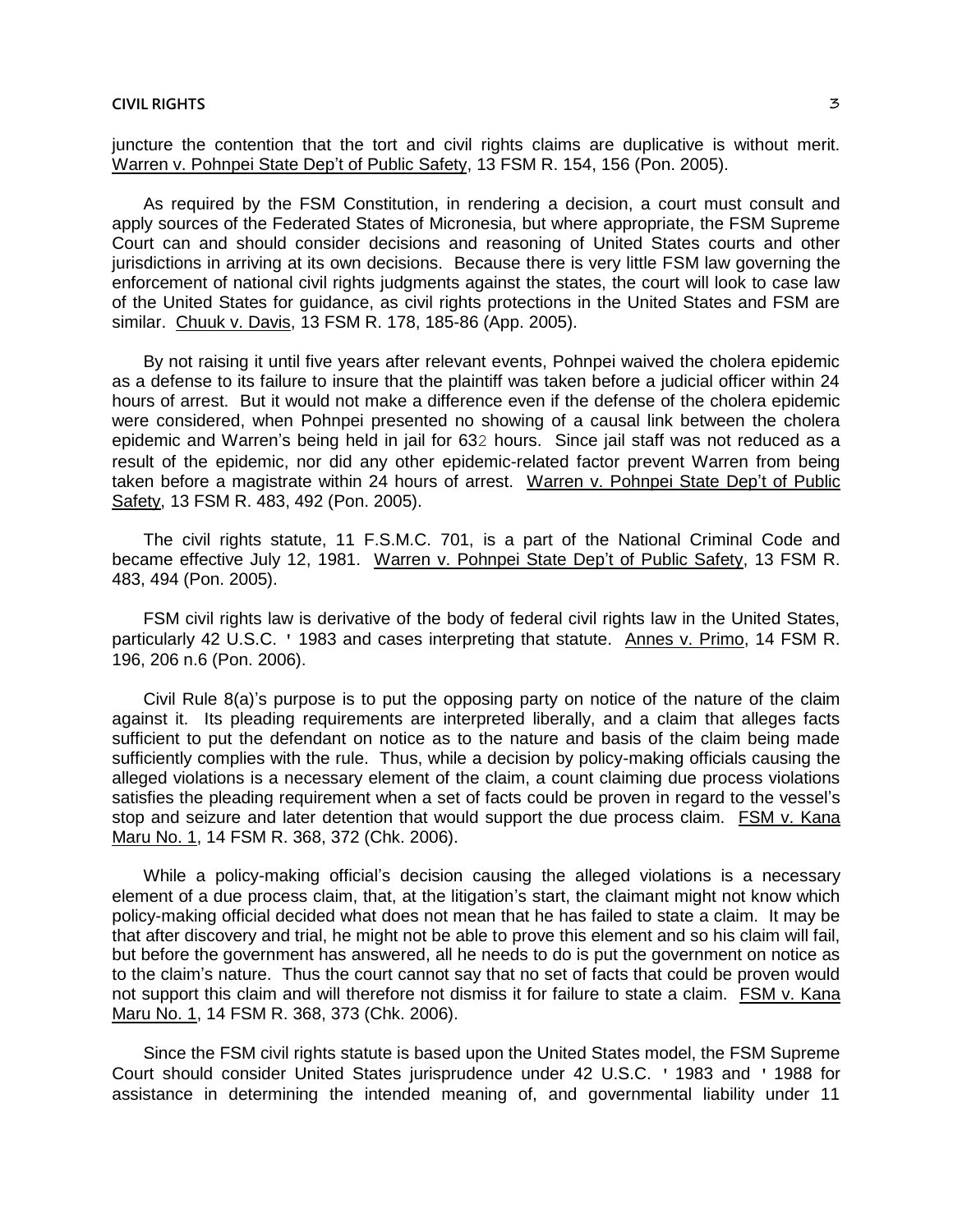F.S.M.C. 701(3). Robert v. Simina, 14 FSM R. 438, 443 n.1 (Chk. 2006).

The Chuuk State Supreme Court is perfectly competent to adjudicate a civil rights claim against the state made under 11 F.S.M.C. 701(3) (violation of national constitutional rights) and also claims made under Chuuk's own constitutional provision barring deprivation of property. Narruhn v. Chuuk, 16 FSM R. 558, 564 (Chk. 2009).

When a complaint alleges that the plaintiff was denied equal protection of the laws, the suit will be deemed a private cause of action under 11 F.S.M.C. 701 for violation of civil rights guaranteed under the FSM Constitution even though the statute is not expressly cited in the complaint. Berman v. Pohnpei, 16 FSM R. 567, 577 (Pon. 2009).

Since the FSM civil rights statute is based on the U.S. model, the FSM Supreme Court should consider U.S. jurisprudence under 42 U.S.C. ' 1983 and ' 1988 for assistance in determining the intended meaning of, and governmental liability under 11 F.S.M.C. 701(3). Sandy v. Mori, 17 FSM R. 92, 96 n.3 (Chk. 2010).

Because the FSM statute is based upon the United States model, the FSM Supreme Court should consider United States court decisions under 42 U.S.C. ' 1983 and ' 1988 for guidance in determining the intended meaning of, and governmental liability under 11 F.S.M.C. 701(3). Carlos Etscheit Soap Co. v. McVey, 17 FSM R. 148, 150 n.2 (Pon. 2010).

Chapter 7 of Title 11 of the FSM Code creates a statutory cause of action for individuals whose constitutional rights have been violated. It was enacted to safeguard the rights guaranteed to all FSM citizens under Article IV of the FSM Constitution. Ladore v. Panuel, 17 FSM R. 271, 275 (Pon. 2010).

It would be a gross disservice to the interests of justice not ever to have a hearing on the issue of damages for a successful civil rights claim and when the trial court was silent as to this particular issue, the trial court cannot have foreclosed the claimant's right to a hearing on the actual damages flowing from the civil rights violation, so that the matter will be remanded to the trial court for further determination as to actual damages. Carlos Etscheit Soap Co. v. McVey, 17 FSM R. 427, 438 (App. 2011).

When no "common nucleus of facts" exists between the trespass claims and the civil rights claims, the trial court did not err in assigning liability for trespass only to McVey and Do It Best and liability for the civil rights violation only to the Pohnpei Board of Trustees; thus the trial court's conclusions of law apportioning costs were not in error. Carlos Etscheit Soap Co. v. McVey, 17 FSM R. 427, 440-41 (App. 2011).

When the parties never briefed the issue of takings in the trial court, that issue is not properly before the appellate court. Stephen v. Chuuk, 17 FSM R. 453, 463 (App. 2011).

Because the FSM civil rights statute is based on the United States model, the FSM Supreme Court should consider United States court decisions under 42 U.S.C. ' 1983 and ' 1988 for guidance in determining 11 F.S.M.C. 701(3)'s intended meaning and governmental liability thereunder. Kaminanga v. Chuuk, 18 FSM R. 216, 219 n.1 (Chk. 2012).

Since the FSM civil rights statute was patterned after U.S. civil rights statutes, the FSM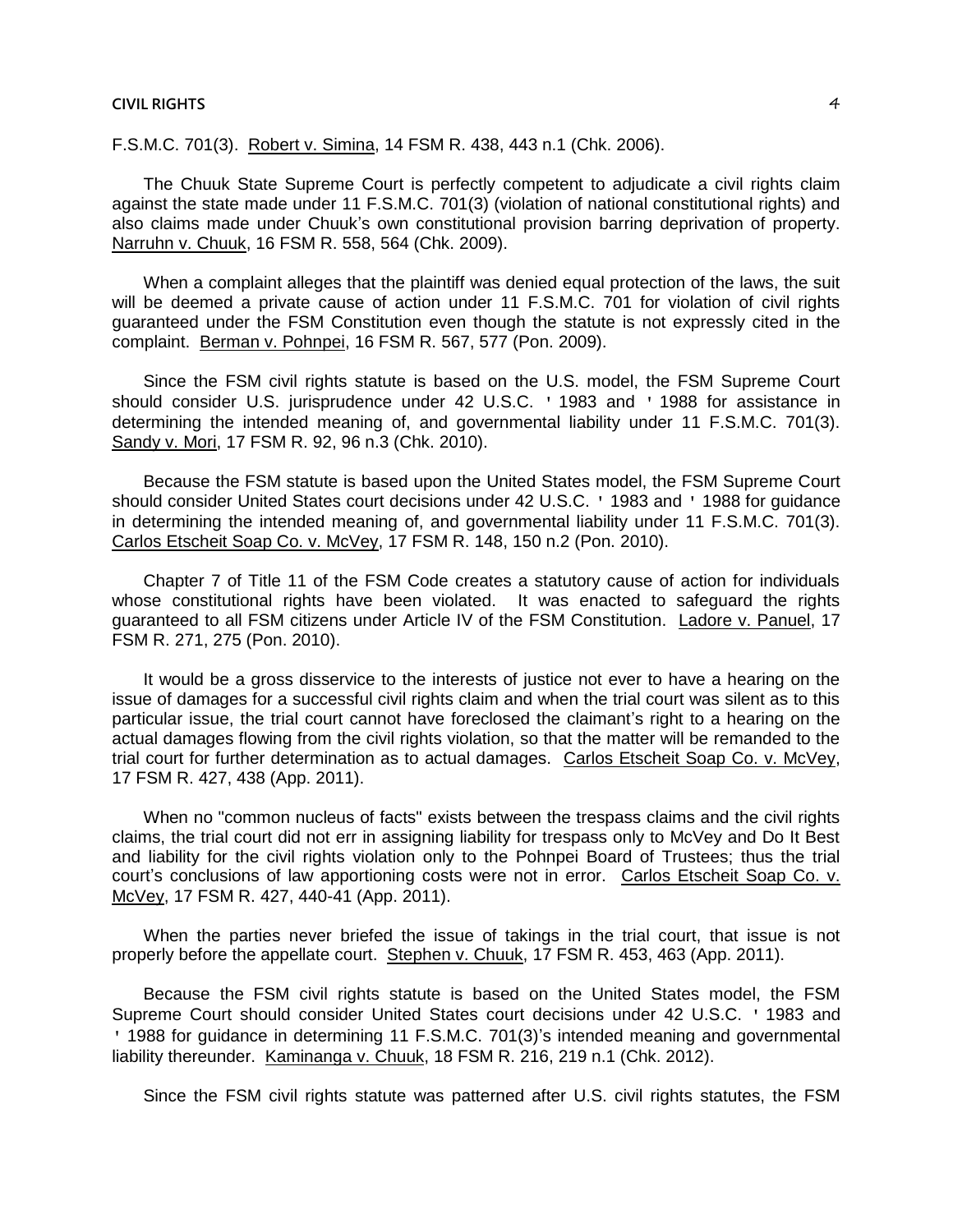Supreme Court may consider U.S. jurisprudence under 42 U.S.C. ' 1983 and ' 1988 to help determine the intended meaning of 11 F.S.M.C. 701(3) and governmental liability thereunder. Poll v. Victor, 18 FSM R. 402, 404 (Pon. 2012).

The limitations period for many types of civil rights lawsuits against Chuuk is two years, but for back pay claims it is six years. Aunu v. Chuuk, 18 FSM R. 467, 469 (Chk. 2012).

In addition to being potentially criminally liable to and subject to punishment by the FSM for the violation of 11 F.S.M.C. 701(1), a defendant could potentially also be civilly liable to the alleged victims in a suit under 11 F.S.M.C. 701(3). Three major differences exist between the criminal case and any potential civil case  $-$  in a civil case 1) the alleged victim(s) would be the plaintiff(s); 2) the burden of proof would be lower (preponderance of the evidence as opposed to beyond a reasonable doubt); and 3) the element of willfulness would not be required to establish civil liability. FSM v. Tipingeni, 19 FSM R. 439, 446 (Chk. 2014).

The Chuuk State Supreme Court is perfectly competent to adjudicate a civil rights claim against the state made under 11 F.S.M.C. 701(3) (violation of national constitutional rights) and also claims made under Chuuk's own constitutional provision barring deprivation of property. Macayon v. Chuuk State Bd. of Educ., 19 FSM R. 644, 648 (Chk. S. Ct. Tr. 2015).

Since the FSM statute, 11 F.S.M.C. 701(3), is based on the United States statute, the FSM Supreme Court should consider United States court decisions under 42 U.S.C. ' 1983 for assistance in determining the intended meaning of, and governmental liability under 11 F.S.M.C. 701(3). Eot Municipality v. Elimo, 20 FSM R. 482, 491 (Chk. 2016).

Municipalities cannot make civil rights claims against the state of which they are a part. Eot Municipality v. Elimo, 20 FSM R. 482, 491 (Chk. 2016).

While it is true that a municipal government is a "person" against whom relief can be (and has been) sought under the civil rights statute, a municipal government is not a person that can seek relief under the civil rights statute. Eot Municipality v. Elimo, 20 FSM R. 482, 491 (Chk. 2016).

Since the FSM civil right statute is based on the United States statute, the FSM Supreme Court should consider United States court decisions under 42 U.S.C. ' 1983 for assistance in determining the intended meaning of, and governmental liability under 11 F.S.M.C. 701(3). Onanu Municipality v. Elimo, 20 FSM R. 535, 542 (Chk. 2016).

Political subdivisions generally are held to lack constitutional rights against the creating state. Onanu Municipality v. Elimo, 20 FSM R. 535, 542 (Chk. 2016).

While it is true that a municipal government is a "person" against whom relief can be (and has been) sought under the civil rights statute, a municipal government is not a person that can seek relief under the civil rights statute. Onanu Municipality v. Elimo, 20 FSM R. 535, 543 (Chk. 2016).

The civil rights statute's purpose is to create a federal remedy for private parties, not government bodies. Onanu Municipality v. Elimo, 20 FSM R. 535, 543 (Chk. 2016).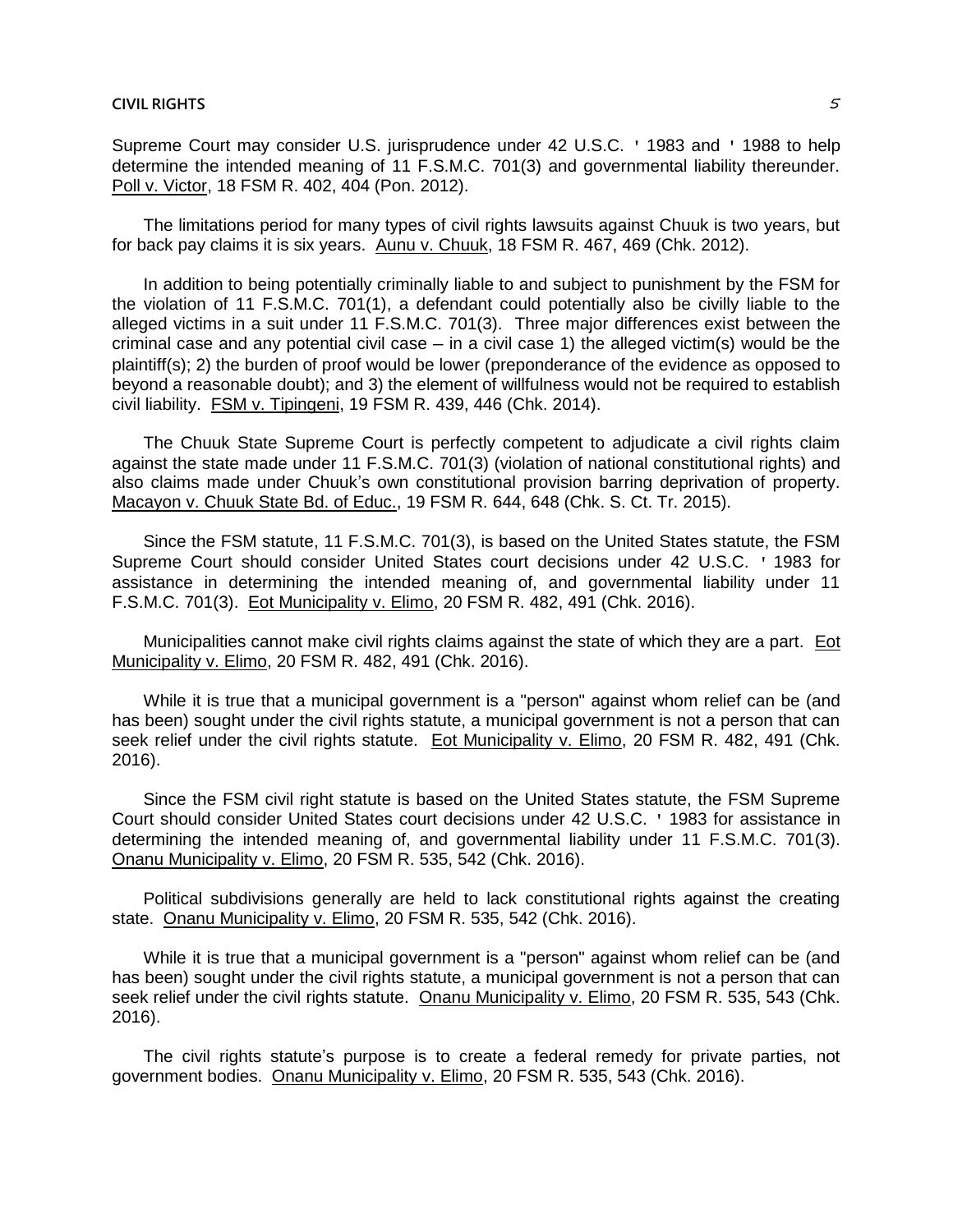Since the FSM civil rights statute was patterned after U.S. civil rights statutes, the FSM Supreme Court may consider U.S. jurisprudence under 42 U.S.C. ' 1983 and ' 1988 to help determine the intended meaning of 11 F.S.M.C. 701(3) and governmental liability thereunder. Jacob v. Johnny, 20 FSM R. 612, 617 n.3 (Pon. 2016).

A customer of a government-owned utility does have a due process right to proper notice before the utility is disconnected, and must therefore also have other due process rights. Kitti Mun. Gov't v. Pohnpei Utilities Corp., 21 FSM R. 408, 409 (Pon. 2017).

A municipality does not have any national constitutional rights or national civil rights that it may enforce against the state of which it is a part. Kitti Municipality therefore cannot raise an FSM civil rights or constitutional claim against Pohnpei, the state of which it is a part, or against one of Pohnpei's state agencies. Kitti Mun. Gov't v. Pohnpei Utilities Corp., 21 FSM R. 408, 409 (Pon. 2017).

Since the court must dismiss the action whenever it appears by the parties' suggestion or otherwise that the court lacks jurisdiction of the subject matter, the court will dismiss a civil rights action by a municipality against the state without prejudice to any future action in the state court. Kitti Mun. Gov't v. Pohnpei Utilities Corp., 21 FSM R. 408, 409 (Pon. 2017).

The FSM Supreme Court has held it may exercise jurisdiction over appeals from state administrative agencies when those appeals have included due process violation and civil rights claims arising under the FSM Constitution. Phillip v. Pohnpei, 21 FSM R. 439, 442 (Pon. 2018).

The due process clause may only be invoked through state action. Santos v. Pohnpei, 21 FSM R. 495, 500 (Pon. 2018).

A state governmental agency, entity, or subdivision does not have any national constitutional rights or national civil rights that it may enforce against the state (or one of its agencies) of which it is a part or which created it. Thus it cannot raise an FSM civil rights or constitutional claim against the state of which it is a part, since it has no such rights against the state that created it. This includes the constitutional right not to be subjected to a bill of attainder. In re Constitutionality of Chuuk State Law No. 14-18-23, 22 FSM R. 258, 263 (Chk. 2019).

A prevailing party is one who has succeeded on any significant claim affording it some of the relief sought. At a minimum, to be considered a prevailing party within the meaning of the civil rights fee-shifting statute, the plaintiff must be able to point to a resolution of the dispute which changes the legal relationship between itself and the defendant. Beyond this absolute limitation, a technical victory may be so insignificant as to be insufficient to support prevailing party status. New Tokyo Medical College v. Kephas, 22 FSM R. 625, 635 (Pon. 2020).

In any civil rights action, the court may award costs and reasonable attorney's fees to the prevailing party. A plaintiff in a civil rights action, who is awarded nominal damages, is a prevailing party, and as a prevailing party, that plaintiff is entitled to its fees and costs. New Tokyo Medical College v. Kephas, 22 FSM R. 625, 635 (Pon. 2020).

When the plaintiff was not the prevailing party in the court action and was therefore not awarded nominal damages because it had prevailed in administrative review, the plaintiff is not entitled to civil rights damages even though the FSM withdrew its letters closing the plaintiff.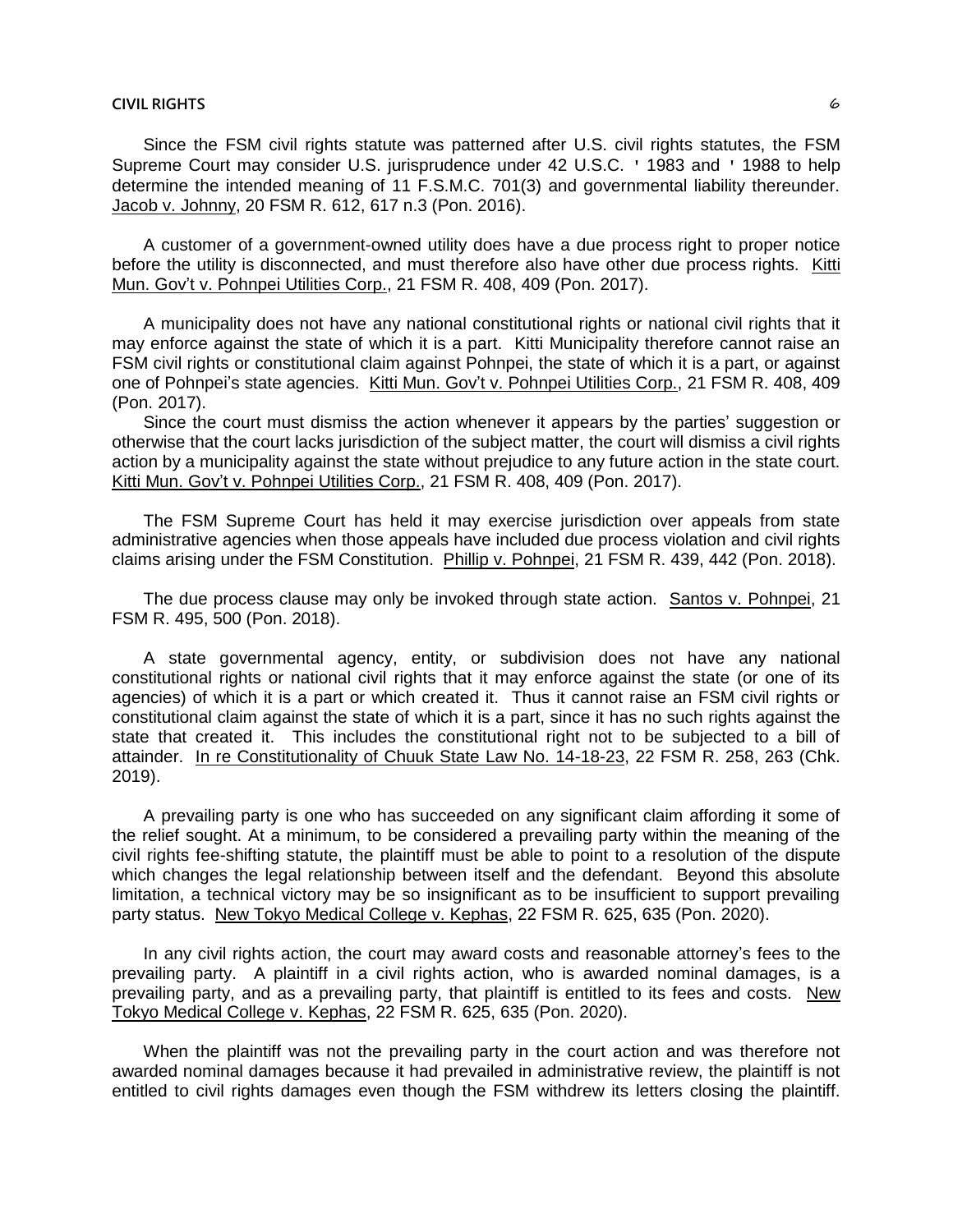# New Tokyo Medical College v. Kephas, 22 FSM R. 625, 635 (Pon. 2020).

The civil rights statute, 11 F.S.M.C. 701(3), does not authorize the award of attorney's fees for administrative proceedings, even for administrative proceedings that were a prerequisite to a later court action (the exhaustion of administrative remedies requirement) because the statute only authorizes an attorney's fee award for actions (court cases) brought under 11 F.S.M.C. 701(3). New Tokyo Medical College v. Kephas, 22 FSM R. 625, 635 (Pon. 2020).

─ Acts Violating

Actions of a police officer in stripping a prisoner to punish and humiliate him, then beating him and damaging his pickup truck, constituted violation of the prisoner's constitutional rights to be free from cruel and unusual punishment and his due process rights. Tolenoa v. Alokoa, 2 FSM R. 247, 250 (Kos. 1986).

A person's constitutional right to due process of law, and his right to be free from cruel and unusual punishment is violated when an officer instead of protecting the person from attack, threw him to the ground, and beat the person in the jail. Meitou v. Uwera, 5 FSM R. 139, 144 (Chk. S. Ct. Tr. 1991).

The use of force by police officers is not privileged or justified when the arrestee was so drunk and unstable to resist or defend himself and when the police officer used force because he was enraged at being insulted by the arrestee. Meitou v. Uwera, 5 FSM R. 139, 144 (Chk. S. Ct. Tr. 1991).

Where a prisoner is physically abused by an official with final policy-making authority, these acts are governmental and a statement of state policy concerning the prisoner. Plais v. Panuelo, 5 FSM R. 179, 207 (Pon. 1991).

Refusing to permit the public defender or the prisoner's mother to see him are violations of civil rights guaranteed under 12 F.S.M.C. 218(1) and (2) and constitute official actions for which a state must be held responsible under 11 F.S.M.C. 701(3). Plais v. Panuelo, 5 FSM R. 179, 207 (Pon. 1991).

Confining a prisoner in dangerously unsanitary conditions, which represent a broader government-wide policy of deliberate indifference to the dignity and well-being of prisoners, is a failure to provide civilized treatment or punishment, in violation of prisoners' protection against cruel and unusual punishment, and renders the state liable under 11 F.S.M.C. 701(3). Plais v. Panuelo, 5 FSM R. 179, 208 (Pon. 1991).

The national government is liable for violations of 6 F.S.M.C. 702(2) when it has abdicated its responsibility toward national prisoners. Plais v. Panuelo, 5 FSM R. 179, 210-11 (Pon. 1991).

An official state practice of allowing untrained and unqualified police officers to use deadly force may be shown from the chief of police's testimony that convicted felons were hired although regulations prohibited it and that requalification on firearms had been waived for at least three years although regulations required requalification when it is within his power to allow variation from written regulation, and from the lack of any internal discipline as the result of improper use of deadly force. If, as a result of this policy a person suffers serious bodily injury,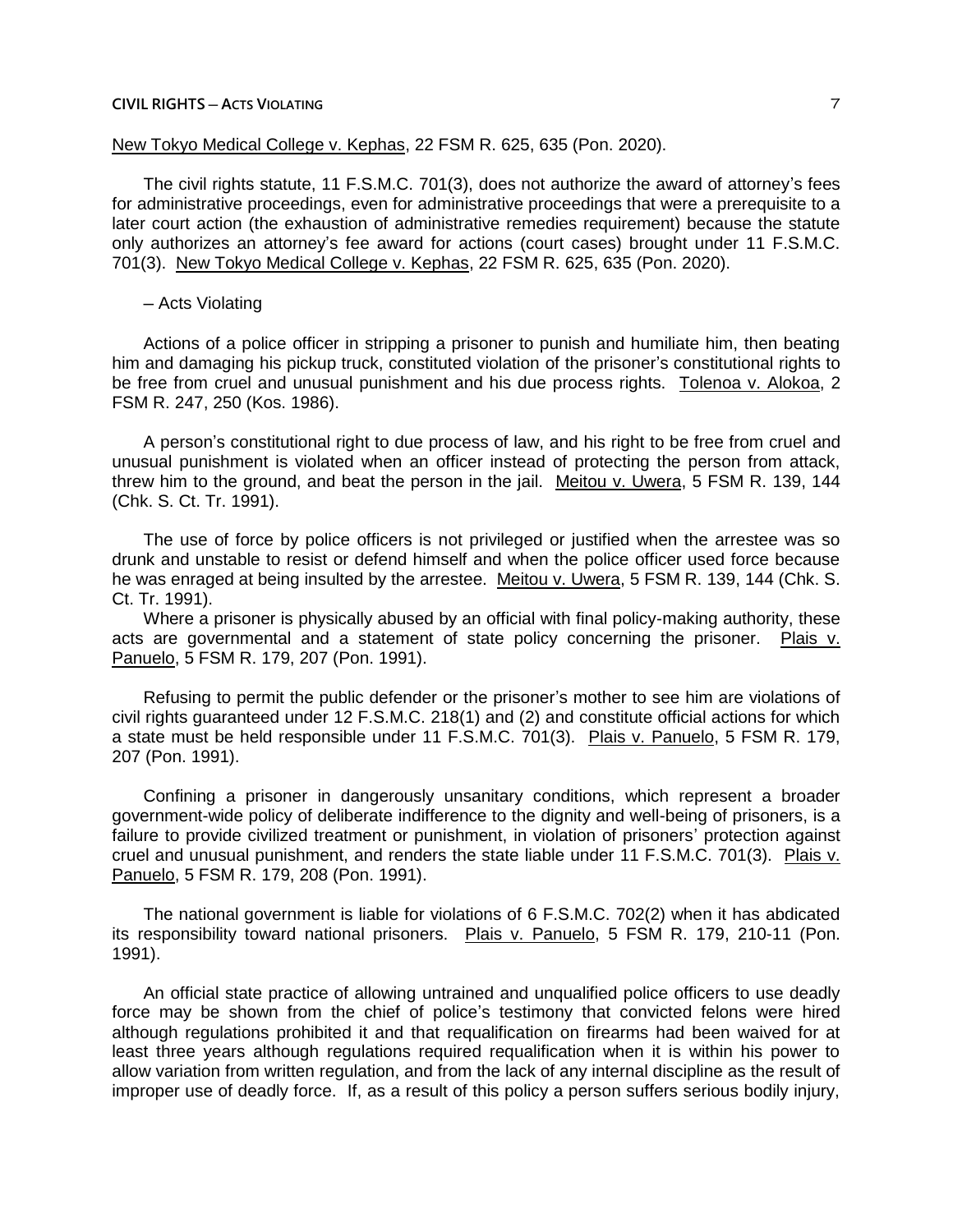it is a violation of her right to due process of law. Davis v. Kutta, 7 FSM R. 536, 548 (Chk. 1996).

Liability for failure to inform a person of the charge for which he is being arrested will not be imposed when he knew was dealing with police who could arrest him, that he was likely to be arrested and why. Conrad v. Kolonia Town, 8 FSM R. 183, 193 (Pon. 1997).

Wilful and malicious deprivation of a person's due process rights to notice and an opportunity to be heard, are a violation of that person's civil rights. Bank of Guam v. O'Sonis, 8 FSM R. 301, 304 (Chk. 1998).

It is a crime, under 11 F.S.M.C. 701(1), to willfully, whether or not acting under color of law, deprive another of, or injure, oppress, threaten, or to intimidate another in his free exercise or enjoyment of any right, privilege, or immunity secured to him by the FSM's Constitution or laws. A person who deprives another of any right or privilege protected under 11 F.S.M.C. 701 is civilly liable to the party injured. The element of willfulness is not required for the civil liability. Primo v. Pohnpei Transp. Auth., 9 FSM R. 407, 411 (App. 2000).

A detainee may be deprived of his civil rights in violation of 11 F.S.M.C. 701(3) by the arbitrary and purposeless denial of medical care. Estate of Mori v. Chuuk, 10 FSM R. 6, 13 (Chk. 2001).

Deliberate indifference to a detainee's medical needs is policy when there is no training which would prepare a shift supervisor or other officers to evaluate an illness's or injury's severity and the decision to refer to the hospital resides in the shift supervisor's unlimited discretion. Estate of Mori v. Chuuk, 10 FSM R. 6, 13 (Chk. 2001).

When the failure to refer a detainee for medical treatment is arbitrary and purposeless, it constitutes punishment of someone who has not been convicted of any crime. This punishment is a denial of the right to due process. Estate of Mori v. Chuuk, 10 FSM R. 6, 13 (Chk. 2001).

A detainee has a civil right to be free of excessive force while detained in the custody. Use of excessive force may constitute a battery. Atesom v. Kukkun, 10 FSM R. 19, 22 (Chk. 2001).

The state violates a detainee's civil rights to appropriate care while detained through its use of untrained and inexperienced trainees as jailers, failure to supervise those trainees, and failure to refer an injured detainee for medical care. Atesom v. Kukkun, 10 FSM R. 19, 22 (Chk. 2001).

A detainee's civil right to appropriate care while detained is violated by a jailer's false report of the extent of the detainee's injury which prevented a possible medical referral. Atesom v. Kukkun, 10 FSM R. 19, 22 (Chk. 2001).

A civil rights claim against a municipal government will be dismissed when it fails to allege that the officials were acting pursuant to governmental policy or custom when the allegedly unconstitutional actions occurred or when it fails to allege that the violations were caused by the officials who were responsible for final policy making, and when those officials made a deliberate choice to follow a course of action chosen from various alternatives. Talley v. Lelu Town Council, 10 FSM R. 226, 238 (Kos. S. Ct. Tr. 2001).

Violating a person's civil right to be free from excessive force while detained by the municipal police, is a violation of 11 F.S.M.C. 701(3). Herman v. Municipality of Patta, 12 FSM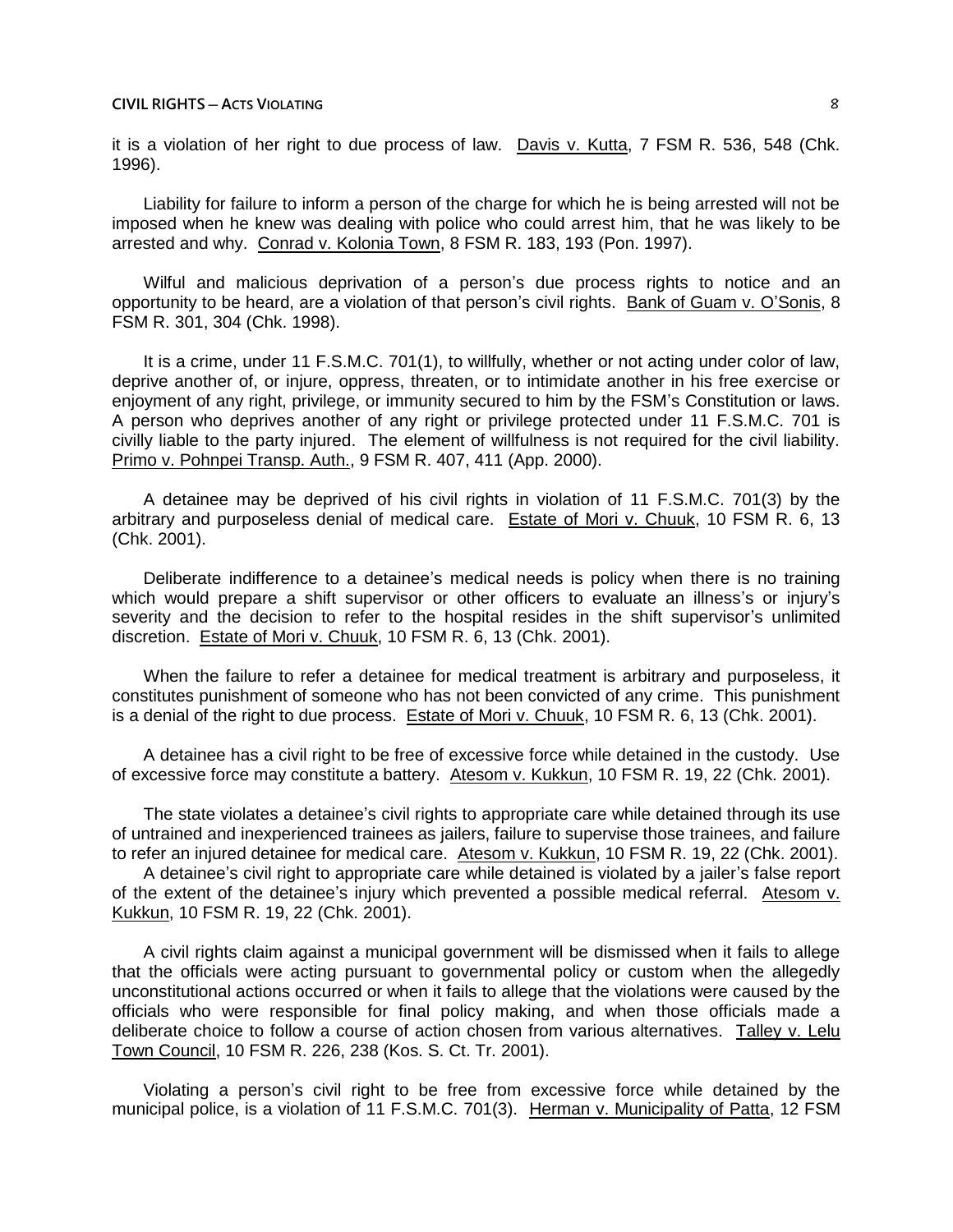R. 130, 135 (Chk. 2003).

A detainee has a civil right to be free of excessive force while detained in the custody. The use of excessive force results from the arrest by a person having the authority to do so but accomplished by the use of unreasonable force. Herman v. Municipality of Patta, 12 FSM R. 130, 136 (Chk. 2003).

A person commits an offense if he willfully, whether or not acting under color of law, deprives another of, or injures, oppresses, threatens, or intimidates another in the free exercise or enjoyment of, or because of his having so exercised any right, privilege, or immunity secured to him by the FSM Constitution or laws. Section 701(3) provides for civil liability, including attorney's fees, against any person engaging in the proscribed conduct. "Person" includes state governments. Wortel v. Bickett, 12 FSM R. 223, 225 (Kos. 2003).

The unilateral cancellation of a foreign investment permit in derogation of the procedures provided for under Kos. S.C. ' 15.308(10) is arbitrary and grossly incorrect, and as such constitutes a violation of the national civil rights statute. Wortel v. Bickett, 12 FSM R. 223, 226 (Kos. 2003).

The actions of corrections officers in refusing to permit the plaintiff to use the phone to call an attorney or to contact one at his request; in refusing to allow the plaintiff to telephone his family or to contact them at his request and in refusing to permit his wife to speak to him when she called the jail; and in failing to insure that the plaintiff was brought before a judicial officer within 24 hours of his arrest constituted violations of 12 F.S.M.C. 218. Warren v. Pohnpei State Dep't of Public Safety, 13 FSM R. 483, 491 (Pon. 2005).

That the plaintiff was not informed at or before the time of his arrest why he was being arrested constituted a violation. Warren v. Pohnpei State Dep't of Public Safety, 13 FSM R. 483, 491 (Pon. 2005).

Corrections officers' failure to permit the use of restroom facilities while he was in jail and to provide him with food and water while he was in their custody was an inhumane condition of confinement constituting cruel and unusual punishment. Warren v. Pohnpei State Dep't of Public Safety, 13 FSM R. 483, 491 (Pon. 2005).

When it was the Pohnpei Department of Public Safety's stated policy not to deny an arrested person the right to see family members or counsel at reasonable times; not to unreasonably refuse to an arrested person the right to use the telephone to call family members or counsel; and to insure that within 24 hours of arrest the arrested person was either released or charged and taken before a qualified magistrate, but when the actual policy was that arrestees could not see family members; that arrestees could make phone calls to or meet with a lawyer, but could not receive phone calls from or make phone calls to family members, except in emergency situations such as funerals, the restrictions on contact with family members violated both the department regulations and 12 F.S.M.C. 213(2) and (3). The corrections officers' actions in denying the plaintiff the opportunity to contact family members; in refusing him permission to call a lawyer (except on the last day of his confinement); in failing to permit him to use the restroom; and in failing to provide him with food were products of decisions and action of persons with the final policy-making power concerning prisoners in that time and place. This constituted the actual policy at relevant times irrespective of stated policy and the failure to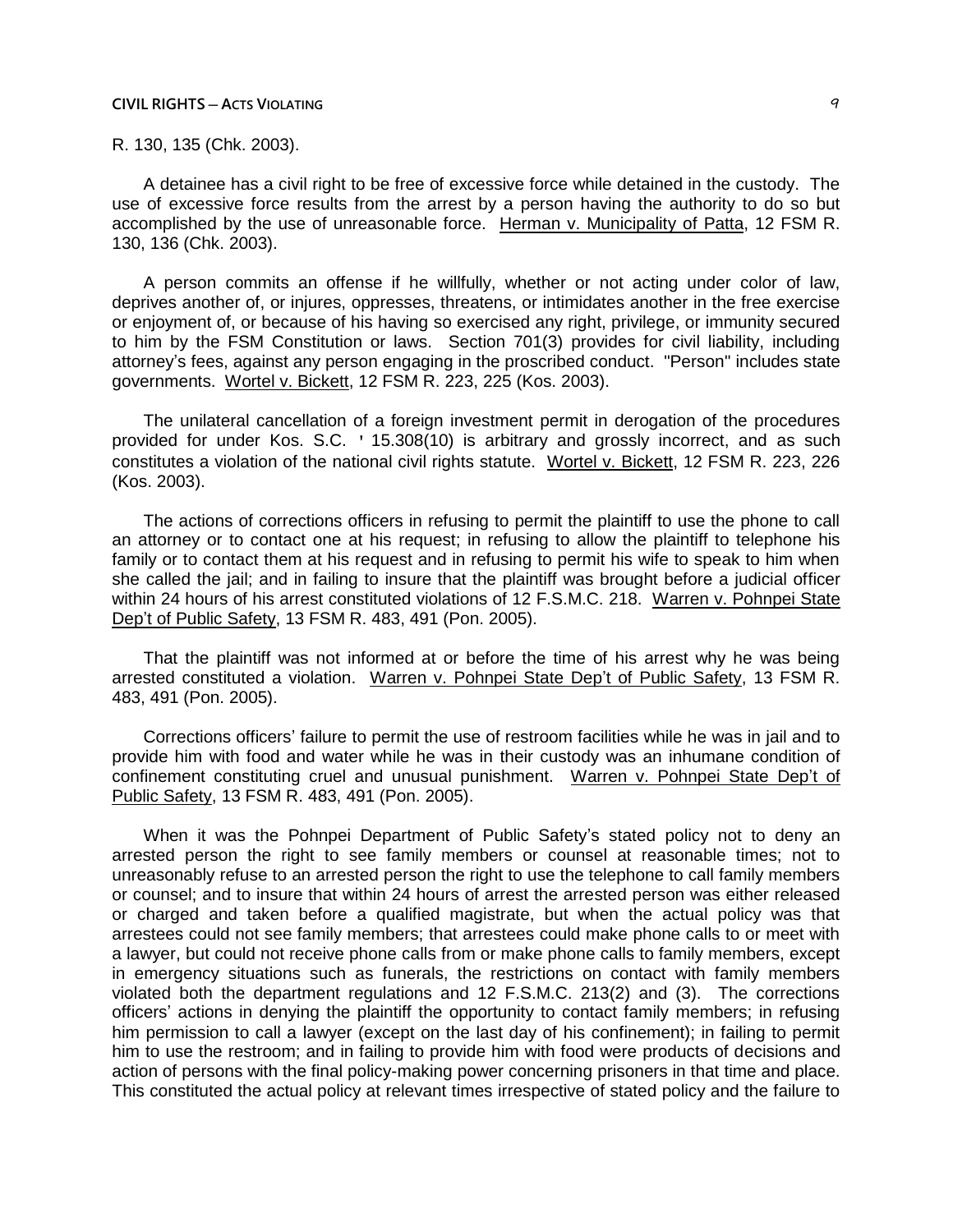undertake any investigation of the plaintiff's complaints resulted in the ratification by the chief policy-maker of the challenged actions. Warren v. Pohnpei State Dep't of Public Safety, 13 FSM R. 483, 491-92 (Pon. 2005).

When no investigation of the plaintiff's complaints were ever undertaken, nor were any officers disciplined; when none of the officers who participated in the violation of an individual's civil rights were either disciplined or had criminal charges brought against them, and where all of the officers who participated were back on duty the next day, the police officers' conduct was ratified as official policy of the Pohnpei Department of Public Safety. Warren v. Pohnpei State Dep't of Public Safety, 13 FSM R. 483, 494 (Pon. 2005).

To be civilly liable for civil rights damages the element of willfulness is not required. Warren v. Pohnpei State Dep't of Public Safety, 13 FSM R. 483, 494 (Pon. 2005).

An illegal arrest is actionable under 11 F.S.M.C. 701(3). Warren v. Pohnpei State Dep't of Public Safety, 13 FSM R. 483, 496 (Pon. 2005).

Even if the 24-hour deadline to bring a defendant before a court or release him were interpreted to mean within a reasonable time, holding a person in jail for 632 hours without an appearance before a judicial officer will subject the state and its department of public safety to civil liability. Warren v. Pohnpei State Dep't of Public Safety, 13 FSM R. 483, 498 (Pon. 2005).

When the only food provided the plaintiff during the approximately 632 hours in jail was three donuts and a jar of water given to him by a prisoner and he was permitted to use the restroom only once during that time, and was obliged to urinate through the window, and to defecate into the pages of a magazine which he then discarded through the window, these inhumane conditions of confinement constitute cruel and unusual punishment, in derogation of the Declaration of Rights of the FSM Constitution. Warren v. Pohnpei State Dep't of Public Safety, 13 FSM R. 483, 499 (Pon. 2005).

Since an allegation of police brutality implicates both the national and state constitutions and a plaintiff asserting a right arising under national law has a right to be heard in the FSM Supreme Court even if state courts may also assert jurisdiction, the fact that the Pohnpei Supreme Court may be equally equipped to decide the case will not divest the plaintiff of his day in the FSM Supreme Court. Annes v. Primo, 14 FSM R. 196, 201 (Pon. 2006).

In the FSM, claims of police brutality or excessive force generally implicate due process, rather than equal protection. Annes v. Primo, 14 FSM R. 196, 202 (Pon. 2006).

The express language of 11 F.S.M.C. 701(3) prohibits persons from depriving others of their civil rights. It does not apply only to states. Annes v. Primo, 14 FSM R. 196, 203 (Pon. 2006).

When a plaintiff alleges that he was arrested without cause, not that the officer failed to inform him of the grounds for the arrest, the difference in the two allegations is more than semantic, because a plaintiff may claim that an arrest was without just cause even when the arresting officer recites the grounds for the arrest. Whether there was cause for the arrest presents a factual matter that cannot be resolved at the Rule 12(b)(6) motion stage of the proceedings. Annes v. Primo, 14 FSM R. 196, 203-04 (Pon. 2006).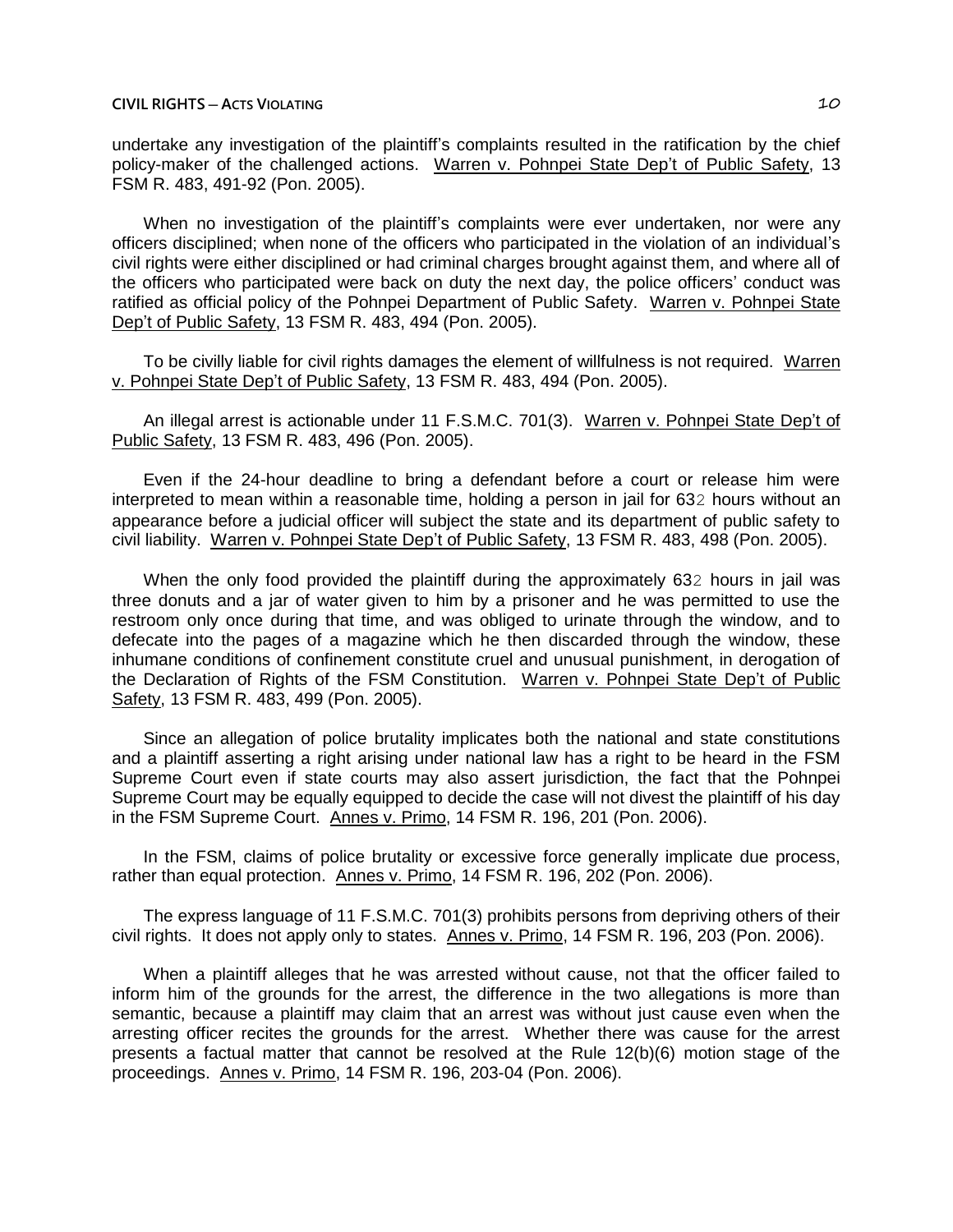A claim of failure to inform an arrestee of his rights and denying him legal counsel and access to the courts is a statutory claim, not a constitutional one. An arrested person's rights are codified at 12 F.S.M.C. 218, which provides that, at the time of arrest, a police officer must inform the arrestee of her rights, including the right to counsel, prior to any questioning and that the officer must either release the arrestee or bring her before a judicial officer within twenty-four hours of the arrest. Annes v. Primo, 14 FSM R. 196, 204 (Pon. 2006).

A plaintiff's failure to specify the appropriate level of care and to prove that the level of care provided by the state was deficient does not warrant dismissal of his claim when the plaintiff has alleged injury by a state police officer and failure to train by the state because the plaintiff must be given the opportunity to put forth evidence in support of his claim and a motion to dismiss may be granted only if it appears to a certainty that no relief could be granted under any facts which could be proven in support of the complaint. Annes v. Primo, 14 FSM R. 196, 205 (Pon. 2006).

A battery or wrongful death, by itself, does not constitute a civil rights violation. Harper v. William, 14 FSM R. 279, 282 (Chk. 2006).

Although the plaintiffs contend that they were not drunk but merely had hangovers and that they could not be arrested for being hungover, the police, based on what they personally could see, hear, and smell, had probable cause to believe that the plaintiffs were under the influence of alcohol in public and had probable cause to arrest the plaintiffs. Whether the plaintiffs were actually intoxicated or just hungover is irrelevant since the police had probable cause to believe they were intoxicated. Thus, the plaintiffs' arrest and transportation to the state jail on Weno did not violate their civil rights. Walter v. Chuuk, 14 FSM R. 336, 339-40 (Chk. 2006).

Confining a person in dangerously unsanitary conditions, which represents a broader government-wide policy of deliberate indifference to the person's dignity and well-being, is a failure to provide civilized treatment, in violation of detainees' due process protections, and renders the state liable under 11 F.S.M.C. 701(3). Walter v. Chuuk, 14 FSM R. 336, 340 (Chk. 2006).

The state has a duty to protect the persons it has confined from themselves and each other and violating a person's civil right to be free from excessive force while detained in a jail, is a violation of 11 F.S.M.C. 701(3). The state can violate that duty by failing to intervene and stop the prisoners' attacks on the arrestees. Walter v. Chuuk, 14 FSM R. 336, 340 (Chk. 2006).

When the decedent's civil right to be free from excessive force while a prisoner in Weno municipal jail was violated, this violation and the defendants' failure to monitor the plaintiff prisoner was the proximate cause of his wrongful death. The defendants' failure to monitor may also show a deliberate indifference to the prisoner's medical needs, which is also a violation of the FSM Civil Rights statute. Lippwe v. Weno Municipality, 14 FSM R. 347, 352 (Chk. 2006).

A prisoner has a civil right to be free of excessive force while in custody. Lippwe v. Weno Municipality, 14 FSM R. 347, 352 (Chk. 2006).

When a complaint alleges that the plaintiff was denied equal protection of the laws, the suit will be deemed a private cause of action under 11 F.S.M.C. 701 for violation of civil rights guaranteed under the FSM Constitution even though the statute is not expressly cited in the complaint. Berman v. College of Micronesia-FSM, 15 FSM R. 76, 78 (Pon. 2007).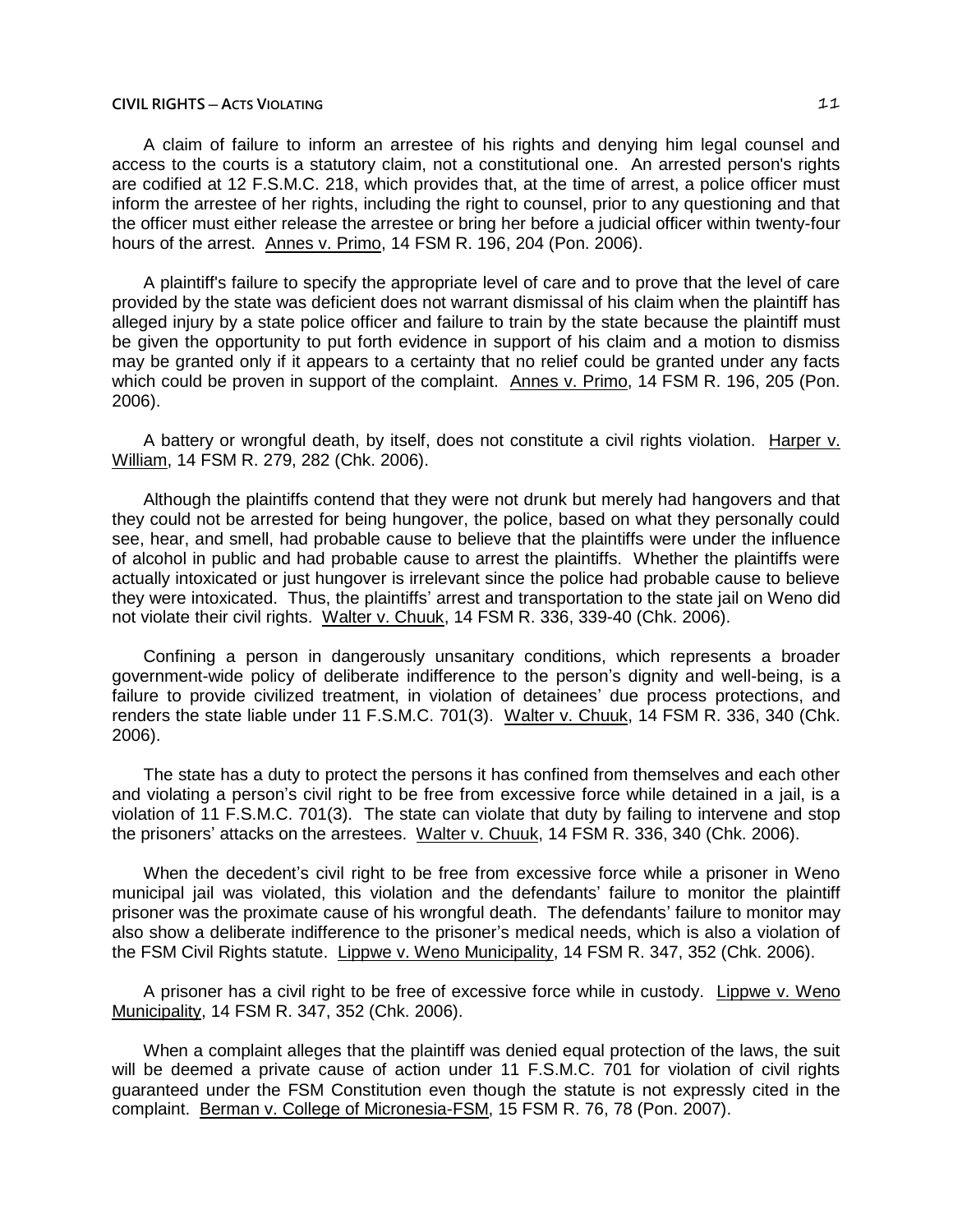Plaintiffs' due process civil rights were violated when police officers beat them without reason or justification. Further due process violations occurred when one of them was detained and arrested without being told the reason, and when he was held in police custody for six hours. Hauk v. Emilio, 15 FSM R. 476, 479 (Chk. 2008).

A person commits an offense if he willfully, whether or not acting under color of law, deprives another of, or injures, oppresses, threatens, or intimidates another in the free exercise or enjoyment of any right, privilege, or immunity secured to him by the FSM Constitution or laws and a private cause of action is provided for any such violation. Due process is a right secured by the FSM Constitution. Hauk v. Emilio, 15 FSM R. 476, 479 (Chk. 2008).

When a person is unlawfully detained against his will, a civil wrong is committed for which he may seek redress. Such a claim is separate and distinct from a civil rights claim, but, at the same time, such a claim may serve as a basis for deprivation of liberty under the FSM civil rights statute. The relevant concern in this regard is that damages should not be awarded for both claims, since to do so would be to permit a double recovery. FSM v. Koshin 31, 16 FSM R. 350, 355 (Pon. 2009).

"Color of law" means the appearance or semblance without the substance of legal right. Misuse of power possessed by virtue of state law and made possible only because the wrongdoer is clothed with the authority of state is action taken under "color of state law." FSM v. GMP Hawaii, Inc., 16 FSM R. 479, 483 n.3 (Pon. 2009).

To establish the FSM's liability under 11 F.S.M.C. 701, a party must allege and prove that it: 1) had a protected right; 2) FSM officials or employees acted to deprive that party of the right; and 3) the FSM officials or employees acted pursuant to governmental policy or custom, or were responsible for final policy-making. FSM v. GMP Hawaii, Inc., 16 FSM R. 479, 483 (Pon. 2009).

When a civil rights counterclaim neither alleges that the actions were pursuant to governmental policy or custom, nor that the actions were taken by officials responsible for final policy-making, it fails to state a claim upon which relief may be granted and will be dismissed. FSM v. GMP Hawaii, Inc., 16 FSM R. 479, 484 (Pon. 2009).

Although an arrestee, who was not informed of her rights to access to counsel when she was handcuffed, was told her full rights at the police station, this does not excuse the police's failure to advise her of rights regarding to access to counsel on the scene when she was first placed in handcuffs. Since the arrestee was not harmed by the failure to advise her, when she was first placed in handcuffs, of rights regarding to access to counsel, the state is liable to her for nominal damages in the amount of one dollar. Berman v. Pohnpei, 16 FSM R. 567, 576 (Pon. 2009).

When a plaintiff has alleged violation of her due process rights, but it is proven otherwise, the plaintiff cannot recover under the civil rights statute. When, at trial, the plaintiff did not present evidence that she was treated differently than any other person in the same class and did not present evidence that she was denied notice and an opportunity to be heard, the state is not liable to her on the claims of denial of equal protection of the laws, violation of due process, and violation of her civil rights. Berman v. Pohnpei, 16 FSM R. 567, 577 (Pon. 2009).

Defendants did not violate the plaintiff's civil rights when neither defendant was a government agency or was claiming to act under color of law or injured, oppressed, threatened,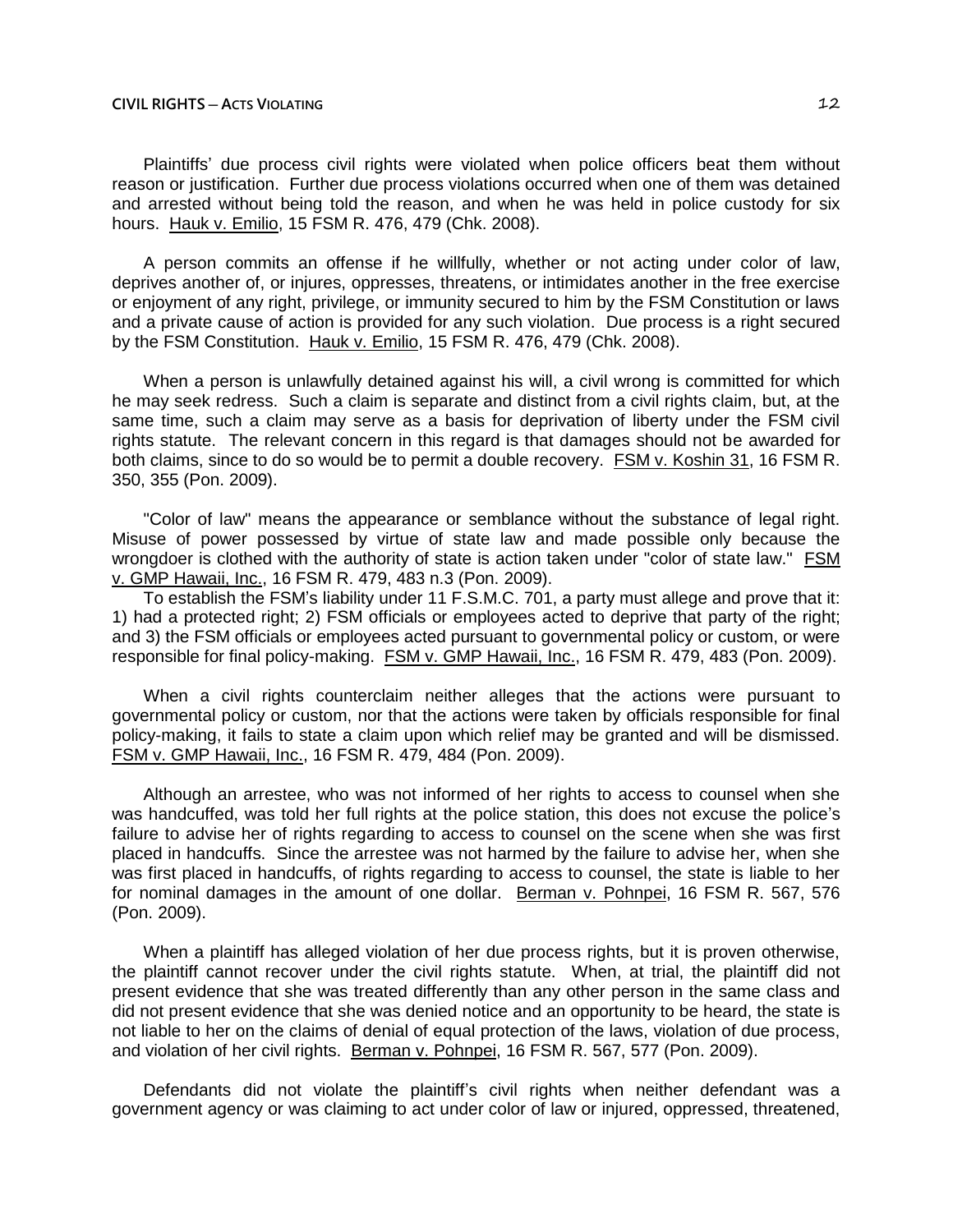or intimidated the plaintiff's exercise or enjoyment of its civil rights and when neither was responsible for giving the plaintiff notice and an opportunity to be heard; neither prevented the plaintiff from being given notice; and neither injured, oppressed, threatened, or intimidated the plaintiff to prevent it from having an opportunity to be heard. Carlos Etscheit Soap Co. v. McVey, 17 FSM R. 102, 110 (Pon. 2010).

When a defendant is not a governmental entity, is not someone alleged to have acted under color of law, and is not a private person (not acting under color of law) who injures, oppresses, threatens, or intimidates another in exercising or enjoying or having exercised or enjoyed one's civil rights, the claim against that defendant is not a civil rights claim. Carlos Etscheit Soap Co. v. McVey, 17 FSM R. 102, 110 (Pon. 2010).

There are at least three kinds of civil rights violations: 1) cases involving physical injury or deprivation of liberty; 2) cases involving deprivation of preexisting property; and 3) cases involving deprivation of statutorily vested property rights, such as entitlements and government employment. Stephen v. Chuuk, 17 FSM R. 453, 462 (App. 2011).

When the possible fourth type of civil rights violations — whether a court judgment (state or national) constitutes a property right under the FSM Constitution – was never addressed on the merits by the trial court and was not considered by the court on appeal; when the Barrett appellate decision does not stand for the proposition that a judgment is a property right which affords judgment-creditors due process rights under the national Constitution; and when the trial court appealed from did not state that the plaintiff had a property right in the state court judgment, the question is not properly before the appellate court. Stephen v. Chuuk, 17 FSM R. 453, 463 (App. 2011).

As a general proposition, a governmental entity's breach of a contract, without more, does not constitute a civil rights or due process violation. Stephen v. Chuuk, 18 FSM R. 22, 25 (Chk. 2011).

The police, as state officers, have no constitutional duty to rescue persons because due process considerations are not implicated when the state fails to help someone already in danger. Ruben v. Chuuk, 18 FSM R. 425, 429 (Chk. 2012).

A police officer's threat of arrest does not constitute a violation of constitutional rights, and merely investigating a suspicious occurrence or merely patrolling the area where someone fled is not a violation of any clearly established constitutional right. Ruben v. Chuuk, 18 FSM R. 425, 429 (Chk. 2012).

The FSM civil rights statute, 11 F.S.M.C. 701(3), creates a private cause of action for damages against any person, including a state government, who deprives another of his civil rights guaranteed by the FSM Constitution. Chuuk therefore liable to a prisoner for depriving him of his civil right to be free from cruel and unusual punishment and to due process of law when it kept him in jail for 161 days after his sentence ended. Kon v. Chuuk, 19 FSM R. 463, 466 (Chk. 2014).

A former employee's allegation that his termination violated public policy under the FSM Constitution and the right to be free of religious discrimination does not state a cause of action. To the extent that any defendant could be held civilly liable for the violation of public policy, it would be under 11 F.S.M.C. 701(3), and the public policy as expressed in the civil rights statute.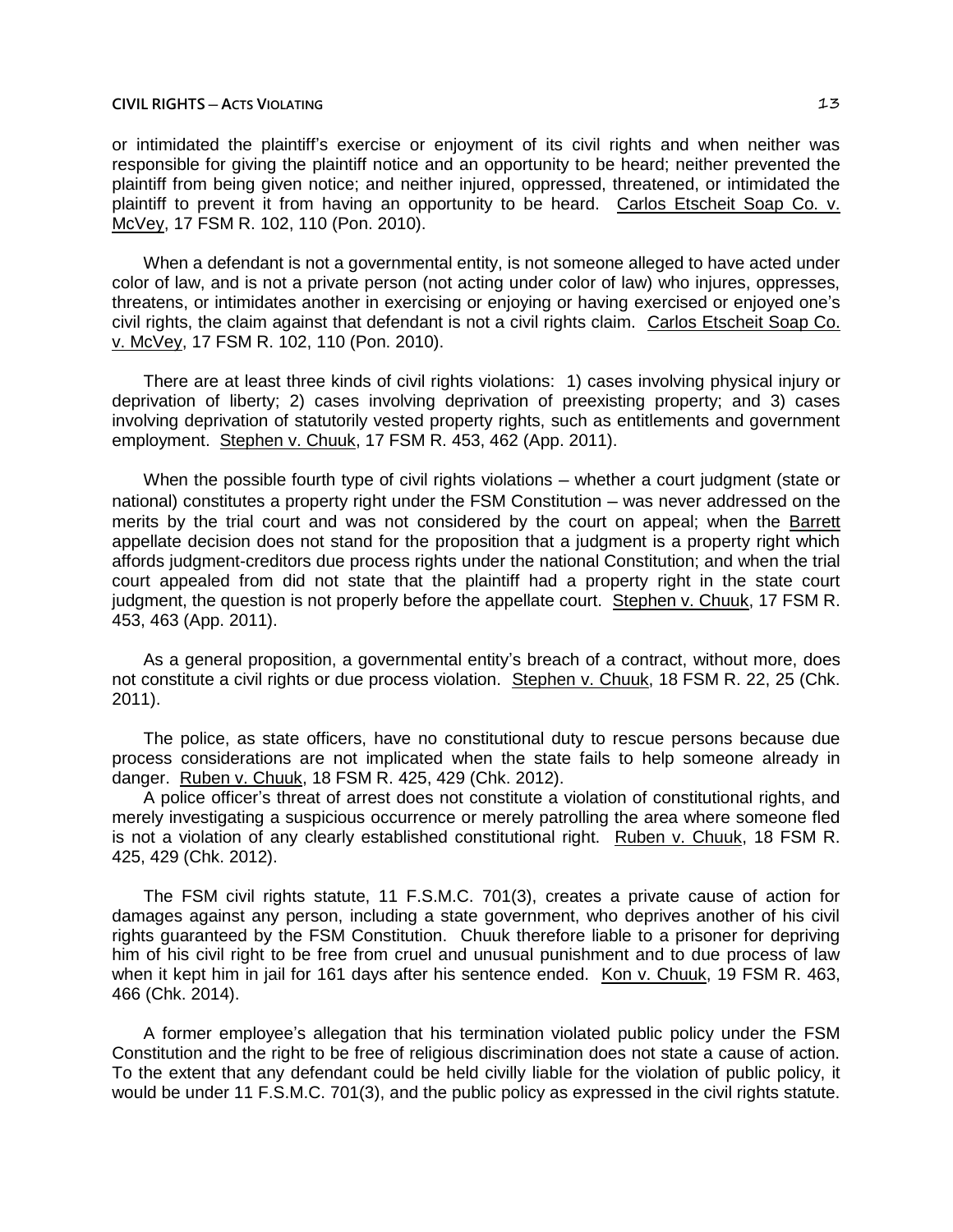## George v. Palsis, 19 FSM R. 558, 569 (Kos. 2014).

When a plaintiff does not cite any particular constitution or specific statute, but does generally assert that when she was terminated her due process rights were violated, the court may hear, consider, and rule on her claim that her termination as Director of Education was unlawful since she was not afforded due process. Macayon v. Chuuk State Bd. of Educ., 19 FSM R. 644, 648 (Chk. S. Ct. Tr. 2015).

When the plaintiff's claims for false imprisonment, for destruction of standing in community, and for wrongful invasion of privacy – false light were all predicated on his mistaken supposition that he was entitled to retain another person's pigs until compensated and that therefore his arrest was unlawful, the defendants are entitled to summary judgment on these claims as well as summary judgment on his civil rights violations claims insofar as those claims are predicated on his arrest being unlawful. Palasko v. Pohnpei, 20 FSM R. 90, 96 (Pon. 2015).

A customer of a government-owned utility does have a due process right to proper notice before the utility is disconnected. Wainit v. Chuuk Public Utility Corp., 20 FSM R. 135, 137 (Chk. 2015).

A complaint alleging that a public utility tortiously breached its duty to him and violated his due process civil rights when its linemen disconnected his electrical power without notice, causing food spoilage and personal hardship and inconvenience, and that when its linemen, without warning, eventually reconnected his electrical power, it tortiously caused a sudden power surge resulting in damaged equipment, does not state a claim for an equal protection civil rights cause of action. Wainit v. Chuuk Public Utility Corp., 20 FSM R. 135, 137 (Chk. 2015).

The civil rights statute's purpose is to create a federal remedy for private parties, not government bodies. Eot Municipality v. Elimo, 20 FSM R. 482, 491 (Chk. 2016).

A municipality, as a matter of law, cannot maintain a civil rights claim against the state of which it is a political subdivision. Onanu Municipality v. Elimo, 20 FSM R. 535, 544 (Chk. 2016).

When the government has willingly deprived the plaintiffs of wages that they are entitled to without due process of law, it is civilly liable under 11 F.S.M.C. 701(3) for violating the plaintiffs' civil rights. Linter v. FSM, 20 FSM R. 553, 559 (Pon. 2016).

When a civil rights claim neither alleges that the actions were pursuant to governmental policy or custom, nor that the actions were taken by officials responsible for final policy-making, it fails to state a claim upon which relief may be granted and will be dismissed because the plaintiffs fail to state a claim that their civil right to due process was violated. Helgenberger v. Ramp & Mida Law Firm, 22 FSM R. 4, 11 (Pon. 2018).

A private person can be liable for a civil rights violation and a private cause of action is provided for that violation when that private person commits an offense by willfully, whether or not acting under color of law, depriving another of, or injuring, oppressing, threatening, or intimidating another in the free exercise or enjoyment of any right, privilege, or immunity secured to him by the FSM Constitution or laws. Helgenberger v. Ramp & Mida Law Firm, 22 FSM R. 4, 11 (Pon. 2018).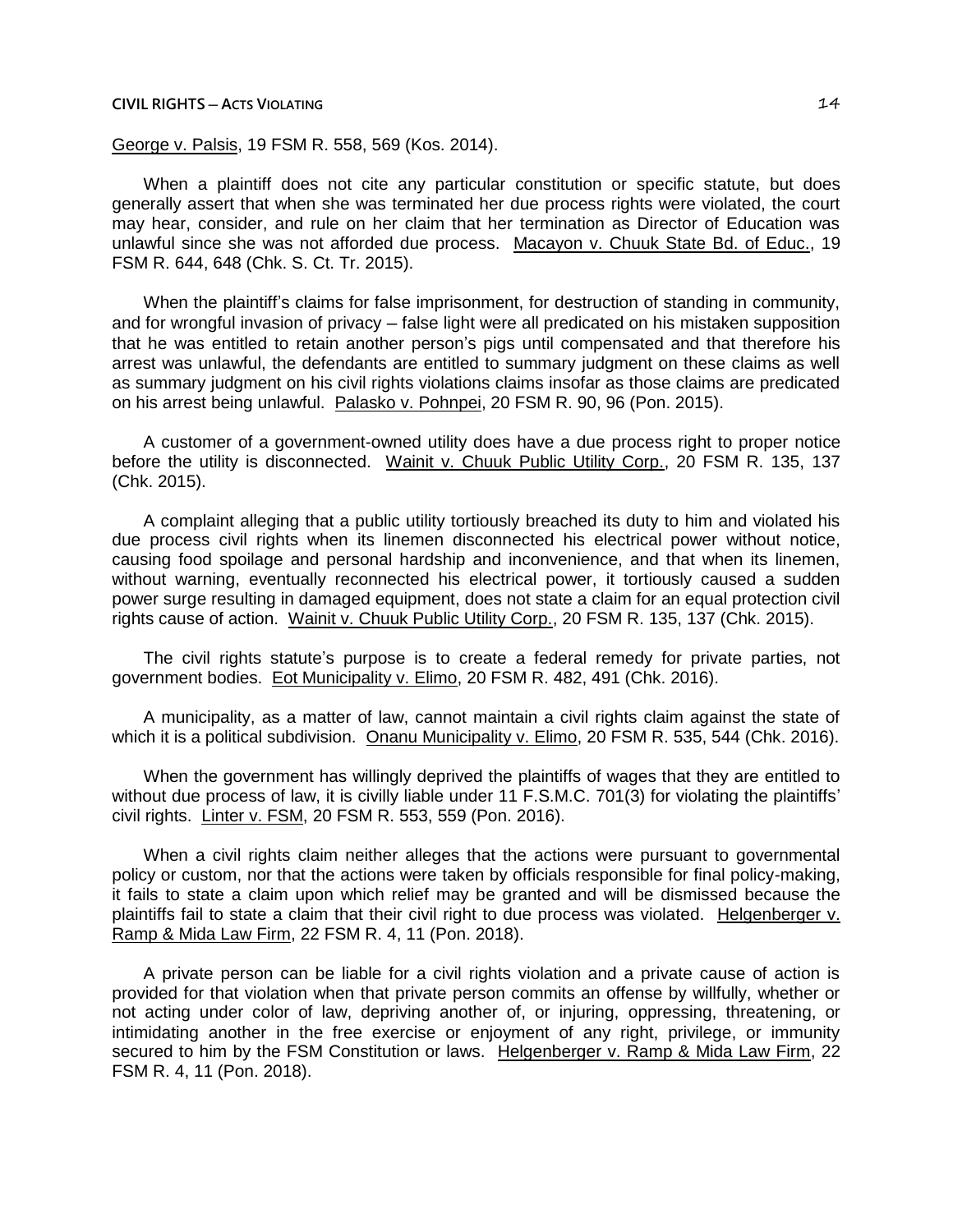When there is no allegation that any defendant deprived either plaintiff of, or injured, oppressed, threatened, or intimidated either plaintiff in the free exercise or enjoyment of any right, privilege, or immunity secured to them by the FSM Constitution or laws, the plaintiffs fail to state a claim that their civil rights were violated. Helgenberger v. Ramp & Mida Law Firm, 22 FSM R. 4, 11 (Pon. 2018).

A court's long, unexplained delay or its failure to exercise its discretion within a reasonable time is an abuse of discretion that denies a right to procedural due process. Luhk v. Anthon, 22 FSM R. 69, 70 (Pon. 2018).

The right not to be defamed, libeled, or slandered is not a right guaranteed by the Constitution or by the civil rights statute. Apostol v. Maniquiz, 22 FSM R. 146, 149 (Chk. 2019).

"Color of law" is the appearance or semblance without the substance of legal right. Apostol v. Maniquiz, 22 FSM R. 146, 149 n.1 (Chk. 2019).

When the defendant is not a governmental entity, is not alleged to have acted under color of law, and is not a private person (not acting under color of law) who injured, oppressed, threatened, or intimidated the plaintiff exercising or enjoying or having exercised or enjoyed any civil right, the plaintiff's claim is not a civil rights claim. Apostol v. Maniquiz, 22 FSM R. 146, 149 (Chk. 2019).

When the plaintiff makes no allegations that would support an equal protection claim, the defendant may be granted summary judgment on that part of the plaintiff's civil rights claim. Robert v. Chuuk Public Utility Corp., 22 FSM R. 150, 158 (Chk. 2019).

The court will deny summary judgment when it has previously held that if sewerage backflow rises above the level of mere negligence to the level of a public nuisance, it may constitute a taking of property without just compensation and the plaintiff claims that her possessory right to the land is a usufruct property right. Robert v. Chuuk Public Utility Corp., 22 FSM R. 150, 158 (Chk. 2019).

A state governmental agency, entity, or subdivision does not have any national constitutional rights or national civil rights that it may enforce against the state (or one of its agencies) of which it is a part or which created it. Thus it cannot raise an FSM civil rights or constitutional claim against the state of which it is a part, since it has no such rights against the state that created it. This includes the constitutional right not to be subjected to a bill of attainder. In re Constitutionality of Chuuk State Law No. 14-18-23, 22 FSM R. 258, 263 (Chk. 2019).

A breach of contract claim (or an alternative quantum meruit and quantum valebant claim) does not involve the deprivation of preexisting property or the deprivation of statutorily vested property rights, and most certainly does not involve physical injury or deprivation of liberty. Sonden v. Pohnpei, 22 FSM R. 465, 467 (Pon. 2020).

Pohnpei's nonpayment on a contract claim did not deprive the plaintiff of preexisting property or of statutorily vested property rights because his right to payment has not yet been determined and certainly was not protected and had not vested, and not only does the plaintiff not have a protected right, but he also does not allege that Pohnpei government officials had acted to deprive him of the right, and that these officials acted pursuant to governmental policy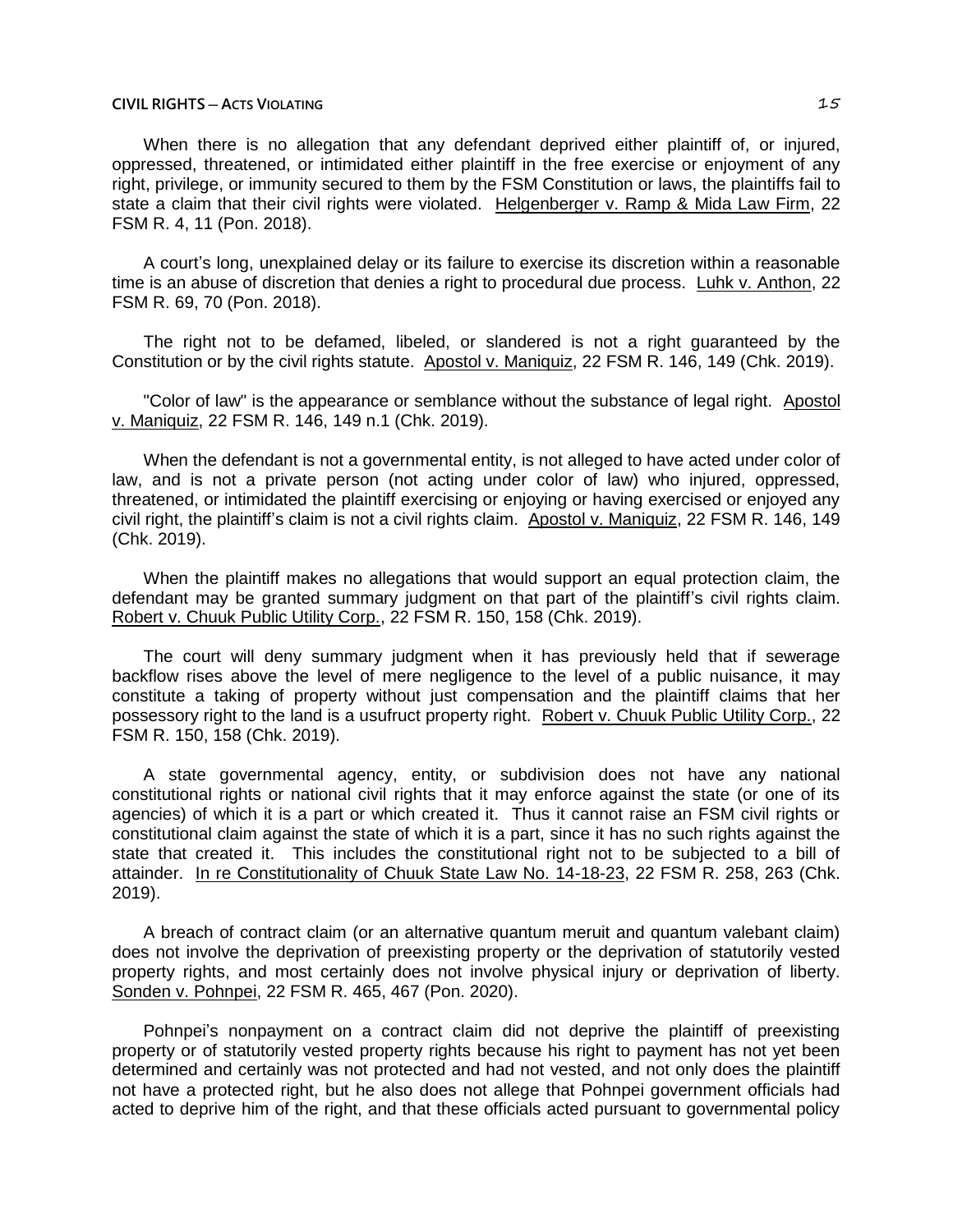or custom, or were responsible for final policy making. Sonden v. Pohnpei, 22 FSM R. 465, 467 (Pon. 2020).

Previous court decisions have uniformly held that a governmental entity's breach of contract, without more, does not constitute a due process or a civil rights violation. Sonden v. Pohnpei, 22 FSM R. 465, 467 (Pon. 2020).

A litigant's judgments against Chuuk are not vested property rights, and Chuuk's failure to pay those judgments is not a due process or civil rights violation. Suzuki v. Chuuk, 22 FSM R. 491, 494 (Chk. 2020).

When the only basis the plaintiff asserts for subject-matter jurisdiction is that his state court judgments are property and the state's failure to pay is a taking of his property without due process, the plaintiff's suit does not involve subject matter over which the FSM Supreme Court has jurisdiction because the plaintiff's state court judgments are not property, and the state's failure to pay his judgments against it does not violate his due process or civil rights. Suzuki v. Chuuk, 22 FSM R. 491, 494 (Chk. 2020).

A government official's decision or a governmental agency's decision, that an aggrieved party considers to be "wrong" or "incorrect," on the law or the facts does not, by itself, thereby automatically become a civil rights claim or violation (or entitle that party to skip or avoid administrative proceedings). Macayon v. FSM, 22 FSM R. 544, 556 (Chk. 2020).

A wrong or incorrect decision by a government official or body is not automatically a civil rights violation entitling the aggrieved party to relief under 11 F.S.M.C. 701(3). Basu v. Amor, 22 FSM R. 557, 567 (Pon. 2020).

A government official's decision or a government agency's decision, that an aggrieved party considers to be "wrong" or "incorrect," on the law or the facts does not automatically entitle that party to skip or avoid administrative proceedings and head straight to court alleging a civil rights violation so that the court will apparently have jurisdiction and the administrative agency will not. Thus, an additional pleading of a civil rights cause of action will not automatically preclude a remand (and a stay) to exhaust administrative proceedings. Basu v. Amor, 22 FSM R. 557, 567-68 (Pon. 2020).

## ─ Persons Liable

A municipality which employs untrained persons as police officers, then fails to train them and authorizes their use of excessive force and summary punishment, will be held responsible for their unlawful acts, including abuse of a prisoner arrested without being advised of the charges or given an opportunity for bail, whose handcuffs were repeatedly tightened during his 14 hour detention in such a way that he was injured and unable to work for one month. Moses v. Municipality of Polle, 2 FSM R. 270, 271 (Truk 1986).

A municipality which employs untrained persons as police officers, fails to train them and authorizes their use of excessive force and summary punishment, will be held responsible for their actions in stripping a prisoner, handcuffing his leg to a table and his arms behind his back, then kicking and abusing him. Alaphen v. Municipality of Moen, 2 FSM R. 279, 280 (Truk 1986).

In providing for civil liability under 11 F.S.M.C. 701(3), Congress intended that the word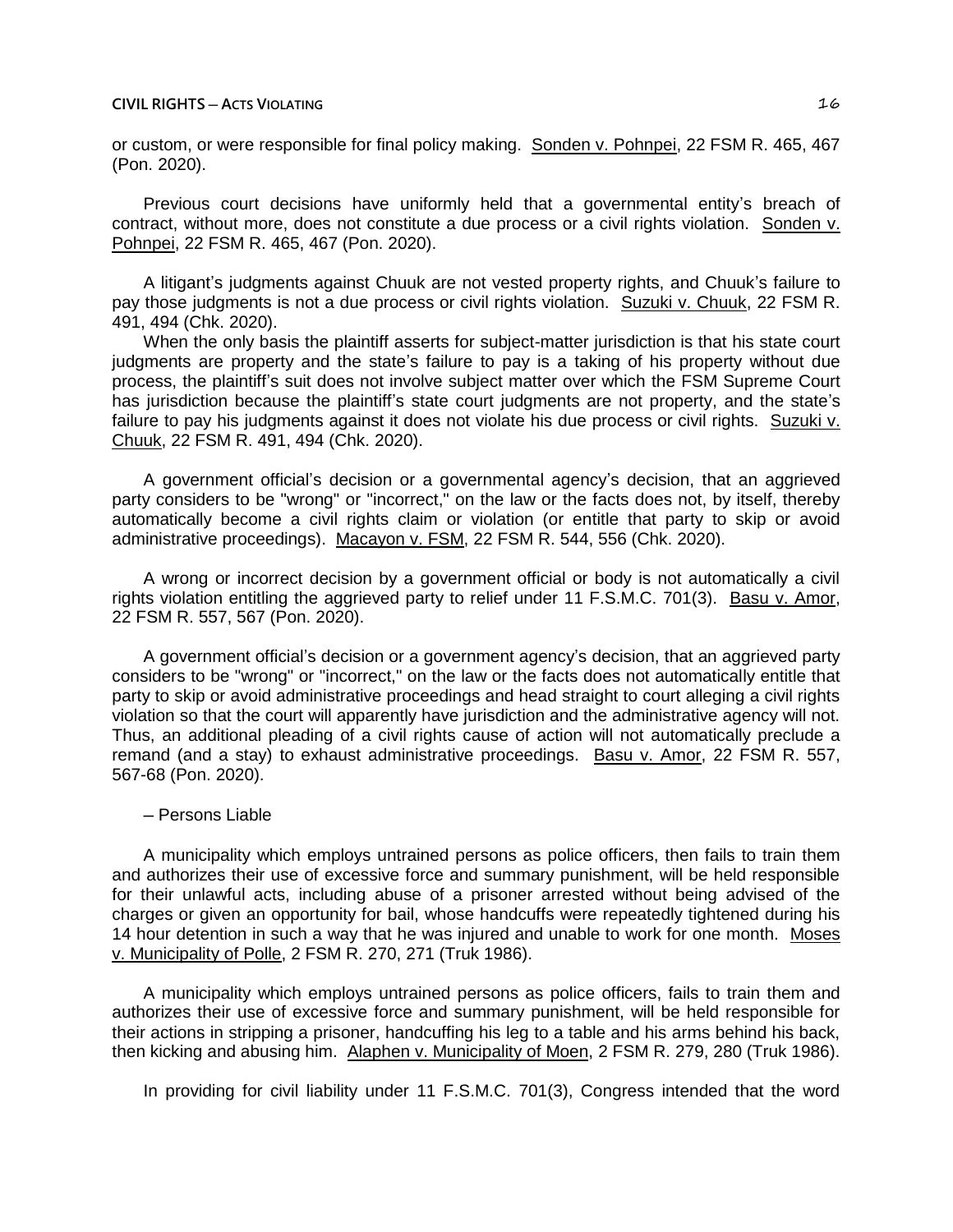person would include governmental bodies. Plais v. Panuelo, 5 FSM R. 179, 204-05 (Pon. 1991).

The doctrine of respondeat superior is not to be used to determine whether a governmental entity is liable under 11 F.S.M.C. 701(3) for civil rights violations inflicted by government employees. The government entity may be held liable under 11 F.S.M.C. 701(3) when violations are caused by officials who are responsible for final policy making with respect to the of action chosen from various alternatives. Plais v. Panuelo, 5 FSM R. 179, 205-06 (Pon. 1991).

When a state government is acting on behalf of the national government by virtue of the joint administration of law enforcement act, the state's officers and employees are agents of the national government and are acting "under color of authority" within the meaning of 6 F.S.M.C. 702(5). Plais v. Panuelo, 5 FSM R. 179, 209-10 (Pon. 1991).

The national government is liable for violations of 6 F.S.M.C. 702(2) when it has abdicated its responsibility toward national prisoners. Plais v. Panuelo, 5 FSM R. 179, 210-11 (Pon. 1991).

The national government is a person within the meaning of 6 F.S.M.C. 702(2) and will be held liable under that section when civil rights violations are in substantial part due to a governmental policy of deliberate indifference to the constitutional rights of national prisoners and failure to attempt to assure civilized treatment to prisoners. Plais v. Panuelo, 5 FSM R. 179, 211 (Pon. 1991).

The FSM Supreme Court is immune from an award of damages, pursuant to 11 F.S.M.C. 701(3), arising from the performance by the Chief Justice of his constitutionally granted rulemaking powers. Berman v. FSM Supreme Court (II), 5 FSM R. 371, 374 (Pon. 1992).

Government entities are included in the definition of the word "person" as used in the statute governing civil liability of persons for the violation of another's civil rights. Davis v. Kutta, 7 FSM R. 536, 548 (Chk. 1996).

Persons liable for civil rights violations include government entities. Conrad v. Kolonia Town, 8 FSM R. 183, 195 (Pon. 1997).

Statute law confers a private cause of action for damages against any person who deprives another of his civil rights. The word "person" embraces governmental organizations, including state governments. Louis v. Kutta, 8 FSM R. 208, 211 (Chk. 1997).

A civil rights claim against a municipal government will be dismissed when it fails to allege that the officials were acting pursuant to governmental policy or custom when the allegedly unconstitutional actions occurred or when it fails to allege that the violations were caused by the officials who were responsible for final policy making, and when those officials made a deliberate choice to follow a course of action chosen from various alternatives. Pohnpei v. M/V Miyo Maru No. 11, 8 FSM R. 281, 296 (Pon. 1998).

Chapter 7 of Title 11 of the FSM Code creates a statutory cause of action for individuals whose constitutional rights have been violated, and imposes civil liability, including costs and attorney fees, on a person who deprives another of any right or privilege protected under that Section. The national government is a "person" to whom such civil liability may attach under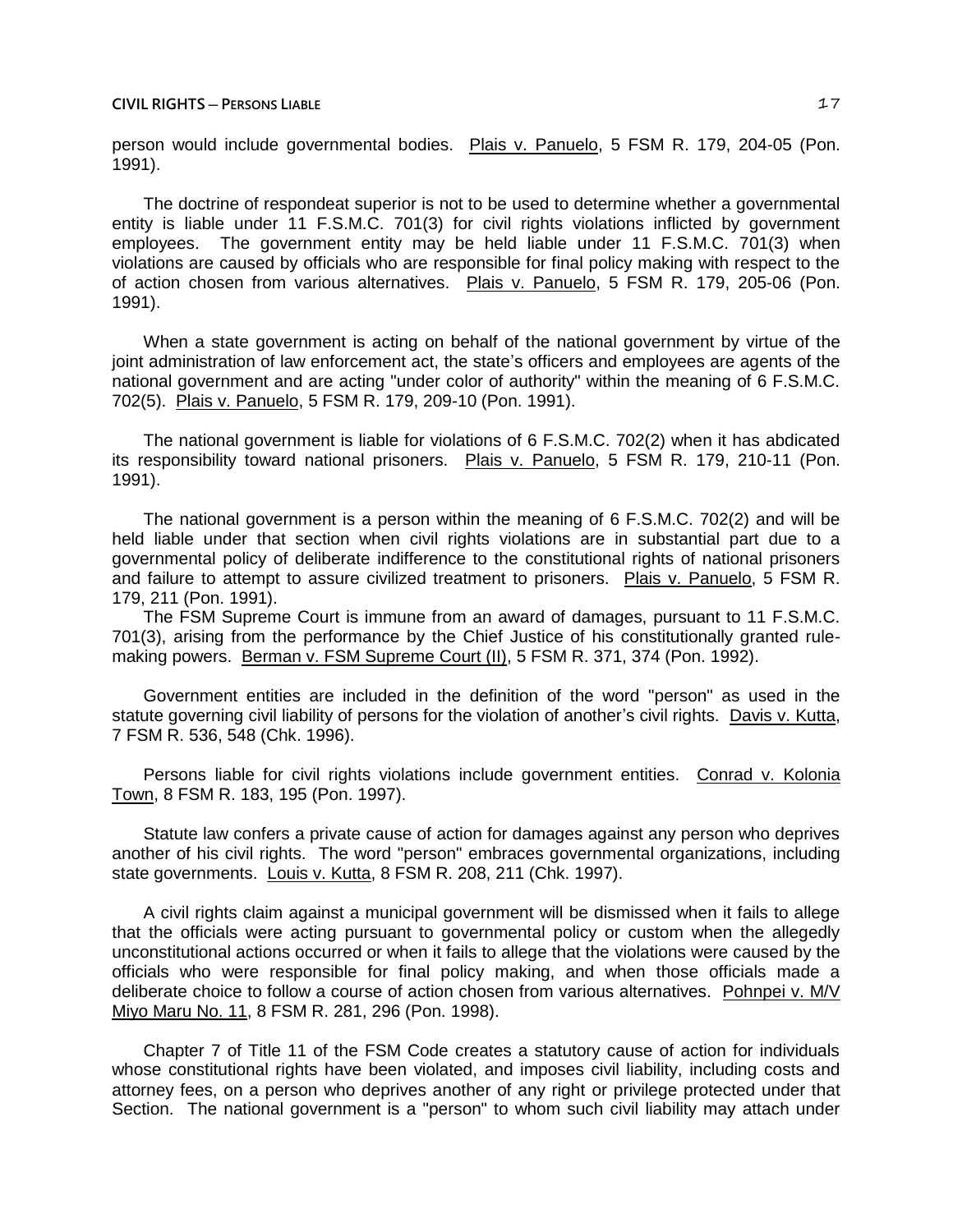this statute. Isaac v. Weilbacher, 8 FSM R. 326, 335 (Pon. 1998).

When none of the defendants is a governmental entity, or someone alleged to have acted under color of law, or a private person, not acting under color of law, but who injures, oppresses, threatens, or intimidates another in exercising or enjoying or having exercised or enjoyed one's civil rights, it is not a civil rights case. Pau v. Kansou, 8 FSM R. 524, 526 (Chk. 1998).

Judicial immunity does not apply against the imposition of prospective injunctive relief. The right to attorney's fees applies when prospective relief is granted against a judge pursuant to the civil rights statute. Bank of Guam v. O'Sonis, 9 FSM R. 106, 113 (Chk. 1999).

A Public Safety Director, as the policy maker for the department, may, by failing to investigate the issue of accountability for a detainee's death, ratify the shift supervisor's and the jailer's actions. Estate of Mori v. Chuuk, 10 FSM R. 6, 14 (Chk. 2001).

A jailer is not liable for the arbitrary and purposeless failure to refer a detainee for medical treatment when he referred the matter to the shift supervisor who had the authority to authorize the referral because he could not have done anything more. Estate of Mori v. Chuuk, 10 FSM R. 6, 14 (Chk. 2001).

Persons liable for civil rights violations include government entities. Talley v. Lelu Town Council, 10 FSM R. 226, 236 (Kos. S. Ct. Tr. 2001).

A government entity may be held liable under 11 F.S.M.C. 701(3) when violations are caused by officials who are responsible for final policy making with respect to the action chosen from various alternatives. Herman v. Municipality of Patta, 12 FSM R. 130, 136 (Chk. 2003).

A person commits an offense if he willfully, whether or not acting under color of law, deprives another of, or injures, oppresses, threatens, or intimidates another in the free exercise or enjoyment of, or because of his having so exercised any right, privilege, or immunity secured to him by the FSM Constitution or laws. Section 701(3) provides for civil liability, including attorney's fees, against any person engaging in the proscribed conduct. "Person" includes state governments. Wortel v. Bickett, 12 FSM R. 223, 225 (Kos. 2003).

When a canceled foreign investment permit was ultimately reinstated, it renders moot the cancellation itself and leaves no administrative remedy for the permit holder to pursue. What then remains as a live court issue is the arbitrary and grossly incorrect manner in which the permit was originally canceled. This conduct constitutes a violation of 11 F.S.M.C. 701 *et seq.*, and entitles the plaintiff to a summary judgment. Wortel v. Bickett, 12 FSM R. 223, 226 (Kos. 2003).

The Kosrae Office of the Attorney General enforces state penal laws, delegating enforcement to a department in its discretion. Thus the Kosrae attorney general is an individual with responsibility for determining final policy with regard to the matters committed to that office, and as such is liable on a personal basis if he violates a person's constitutional rights through making a deliberate choice to follow a course of action from among various alternatives. Wortel v. Bickett, 12 FSM R. 223, 226-27 (Kos. 2003).

Governmental entities, such as the State of Pohnpei and the Pohnpei Department of Public Safety, are "persons" within the meaning of 11 F.S.M.C. 701 *et seq*. Warren v. Pohnpei State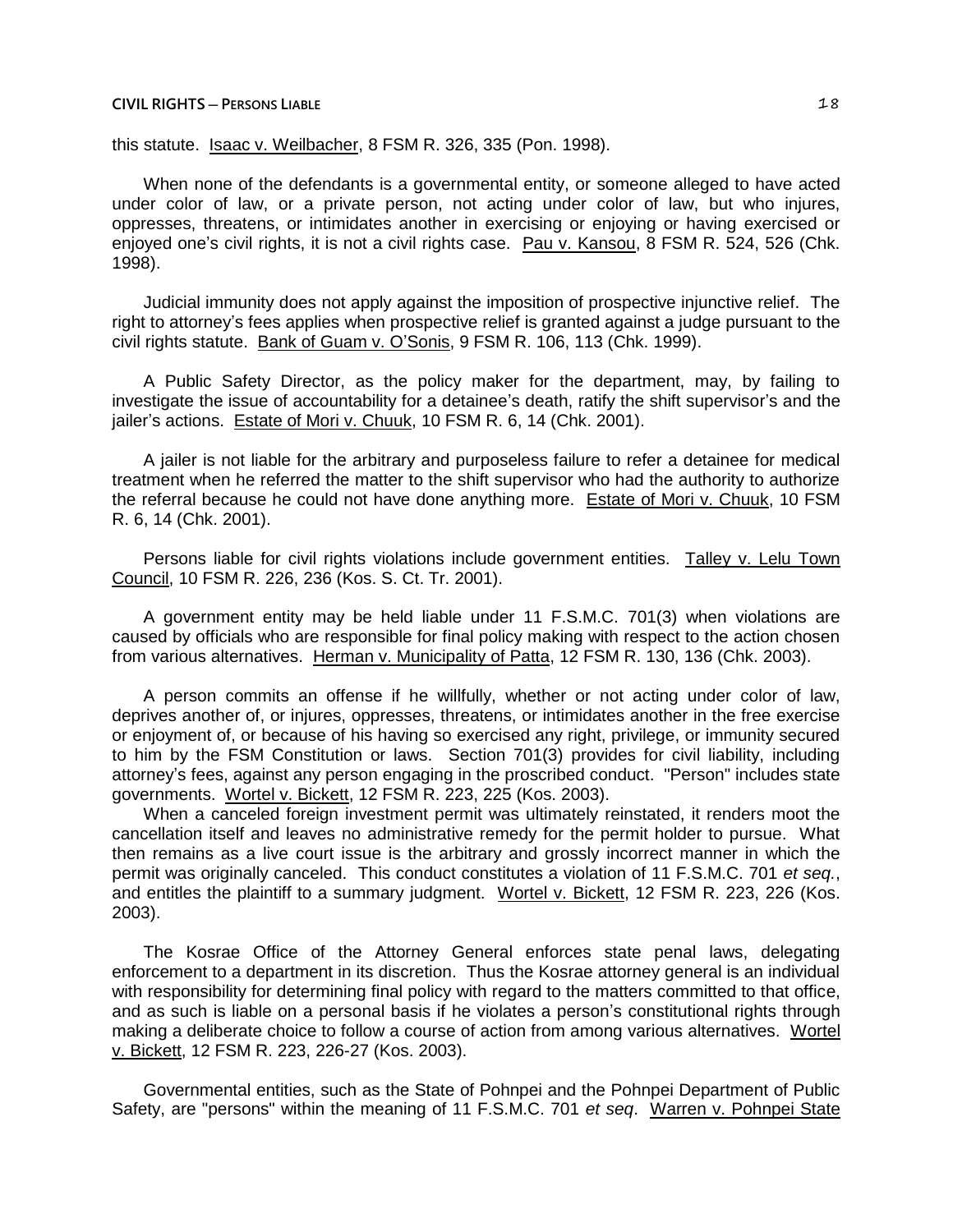Dep't of Public Safety, 13 FSM R. 483, 491 (Pon. 2005).

A person who deprives another of any right or privilege protected by the FSM Constitution or laws will be civilly liable to the party injured in an action at law. The statute confers a private cause of action and it is plain that governmental entities such as the State of Pohnpei and the Pohnpei Department of Public Safety are "persons" within the statute's meaning. Warren v. Pohnpei State Dep't of Public Safety, 13 FSM R. 483, 493 (Pon. 2005).

The state and its department of public safety are subject to civil liability for denying an arrestee the opportunity to contact either family members or an attorney. Warren v. Pohnpei State Dep't of Public Safety, 13 FSM R. 483, 498 (Pon. 2005).

A state may be held liable if, through subsequent conduct, it ratifies the tort of an individual defendant. Annes v. Primo, 14 FSM R. 196, 204 n.4 (Pon. 2006).

A state may be held liable for alleged civil rights violations when policymakers are involved in the challenged action and have made a deliberate choice to follow a particular course of action. This type of liability is not vicarious; it is direct, but when a plaintiff has not alleged that an individual with policymaking authority was involved in his injury, there is no basis upon which to impose liability on the state for a police officer's alleged civil rights violations. Annes v. Primo, 14 FSM R. 196, 205 (Pon. 2006).

Although a state may not be held vicariously liable for the due process violations of its agents, it may be held liable in both tort and civil rights for failure to train. Annes v. Primo, 14 FSM R. 196, 205 (Pon. 2006).

Although a private person, not acting under color of law, may, under 11 F.S.M.C. 701, be held liable for civil rights violations if he injures, oppresses, threatens, or intimidates another in exercising or enjoying or having exercised or enjoyed one's civil rights, when the plaintiffs' complaint alleges no such actions and does not allege that the defendants were acting under color of law or were acting as agents of a government when committing the battery, the complaint does not allege a civil rights claim. Harper v. William, 14 FSM R. 279, 282 (Chk. 2006).

A government entity may be held liable under 11 F.S.M.C. 701(3) when violations are caused by officials who are responsible for final policy making with respect to the action chosen from various alternatives. Lippwe v. Weno Municipality, 14 FSM R. 347, 352 (Chk. 2006).

The Weno Chief of Police was the policy maker for the Weno municipal police and by his failing to investigate the issue of accountability for prisoner's death in jail, he ratified the jailer's actions or inactions. Lippwe v. Weno Municipality, 14 FSM R. 347, 352 (Chk. 2006).

A person who deprives another of any right or privilege protected under 11 F.S.M.C. 701 shall be civilly liable to the party injured in an action at law, suit in equity, or other proper proceeding for redress, without regard to whether a criminal case has been brought or conviction obtained. In an action brought 11 F.S.M.C. 701, the court may award costs and reasonable attorney's fees to the prevailing party. Wainit v. FSM, 15 FSM R. 43, 46 n.1 (App. 2007).

A person who, whether under the color of law or not, violates another's equal protection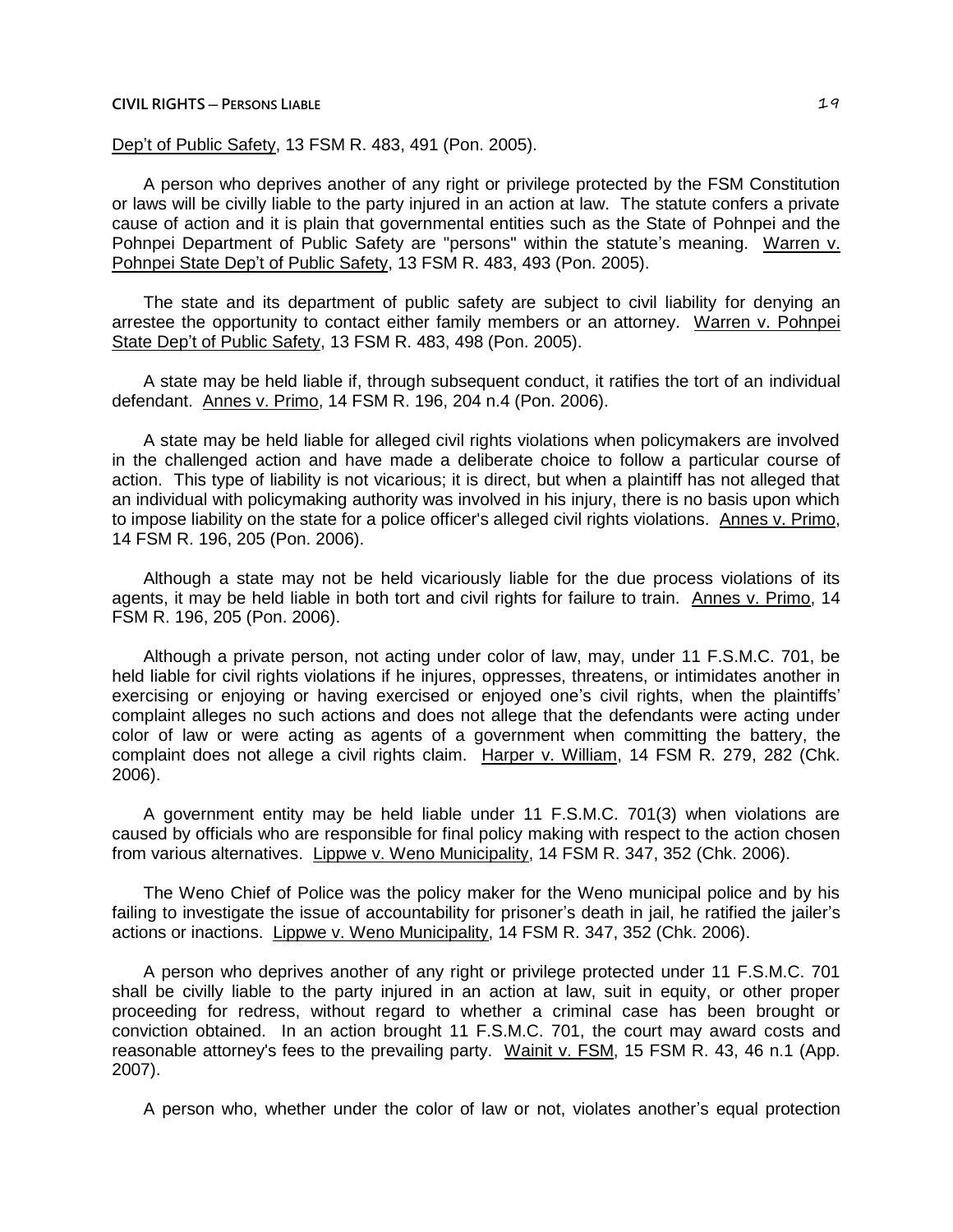rights as guaranteed by sections 3 or 4 of Article 4 of the FSM Constitution would be civilly liable to the injured party. Berman v. College of Micronesia-FSM, 15 FSM R. 76, 80 (Pon. 2007).

Since the College of Micronesia was created by national statute which gave it its nature and functions, and is a national government agency, and since the national government is a person for the purposes of the civil rights statute, the College is a person under the civil rights statute and would be civilly liable to a plaintiff if it violated that plaintiff's equal protection rights guaranteed by the FSM Constitution. Berman v. College of Micronesia-FSM, 15 FSM R. 76, 80 (Pon. 2007).

A governmental entity is liable for battery by its police officers when the entity ratified the battery by failing to charge the officers and by the lack of any internal discipline whatsoever and a governmental entity that employs untrained police officers and permits their use of excessive force will be held responsible for the officers' unlawful acts for violation of the plaintiffs' civil rights. Hauk v. Emilio, 15 FSM R. 476, 479 (Chk. 2008).

Where the plaintiffs were set upon and beaten by police officers and one plaintiff was arrested and no reason was provided to that plaintiff when the officers detained and arrested him, nor was any reason subsequently given although 12 F.S.M.C. 214(1) provides that any person making an arrest must, at or before the time of arrest, make every reasonable effort to advise the person arrested as to the cause and authority of the arrest, the plaintiff's detention for six hours was without any justification, precisely the sort of conduct that 11 F.S.M.C. 701 was meant to protect against. The assaulting police officers were acting under color of law and as agents of the defendant Chuuk Department of Public Safety, which is an agency of the defendant Chuuk state government. Thus these defendants are liable for the violation of the plaintiffs' civil rights under 11 F.S.M.C. 701. Hauk v. Emilio, 15 FSM R. 476, 479 (Chk. 2008).

Since the FSM drew from United States counterparts both the civil rights statute the plaintiffs are suing under and the Rules of Civil Procedure, including Rule 25(d), it is appropriate to consult U.S. sources in determining whether the plaintiffs may sue someone in his former official capacity or whether Rule 25(d)(1) automatically substituted the current office-holder in his stead. Herman v. Bisalen, 16 FSM R. 293, 295 (Chk. 2009).

A suit against an offender in his or her official capacity is treated as a claim against the entity that employs that officer, but a public official that leaves office may still be liable for money damages in his or her personal capacity. Thus, an official capacity claim against a former official is meaningless unless it continues as a claim against that person's successor in office in the successor's official capacity. The office continues and is responsible for, and is presumed to have knowledge of, its earlier acts. Herman v. Bisalen, 16 FSM R. 293, 296 (Chk. 2009).

In a civil rights action under 11 F.S.M.C. 701, a private person who is not acting under color of law but who deprives another of, or injures, oppresses, threatens, or intimidates another in the free exercise or enjoyment of, or because of his having so exercised any right, privilege, or immunity secured to him by the Constitution or laws of the Federated States of Micronesia, may be held civilly liable under 11 F.S.M.C. 701(3) for that violation. George v. Palsis, 19 FSM R. 558, 569 (Kos. 2014).

While it is true that a municipal government is a "person" against whom relief can be (and has been) sought under the civil rights statute, a municipal government is not a person that can seek relief under the civil rights statute. Eot Municipality v. Elimo, 20 FSM R. 482, 491 (Chk.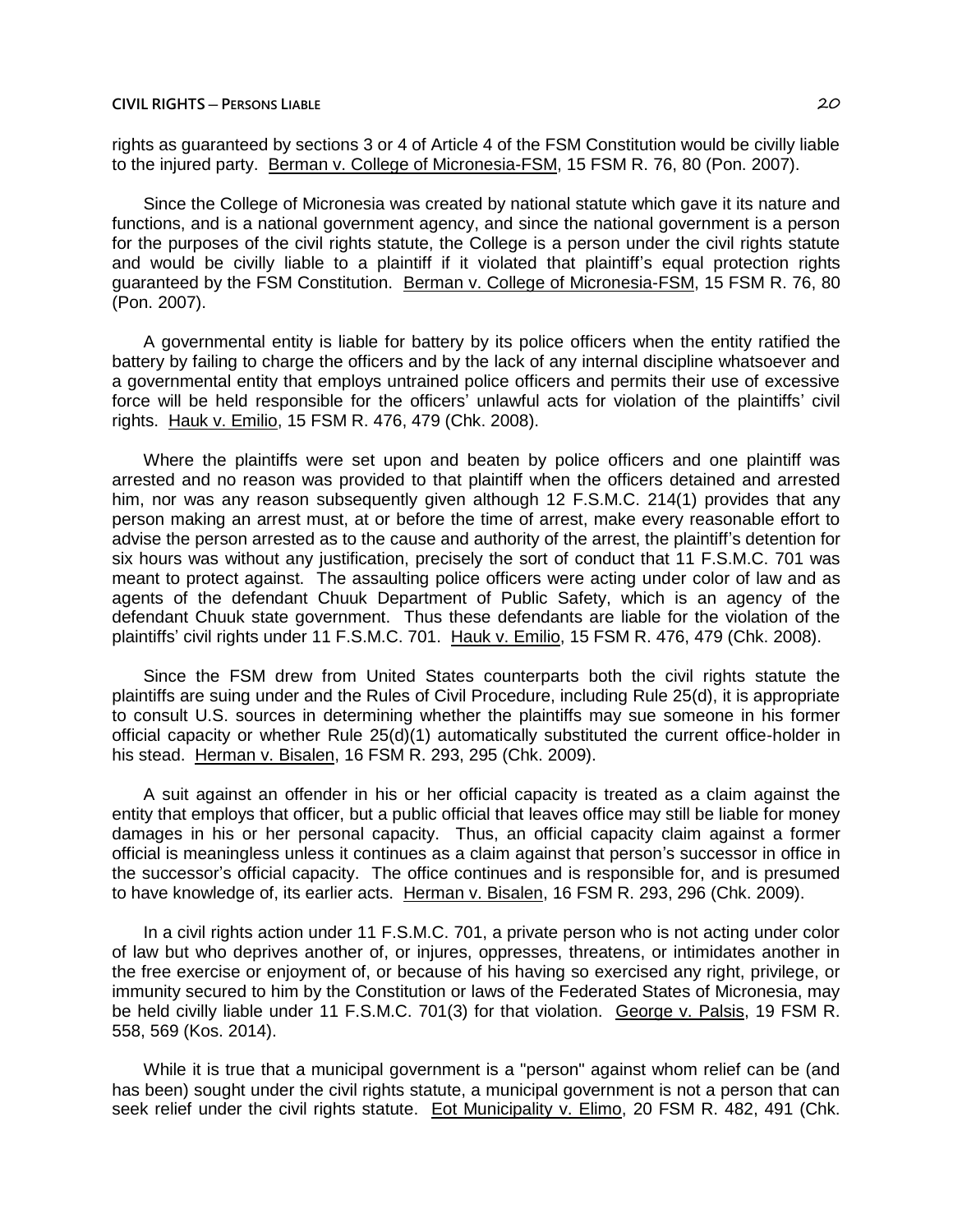2016).

While it is true that a municipal government is a "person" against whom relief can be (and has been) sought under the civil rights statute, a municipal government is not a person that can seek relief under the civil rights statute. Onanu Municipality v. Elimo, 20 FSM R. 535, 543 (Chk. 2016).

A municipality, as a matter of law, cannot maintain a civil rights claim against the state of which it is a political subdivision. Onanu Municipality v. Elimo, 20 FSM R. 535, 544 (Chk. 2016).

An autonomous agency cannot be declared to be subject to the due process provisions of the FSM and state constitutions, and must be declared a private entity, and not a "state actor" for due process purposes. Santos v. Pohnpei, 21 FSM R. 495, 500 (Pon. 2018).

When the court finds that an entity operated independent of the state government, it is not a state actor for due process purposes, and the plaintiff will not prevail on a claim against it for violation of civil rights pursuant to 11 F.S.M.C. 701(3). Santos v. Pohnpei, 21 FSM R. 495, 501 (Pon. 2018).

─ Remedies and Damages

An injured victim is entitled to recover for mental anguish, including humiliation, resulting from unlawful conduct in violation of the victim's civil rights. Meitou v. Uwera, 5 FSM R. 139, 146 (Chk. S. Ct. Tr. 1991).

The government does not pay twice when it violates someone's civil rights and then is forced to pay attorney's fees. It pays only once – as a violator of civil rights. Its role as a provider of public services is distinct from its role as a defendant in a civil case. Thus an award of costs and reasonable attorney's fees should be made to a publicly funded legal services organization whose client prevailed in a civil rights action. Plais v. Panuelo, 5 FSM R. 319, 321 (Pon. 1992).

Compensatory damages awarded a party for the violation of civil rights includes reasonable attorney fees and costs of suit. Davis v. Kutta, 7 FSM R. 536, 549 (Chk. 1996).

State autonomy should be as wide-ranging as possible, but it is subject to the limits of the FSM Constitution. A state may not exceed the scope of its power by reliance on a state constitutional provision where to do so prevents enforcement of national civil rights legislation. Louis v. Kutta, 8 FSM R. 208, 212-13 (Chk. 1997).

The supremacy clause of the FSM Constitution does not admit a result where a state constitutional provision prevents the enforcement of a national statute which gives a private cause of action for rights guaranteed by the FSM Constitution, especially when it is the solemn obligation of state governments to uphold the principles of the FSM Constitution and to advance the principles of unity upon which the Constitution is founded. Louis v. Kutta, 8 FSM R. 208, 213 (Chk. 1997).

A state may not use its own constitution to defeat enforcement of a judgment entered on a civil rights claim brought pursuant to the mandate of the national constitution and statutes. Thus, a state constitutional provision will not prevent a civil rights plaintiff from using national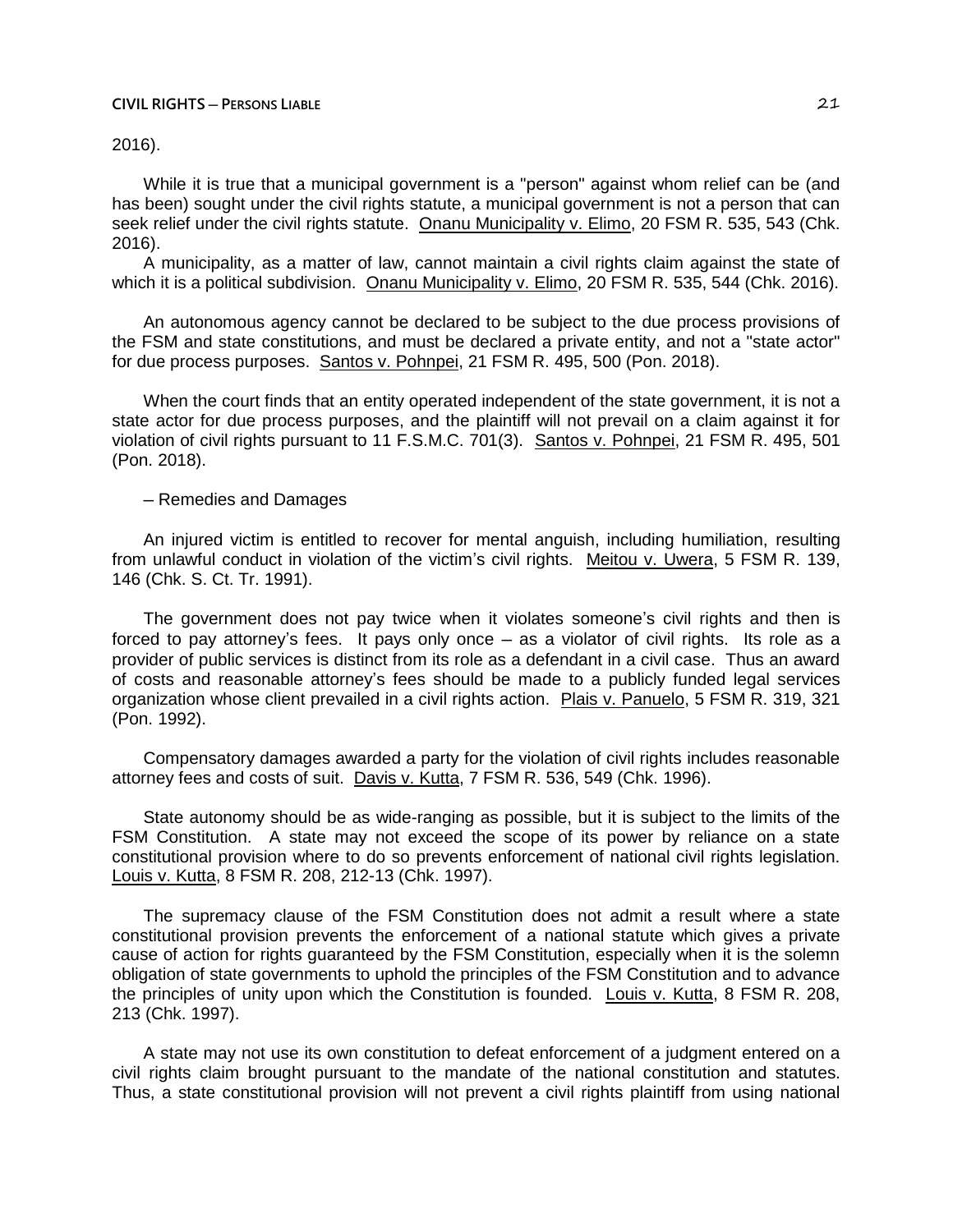execution procedures to obtain satisfaction of his judgment. Louis v. Kutta, 8 FSM R. 208, 213 (Chk. 1997).

A successful plaintiff under the civil rights statute, 11 F.S.M.C. 701(3), is entitled to an award for costs and reasonable attorney's fees. Davis v. Kutta, 8 FSM R. 218, 220 (Chk. 1997).

An hourly fee is not an arbitrary ceiling with respect to attorney's fees recoverable under an 11 F.S.M.C. 701(3) civil rights action. Davis v. Kutta, 8 FSM R. 218, 222 (Chk. 1997).

When a party has entered into a contingent fee agreement reasonable under FSM MRPC Rule 1.5 and the contingent recovery is more than a fee calculated by an hourly rate times the hours expended, a court, in awarding civil rights attorney's fees, may award a reasonable fee pursuant to the agreement's terms. Davis v. Kutta, 8 FSM R. 218, 223 (Chk. 1997).

The purpose of the FSM civil rights fee provision is to permit an FSM civil rights litigant to employ reasonably competent counsel to pursue civil rights litigation without cost to him or herself. Davis v. Kutta, 8 FSM R. 218, 223 (Chk. 1997).

Because the point of departure for determining a reasonable fee in civil rights litigation is to look at the amount of time spent, counsel should maintain careful records of time actually spent, notwithstanding the existence of a contingency fee agreement. Davis v. Kutta, 8 FSM R. 218, 224 (Chk. 1997).

Civil rights attorney fee awards and awards of costs may be entered against multiple defendants in the same proportions as those in the original judgment. Davis v. Kutta, 8 FSM R. 218, 224 (Chk. 1997).

When a state government, acting by its agents, steps out of its role of protector of a citizen's constitutional rights, and violates the very rights it is meant to guard, a money judgment is the only practical means by which the state can compensate its citizens for the damage it inflicts. Louis v. Kutta, 8 FSM R. 312, 317 (Chk. 1998).

Under 11 F.S.M.C. 701, a private cause of action is provided to any person whose constitutional rights are violated. In order for the remedy provided by 11 F.S.M.C. 701(3) to be effective, it must be enforceable. Where the defendant in a civil rights action is a state, this means that the remedy should not be dependent upon subsequent state legislative action, such as appropriation of funds, which would thwart the Congressional mandate that 11 F.S.M.C. 701 is meant to implement. Accordingly, the FSM Supreme Court is not precluded from issuing an order in aid of judgment against a state in the absence of a state legislative appropriation. Davis v. Kutta, 8 FSM R. 338, 341 (Chk. 1998).

Interest on a judgment is payable under 6 F.S.M.C. 1401 at nine percent a year. 11 F.S.M.C. 701(3), which provides for an award of attorney's fees in a civil rights action, should be construed to permit interest on an unpaid fee award. Davis v. Kutta, 8 FSM R. 338, 341 n.2 (Chk. 1998).

Although Chuuk state law does not appear to recognize survival causes of action, the right to damages for civil rights violations under national law survives a victim's death. If it did not, the purpose of the civil rights cause of action would be thwarted. Estate of Mori v. Chuuk, 10 FSM R. 6, 13 (Chk. 2001).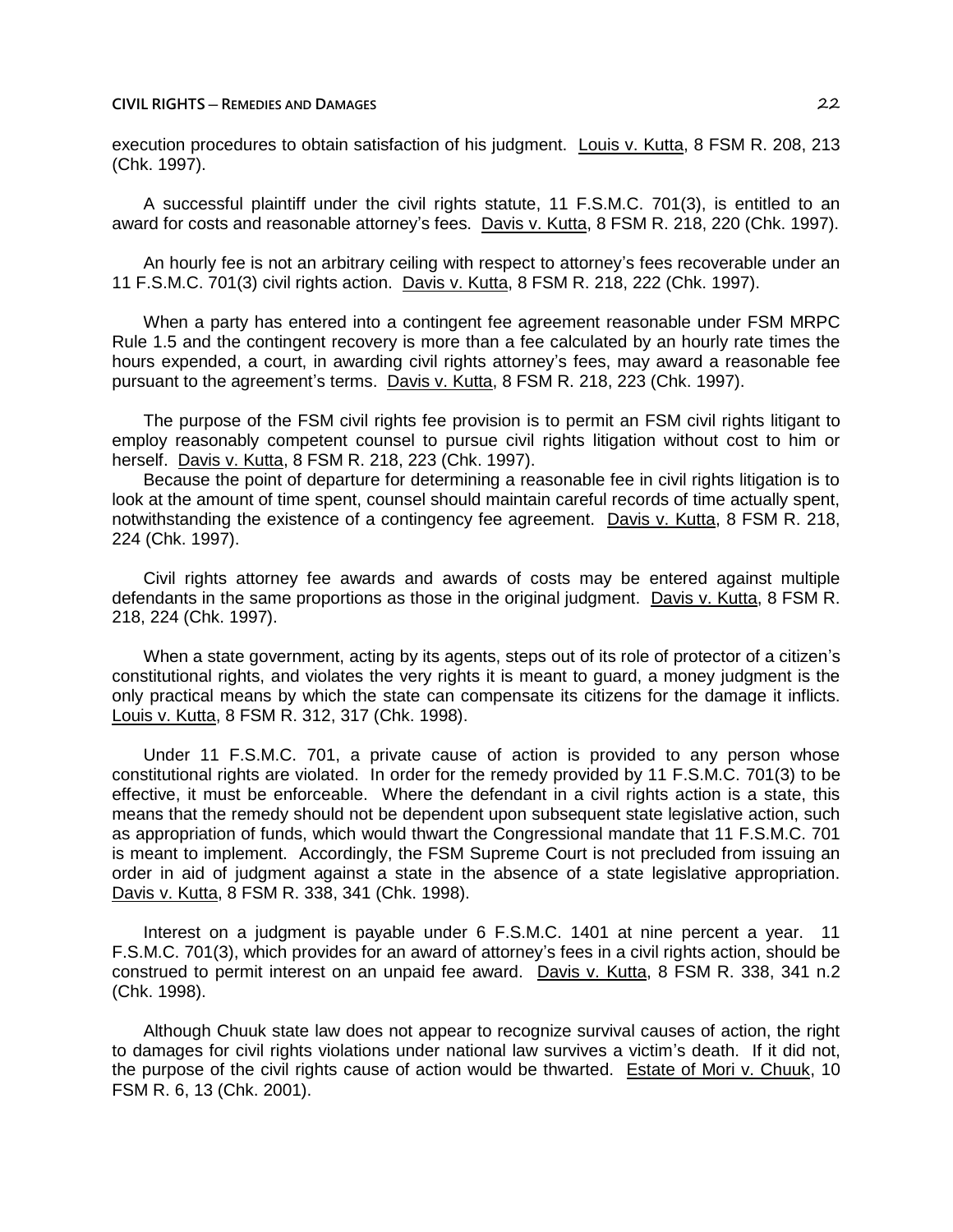The prevailing party in civil rights actions under 11 F.S.M.C. 701 is entitled to reasonable attorney fees and costs of suit as compensatory damages, and liability for attorney's fees will be assessed among the defendants in proportion to their responsibility for the judgment. Atesom v. Kukkun, 10 FSM R. 19, 23 (Chk. 2001).

The purpose of tort law is to afford a victim compensation for injuries sustained as the result of the unreasonable or socially harmful conduct of another. This is true whether the tort is statutorily created, as are the civil rights claims under 11 F.S.M.C. 701(3), or is a creature of the common law, as is a battery cause of action. Atesom v. Kukkun, 10 FSM R. 19, 23 (Chk. 2001).

Although a civil rights violation claim and a battery claim are separate causes of action, when they arise from the same incident and they cause the same personal injury and when the damage award for the civil rights violation fully compensates the plaintiff for his personal injury, the court cannot award additional damages for the battery because such an award would constitute double recovery and would be a windfall and overcompensate the plaintiff. Atesom v. Kukkun, 10 FSM R. 19, 23 (Chk. 2001).

A court has the power to issue an order to a state official to perform a purely ministerial act ─ the issuance of a check ─ in order to cause the state to conform its conduct to the requirements of both the FSM Constitution and the national statute at issue, 11 F.S.M.C. 701. Davis v. Kutta, 10 FSM R. 98, 99 (Chk. 2001).

The prevailing party in civil rights actions under 11 F.S.M.C. 701 is entitled to reasonable attorney fees and costs of suit as compensatory damages. Estate of Mori v. Chuuk, 10 FSM R. 123, 124 (Chk. 2001).

So long as a party has prevailed in a civil rights suit as a whole, that party is entitled to fees for all time reasonably spent on the matter, including the time spent on pendent state law claims that would not otherwise be statutorily entitled to a fee award, when the pendent claims arise out of a common nucleus of operative fact. Estate of Mori v. Chuuk, 10 FSM R. 123, 124 (Chk. 2001).

Plaintiffs may recover all of their attorney's fees although the bulk of the damages was awarded on the state law claim and even though the entitlement to those fees arises from the civil rights statute because for attorney fee purposes in such an instance, it is sufficient that the non-fee claims (i.e., the state law claims) and the fee claims (i.e., the civil rights claims) arise out of a common nucleus of operative fact. Estate of Mori v. Chuuk, 11 FSM R. 535, 537-38 (Chk. 2003).

When both the civil rights claim and the wrongful death claim arose from a common nucleus of operative fact, for purposes of enforcing the judgment, and to be consistent with the principle that plaintiffs are entitled to all of their attorney's fees under 11 F.S.M.C. 701 even though they prevailed on a state law claim as well as a civil rights claim, the court will treat the judgment as though it is in its entirety based on a civil rights claim. Estate of Mori v. Chuuk, 11 FSM R. 535, 538 (Chk. 2003).

When the only reasonably effective means by which to obtain payment of a civil rights judgment against the state is through an order of garnishment directed to the national government, the anti-garnishment statute is unconstitutional to the extent that it precludes a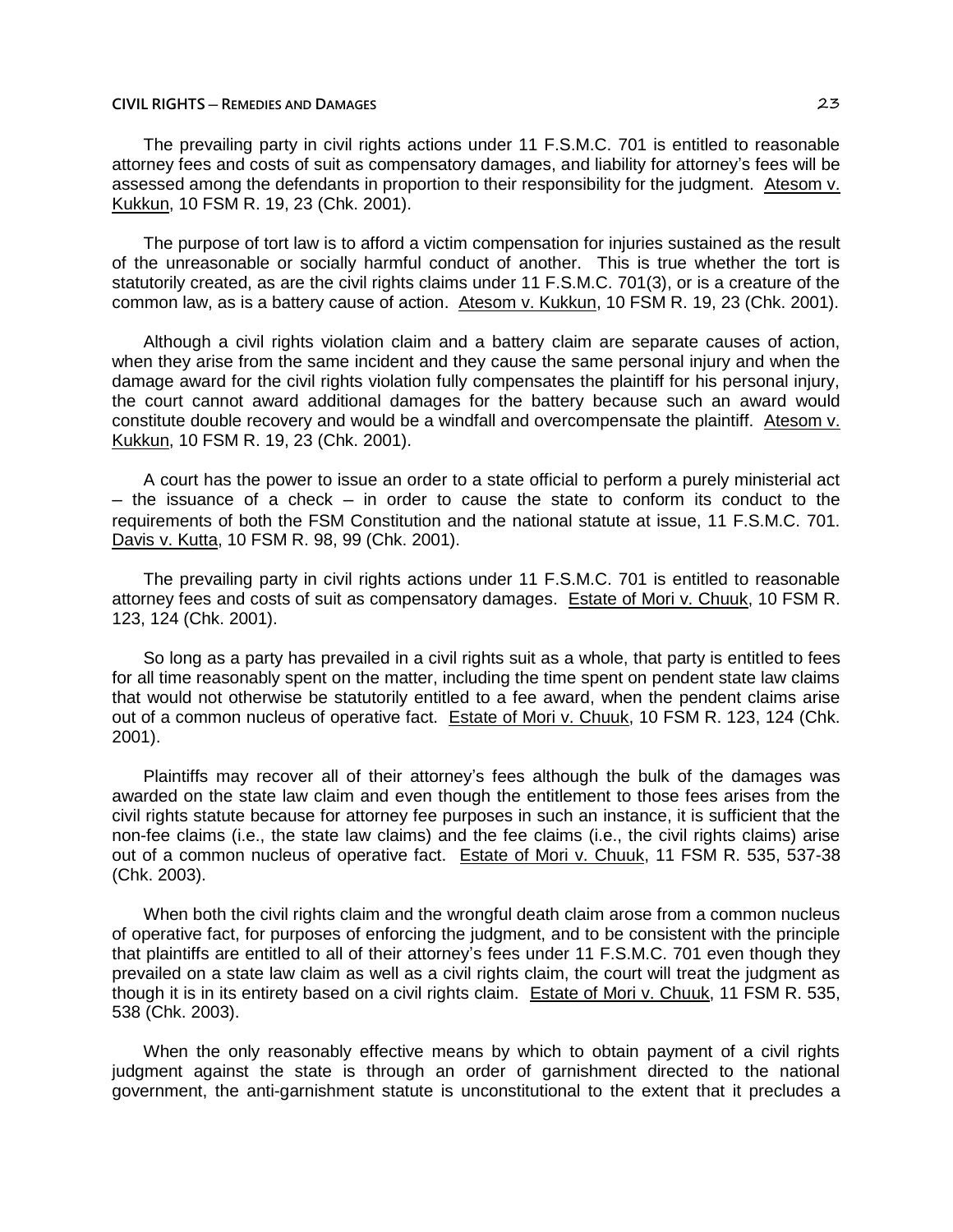garnishment order to pay a judgment that is based in material part on civil rights claims under 11 F.S.M.C. 701. Estate of Mori v. Chuuk, 11 FSM R. 535, 541 (Chk. 2003).

A civil rights judgment must not depend on legislative action for satisfaction. Estate of Mori v. Chuuk, 11 FSM R. 535, 541 (Chk. 2003).

A court finding that 6 F.S.M.C. 707 is unconstitutional to the extent that it prevents satisfaction of a judgment based on a violation of constitutional rights is limited to the facts before the court and applies only to a judgment against the state that is based on civil rights claims under the national civil rights statute, which confers a cause of action for violation of rights guaranteed by the FSM Constitution. Estate of Mori v. Chuuk, 11 FSM R. 535, 541 (Chk. 2003).

In the usual case payment of a money judgment against the state must abide a legislative appropriation, but a judgment for the violation of rights guaranteed by the FSM Constitution is a species apart. If there is no meaningful remedy for such a violation, which means a judgment subject to satisfaction in a reasonably expeditious manner, then that right afforded constitutional protection is an illusion, and, if that right is reduced to an illusion, then our Constitution itself is reduced to a solemn mockery. Estate of Mori v. Chuuk, 11 FSM R. 535, 541 (Chk. 2003).

A garnishment order against the national government will issue to pay a civil rights judgment against Chuuk when the sum is less by at least an order of magnitude than the sums that Chuuk receives on a drawdown basis from the FSM when Chuuk accordingly has the ability to pay the judgment and when, based on the case's history, a garnishment order is the only means by which payment can reasonably be made. Estate of Mori v. Chuuk, 11 FSM R. 535, 542 (Chk. 2003).

Even if the Chuuk Financial Control Commission were at some future time to assume its responsibility to develop legislation for appropriation to address court judgments when it has thus far declined to do so, payment of the judgment would still have to await legislative appropriation, a state of affairs that the principle of supremacy of the FSM Constitution does not countenance where a judgment based on a civil rights violation is concerned. Davis v. Kutta, 11 FSM R. 545, 549 (Chk. 2003).

The remedy for violation of a constitutional right, to be meaningful, must be one that can be realized upon in a reasonably expeditious manner. When more than six and a half years have elapsed since the judgment was entered, 6 F.S.M.C. 707, which prohibits the garnishment of funds owed by the FSM to a state, is unconstitutional as it applies to the case's judgment for a violation of civil rights guaranteed by the FSM Constitution. In practical terms, that statute takes from the plaintiff the only means of securing a reasonably expeditious satisfaction of the judgment. Davis v. Kutta, 11 FSM R. 545, 549 (Chk. 2003).

Although a state constitutional and a statutory provisions barring payment without a legislative appropriation are neither facially objectionable, what is not constitutionally permissible is to use the requirement defensively to avoid payment of a judgment based on a civil rights claim brought under the national civil rights statute. Principles of supremacy under Article II of the FSM Constitution preclude this result. Estate of Mori v. Chuuk, 12 FSM R. 3, 11 n.5 (Chk. 2003).

A state trial court order that does not address the question of national court judgments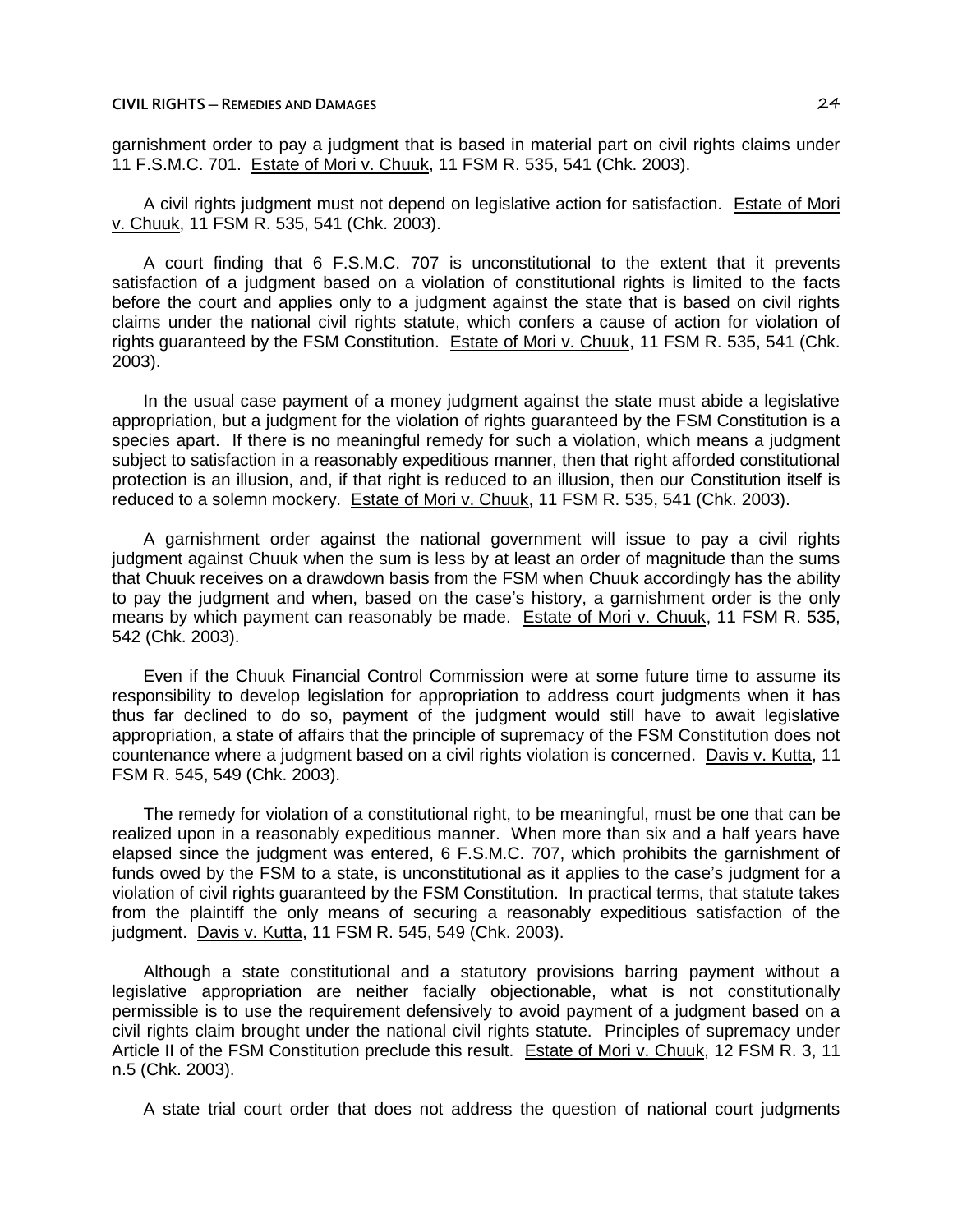based on the violation of civil rights guaranteed under the FSM Constitution cannot provide guidance with respect to enforcement of the FSM Supreme Court civil rights judgments. Estate of Mori v. Chuuk, 12 FSM R. 3, 12 (Chk. 2003).

Civil rights causes of action survive the victim's death because if it did not then the national civil rights statute's purpose would be thwarted. Herman v. Municipality of Patta, 12 FSM R. 130, 135 (Chk. 2003).

Civil rights damages may include damages for the victim's pain and suffering before his death. Calculating damages for pain and suffering is difficult because no fixed rules exist to aid in that determination, which lies in the court's sole discretion. Herman v. Municipality of Patta, 12 FSM R. 130, 137 (Chk. 2003).

The prevailing party in civil rights actions under 11 F.S.M.C. 701 is entitled to reasonable attorney fees and costs of suit as compensatory damages. The usual method is to award fees based on the hourly rate. Thus the initial estimate of a reasonable attorney's fee is properly calculated by multiplying the number of hours reasonably expended on the litigation times a reasonable hourly rate. Herman v. Municipality of Patta, 12 FSM R. 130, 137 (Chk. 2003).

While a continency fee is not an arbitrary ceiling with respect to attorney's fees recoverable under an 11 F.S.M.C. 701(3) civil rights action, neither is it a floor. A contingency fee may be used as a basis for an attorney fee award when there are no contemporaneous records of the time the attorney had spent on the case, but since the point of departure for determining a reasonable fee under 11 F.S.M.C. 701(3) is to look at the amount of time spent, counsel in civil rights litigation should maintain careful records of time actually spent, notwithstanding the existence of any contingency fee agreement. Herman v. Municipality of Patta, 12 FSM R. 130, 137 (Chk. 2003).

When plaintiffs are awarded reasonable fees and costs as compensatory damages under 11 F.S.M.C. 701(3), the liability for this will be assessed upon the defendants in proportion to their total liability on the rest of the judgment. Herman v. Municipality of Patta, 12 FSM R. 130, 137-38 (Chk. 2003).

The court has granted writs of garnishment against funds held by the national government for the benefit of the State of Chuuk only in one instance, and that is where a judgment was entered against the state for violations of 11 F.S.M.C. 701 *et seq.*, the national civil rights statute. Barrett v. Chuuk, 12 FSM R. 558, 560 (Chk. 2004).

The FSM Congress has specifically acted to confer a cause of action for violation of civil rights, 11 F.S.M.C. 701 *et seq.*, and it is for judgments based on such claims that the court has issued writs of garnishment against the state. Barrett v. Chuuk, 12 FSM R. 558, 561 (Chk. 2004).

When issuing a writ of garnishment becomes necessary to satisfy a civil rights judgment, the judiciary is clearly empowered to do so. The fact that the garnished is a state within this federation (and the garnishee is the national government) does not change the analysis because the FSM Constitution guarantees this nation's citizens certain protections, and Congress has passed laws allowing its citizens to sue for damages where those rights have been violated. It is not for one state to roll back those rights and privileges afforded by the national government, and the court would be derelict in our duty to allow it to do so. The trial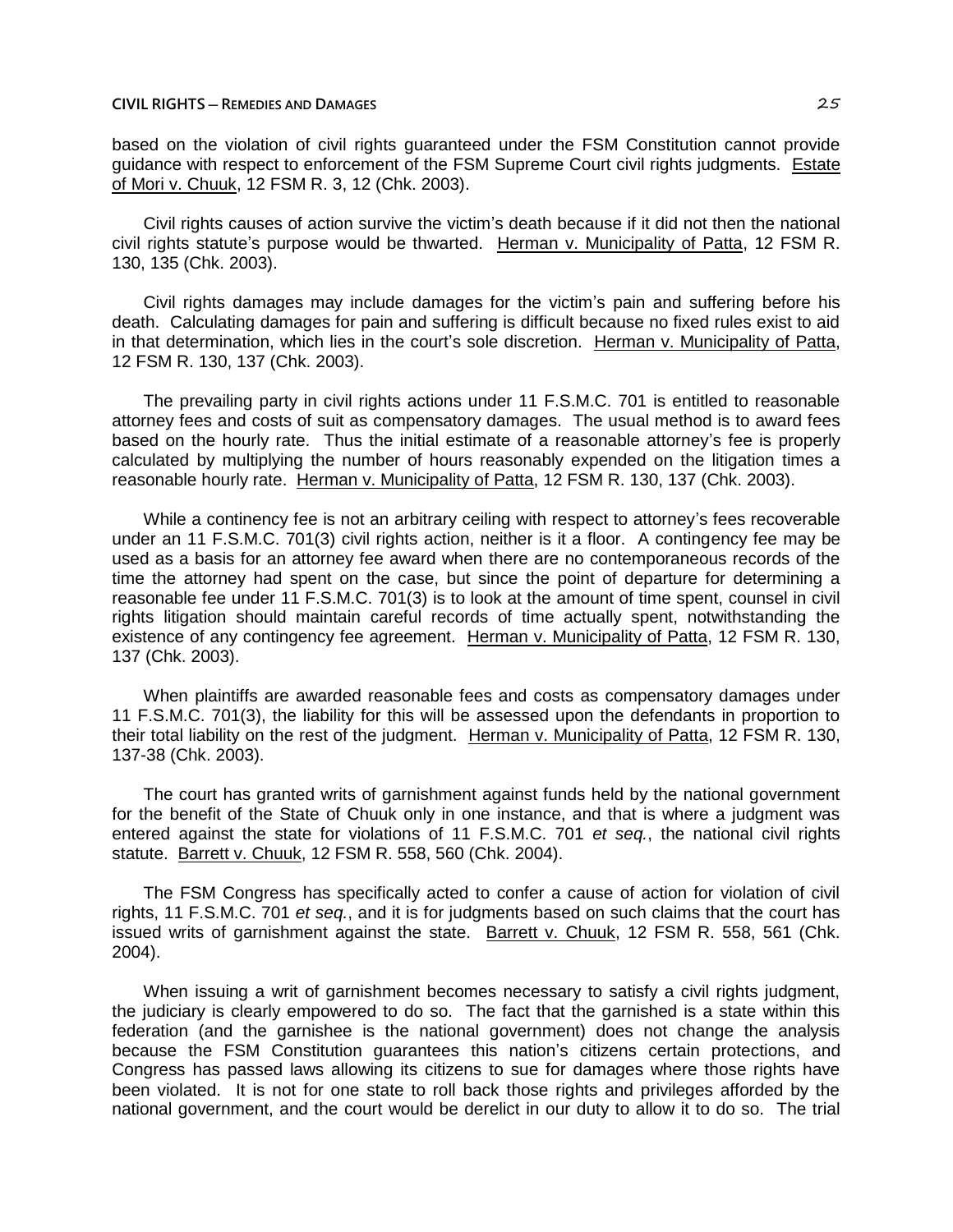court's action case was thus appropriate and within the bounds of its authority. Chuuk v. Davis, 13 FSM R. 178, 186 (App. 2005).

The remedy for a victim of an illegal search is not the self-help of resistance. Resistance to such authority to search and seize by self-help is not recognized in courts of law. Whoever suffers the imposition of an unlawful police search has the assurance that any evidence so acquired is rendered inadmissible in a subsequent criminal trial by the exclusionary rule. And in any event damage remedies are available in the courts for violations of constitutional rights stemming from either an unlawful search or arrest. These remedies are present in the FSM. FSM v. Wainit, 13 FSM R. 433, 446 (Chk. 2005).

When the acts that comprise the false imprisonment tort are also the acts that constitute the civil rights violations, the court will not make a separate award of damages for this tort, since to do so would result in a double recovery. Warren v. Pohnpei State Dep't of Public Safety, 13 FSM R. 483, 493 (Pon. 2005).

When the plaintiff was unlawfully denied the right to make contact with anyone outside the jail, but his right to communicate with family members was further compromised when his wife was not permitted to speak with him on the telephone, the court will award \$500; when he was confined in unconstitutional conditions of confinement, the court will award \$10 an hour, or \$635 for 632 hours; for the residual effects of his detention that he experienced during the two weeks after he was released, including stomach problems and lingering numbness in his hands resulting from being handcuffed, the court will award \$150; for being held in excess of 24 hours, an unambiguous right, the court will award \$3,000 for the more than two and a half days in jail (a separate award for not being brought before a judge within the statutorily-required time); an additional \$500 resulting from the unlawful arrest and \$200 awarded for an unlawful search. Warren v. Pohnpei State Dep't of Public Safety, 13 FSM R. 483, 499-500 (Pon. 2005).

A contingency fee agreement in a civil rights case acts as neither a floor nor a ceiling on attorney's fees awarded under the statute. Such a rule serves the purpose of helping to insure that an attorney will not be undercompensated where important civil rights have been vindicated, and increases the likelihood that a plaintiff who has a meritorious claim will have access to the courts. Warren v. Pohnpei State Dep't of Public Safety, 13 FSM R. 524, 526 (Pon. 2005).

An hourly rate of \$120 is a reasonable hourly rate for trial time in civil rights action, and a rate of \$100 per hour is a reasonable hourly rate for the out-of-courtroom time in a civil rights case. Warren v. Pohnpei State Dep't of Public Safety, 13 FSM R. 524, 526 (Pon. 2005).

When, in a civil rights case had all of the plaintiff's witnesses been deposed in advance of trial, the trial time would have been shortened, since the questioning of the plaintiff's undeposed witnesses was conducted in the manner of a discovery deposition, the court will estimate the reduction in trial time at 20 percent, and will treat 20 percent of the court time as research time that could have been spent deposing witnesses and award the research rate of \$100 an hour for that time instead of the \$120 an hour rate for trial time. Warren v. Pohnpei State Dep't of Public Safety, 13 FSM R. 524, 526-27 (Pon. 2005).

Even assuming the pro se plaintiff had successfully prosecuted his discrimination claim and sought attorney's fees under the civil rights statute, the attorney's fees claim would still have been denied. A prevailing pro se litigant is not entitled to an award of attorney's fees even if he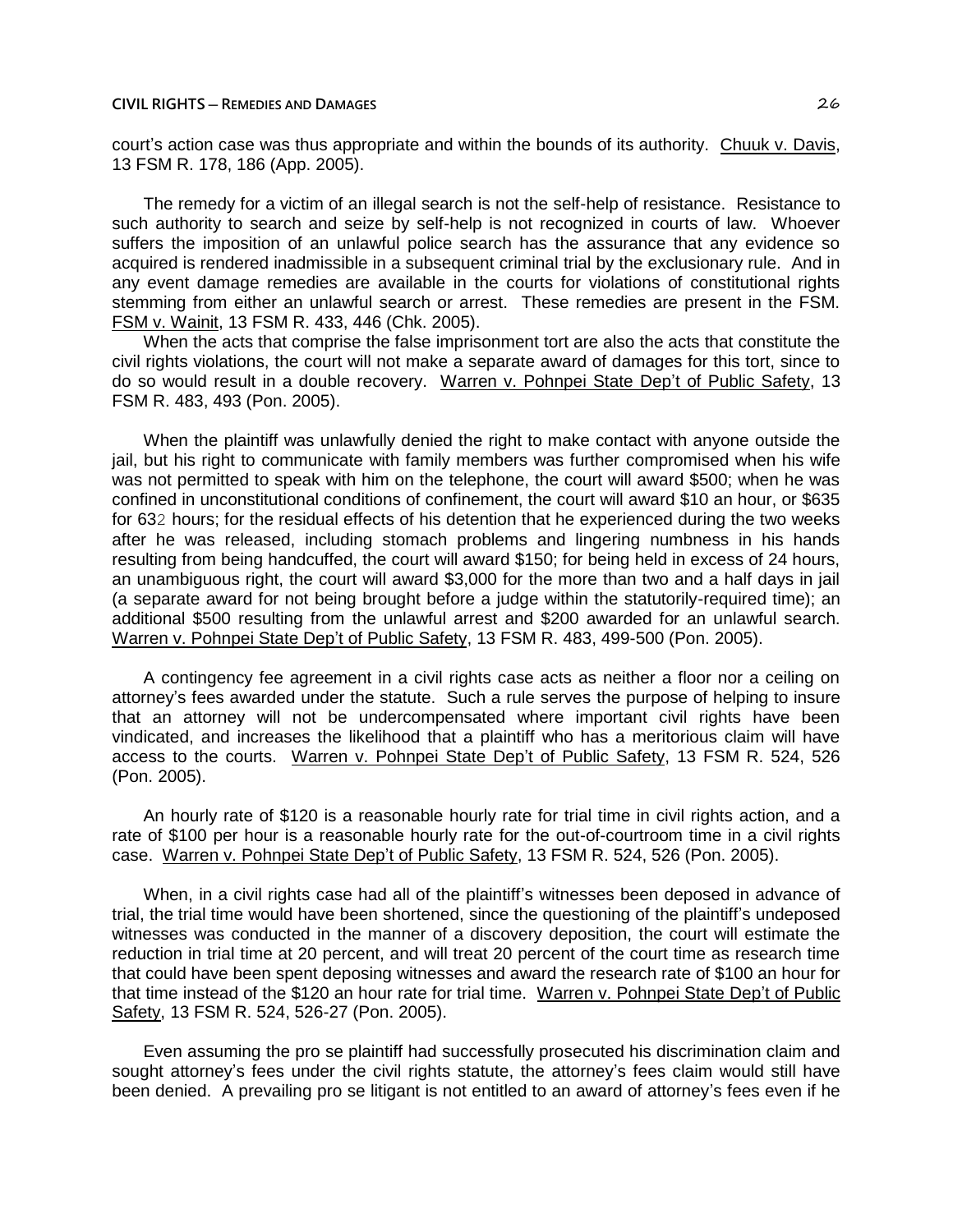is an attorney or legal practitioner. Hauk v. Lokopwe, 14 FSM R. 61, 66 (Chk. 2006).

Damages under the civil rights act generally include only compensatory damages. Annes v. Primo, 14 FSM R. 196, 206 (Pon. 2006).

The prevailing party in civil rights actions under 11 F.S.M.C. 701(3) is entitled to reasonable attorney fees and costs of suit as part of compensatory damages. The court must first determine the reasonableness of any claim for attorney's fees and costs. The usual method of determining reasonable attorney's fees awards is based on an hourly rate. Thus the initial estimate of a reasonable attorney's fee is properly calculated by multiplying the number of hours reasonably expended on the litigation by a reasonable hourly rate. Walter v. Chuuk, 14 FSM R. 336, 340-41 (Chk. 2006).

Any award of attorney's fees must be based upon a showing and a judicial finding, that the amount of fees is reasonable. The plaintiffs must therefore submit detailed supporting documentation showing the date, the work done, and the amount of time spent on each service for which a claim for compensation is made. Walter v. Chuuk, 14 FSM R. 336, 341 (Chk. 2006).

A civil rights cause of action survives the victim's death because, if it did not, the national civil rights statute's purpose would be thwarted. Lippwe v. Weno Municipality, 14 FSM R. 347, 352 (Chk. 2006).

The prevailing party in civil rights actions under 11 F.S.M.C. 701 is entitled to reasonable attorney fees and costs of suit as compensatory damages. So long as a party has prevailed in a civil rights suit as a whole, that party is entitled to fees for all time reasonably spent on the matter, including the time spent on pendent state law claims that would not otherwise be statutorily entitled to a fee award, if the pendent claims arise out of a common nucleus of operative fact as the civil rights claim. Lippwe v. Weno Municipality, 14 FSM R. 347, 354 (Chk. 2006).

An employee of a state or local government who is discharged in violation of the civil rights statutes has a duty to actively look for and accept any reasonable offer of employment, otherwise back pay damages cannot be awarded. Robert v. Simina, 14 FSM R. 438, 443 (Chk. 2006).

When there was no evidence of physical injury to any plaintiff or of any physical manifestation of emotional distress by any plaintiff, there can be no award of damages for pain and suffering even if the plaintiffs had proven they had been wrongfully discharged in violation of their civil rights. Robert v. Simina, 14 FSM R. 438, 443 (Chk. 2006).

In order to recover compensatory damages, the plaintiffs must prove actual injury from the civil rights deprivation. When, if proper procedure had been followed, the plaintiffs still would have been terminated from their positions, there is no actual injury to compensate with back pay or other benefits. Nominal damages may, however, be awarded for the deprivation of the important right to procedural due process. Robert v. Simina, 14 FSM R. 438, 444 (Chk. 2006).

Common-law courts traditionally have vindicated deprivations of certain "absolute" rights that are not shown to have caused actual injury through the award of a nominal sum of money. By making the deprivation of such rights actionable for nominal damages without proof of actual injury, the law recognizes the importance to organized society that those rights be scrupulously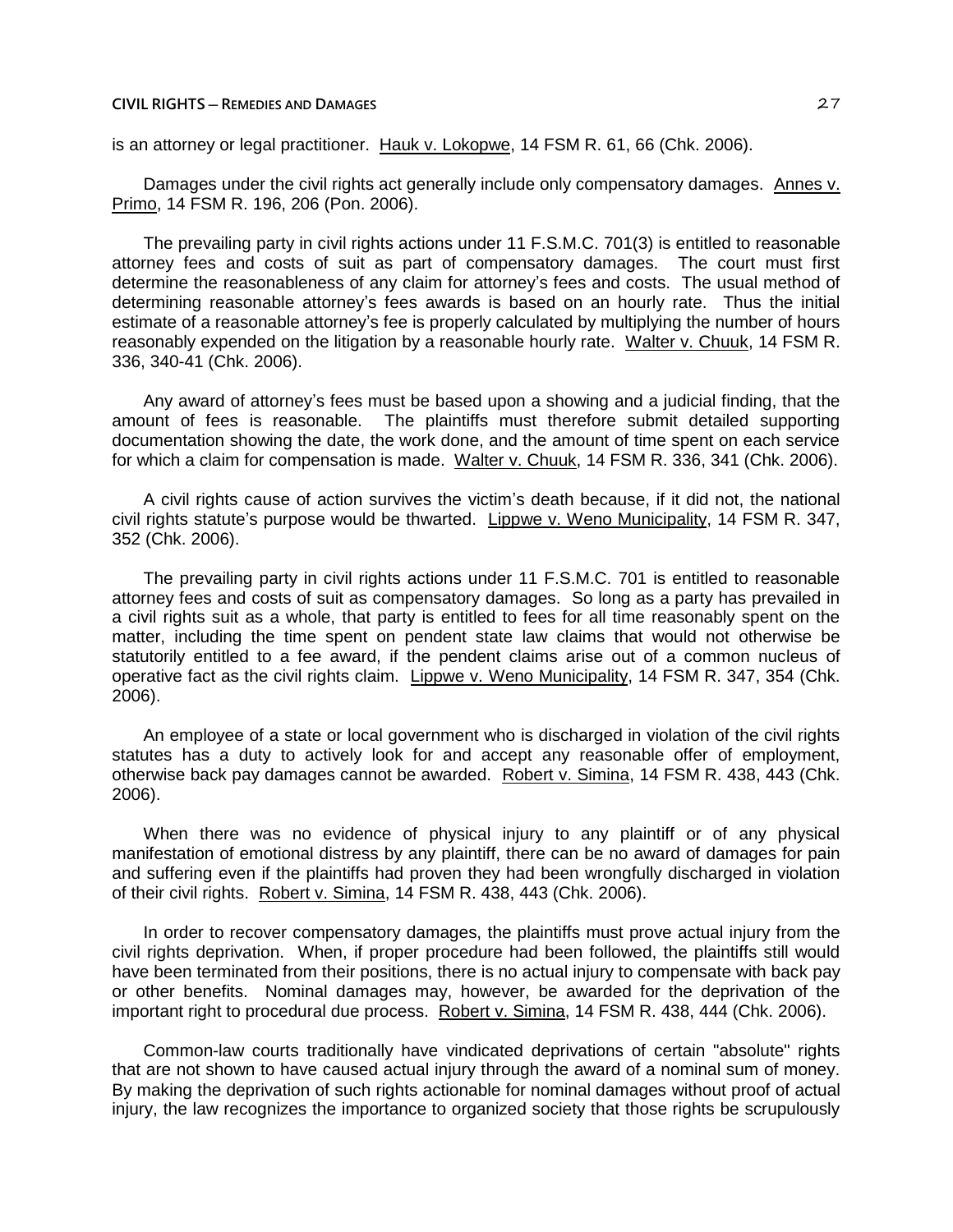observed; but at the same time, it remains true to the principle that substantial damages should be awarded only to compensate actual injury or, in the case of exemplary or punitive damages, to deter or punish malicious deprivation of rights. Because the right to procedural due process is "absolute" in the sense that it does not depend upon the merits of a claimant's substantive assertions, and because of the importance to organized society that procedural due process be observed, the denial of due process should be actionable for nominal damages without proof of actual injury. Robert v. Simina, 14 FSM R. 438, 444 (Chk. 2006).

A plaintiff who is awarded nominal damages is a prevailing party. As prevailing parties in a civil rights action, the plaintiffs are entitled to their fees and costs. Robert v. Simina, 14 FSM R. 438, 444 (Chk. 2006).

A person who deprives another of any right or privilege protected under 11 F.S.M.C. 701 shall be civilly liable to the party injured in an action at law, suit in equity, or other proper proceeding for redress, without regard to whether a criminal case has been brought or conviction obtained. In an action brought 11 F.S.M.C. 701, the court may award costs and reasonable attorney's fees to the prevailing party. Wainit v. FSM, 15 FSM R. 43, 46 n.1 (App. 2007).

In order to determine whether a judge is liable for damages for his actions, the court asks whether the judge was performing judicial acts and whether his court had jurisdiction. When the answer to both questions is yes, the judge was not acting in complete absence of all jurisdiction, even when he had clearly acted in excess of his jurisdiction, and the judge was therefore immune from any suit for compensatory or punitive damages for his actions, but that does not end the inquiry. When the plaintiff had obtained permanent prospective injunctive relief against the judge under the civil rights act, it was entitled to the attorney's fees and costs incurred in obtaining that relief in that case, but not for any expenses incurred in the state court case in which the judge had exceeded his jurisdiction even though the FSM Supreme Court had to enjoin him from conducting any further proceedings in it. Ruben v. Petewon, 15 FSM R. 605, 608 (Chk. 2008).

When the defendant state court judge's actions upon which the plaintiffs base this suit were judicial in nature and the state court is a court of general jurisdiction, which would have had the jurisdiction to consider a motion for relief of judgment if one had been filed, the judge did not act in complete absence of jurisdiction. But when he did clearly act grossly in excess of his jurisdiction and when the plaintiffs obtained permanent prospective relief against him in this case, they are entitled to their expenses including attorney's fees and costs under 11 F.S.M.C. 701(3) for bringing this action and are thus entitled to judgment as a matter of law on their civil rights claim for attorney's fees and costs. The costs and fees allowed will be for work in this case and not that for work in the related state court cases. Ruben v. Petewon, 15 FSM R. 605, 608-09 (Chk. 2008).

Reasonable travel costs are allowable when there is a showing that no counsel is available on the island where the litigation took place, but photocopying expenditures are generally disallowed, especially here where it cannot be determined what portion of those expense were incurred in bringing this action, and state court appellate filing fees are also disallowed since they are another court's filing fees and recoverable in that court. Ruben v. Petewon, 15 FSM R. 605, 609 (Chk. 2008).

Although a compelling state interest exists in protecting the state from garnishment and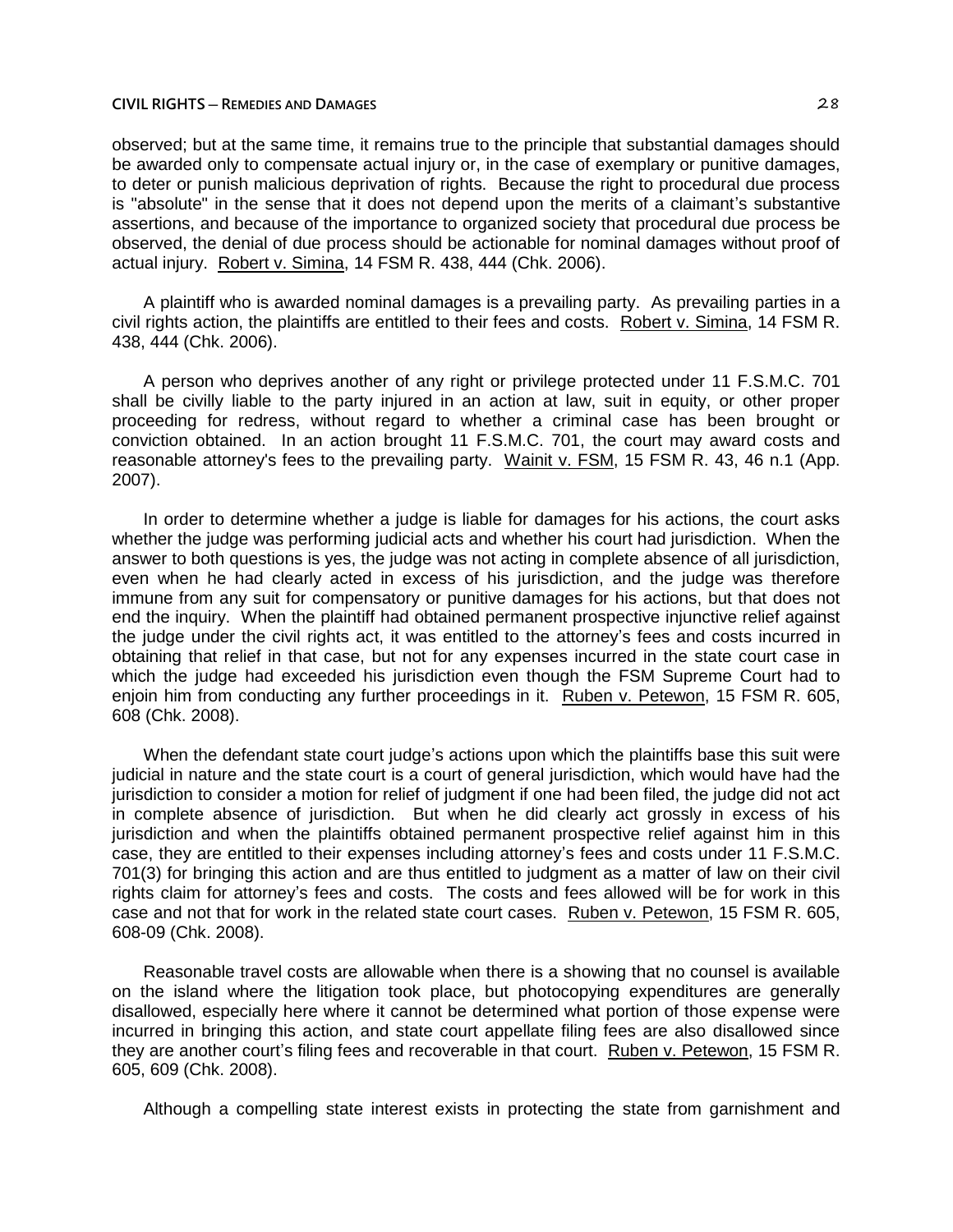execution of its funds as governments cannot effectively administrate essential public services with litigants constantly raiding their coffers, but since Congress has created a statutorily-based action for civil rights violations as these violations are particularly egregious in that they infringe upon what we commonly recognize as unalienable human rights, what must be struck is an adequate balance between protecting a government's ability to maintain sufficient funds to operate and the ability to hold the government accountable for violating its citizens' most basic rights. Barrett v. Chuuk, 16 FSM R. 229, 234 (App. 2009).

The FSM civil rights statute is intended to provide an effective remedy when constitutional rights are violated. A fundamental role of the government, be it state or national, is to safeguard those rights. Barrett v. Chuuk, 16 FSM R. 229, 234 (App. 2009).

A statute is unconstitutional to the extent that it prohibits garnishment of state funds to satisfy a civil rights judgment, including civil rights judgments involving purely economic damages as well as those involving physical injury damages. Barrett v. Chuuk, 16 FSM R. 229, 234 (App. 2009).

The FSM Constitution's supremacy clause does not permit a state law to prevent the enforcement of a national statute which gives a private cause of action for rights guaranteed by the FSM Constitution, especially when it is the solemn obligation of state governments to uphold the principles of the FSM Constitution and to advance the principles of unity upon which the Constitution is founded. Barrett v. Chuuk, 16 FSM R. 229, 234-35 (App. 2009).

A ship captain will be awarded his attorney's fees and costs incurred in successfully bringing his counterclaim for civil rights violation and may submit his affidavit in support of his claim for fees and costs, which should meet the specificity standard. FSM v. Koshin 31, 16 FSM R. 350, 355 (Pon. 2009).

Although an arrestee, who was not informed of her rights to access to counsel when she was handcuffed, was told her full rights at the police station, this does not excuse the police's failure to advise her of rights regarding to access to counsel on the scene when she was first placed in handcuffs. Since the arrestee was not harmed by the failure to advise her, when she was first placed in handcuffs, of rights regarding to access to counsel, the state is liable to her for nominal damages in the amount of one dollar. Berman v. Pohnpei, 16 FSM R. 567, 576 (Pon. 2009).

A prevailing party in a civil rights lawsuit is, under 11 F.S.M.C. 701(3), entitled to costs and reasonable attorney's fees even when the attorneys are from a non-profit legal services corporation since the right to a reasonable attorneys' fees award is the client's not the attorney's, and the amount that the client actually pays (or whether the client actually pays) his attorney is irrelevant. Sandy v. Mori, 17 FSM R. 92, 96-97 (Chk. 2010).

When a plaintiff has prevailed on its civil rights claim, the court may award it costs and reasonable attorney's fees. Since any attorney's fees award must be based upon a showing and a judicial finding that the amount of fees requested is reasonable, the plaintiff may file and serve detailed supporting documentation showing the date, the work done, and the amount of time spent on each service for which it makes a compensation claim so that the defendant may have notice and an opportunity to challenge the reasonableness of the fees and costs sought by the plaintiff. Carlos Etscheit Soap Co. v. McVey, 17 FSM R. 102, 111 (Pon. 2010).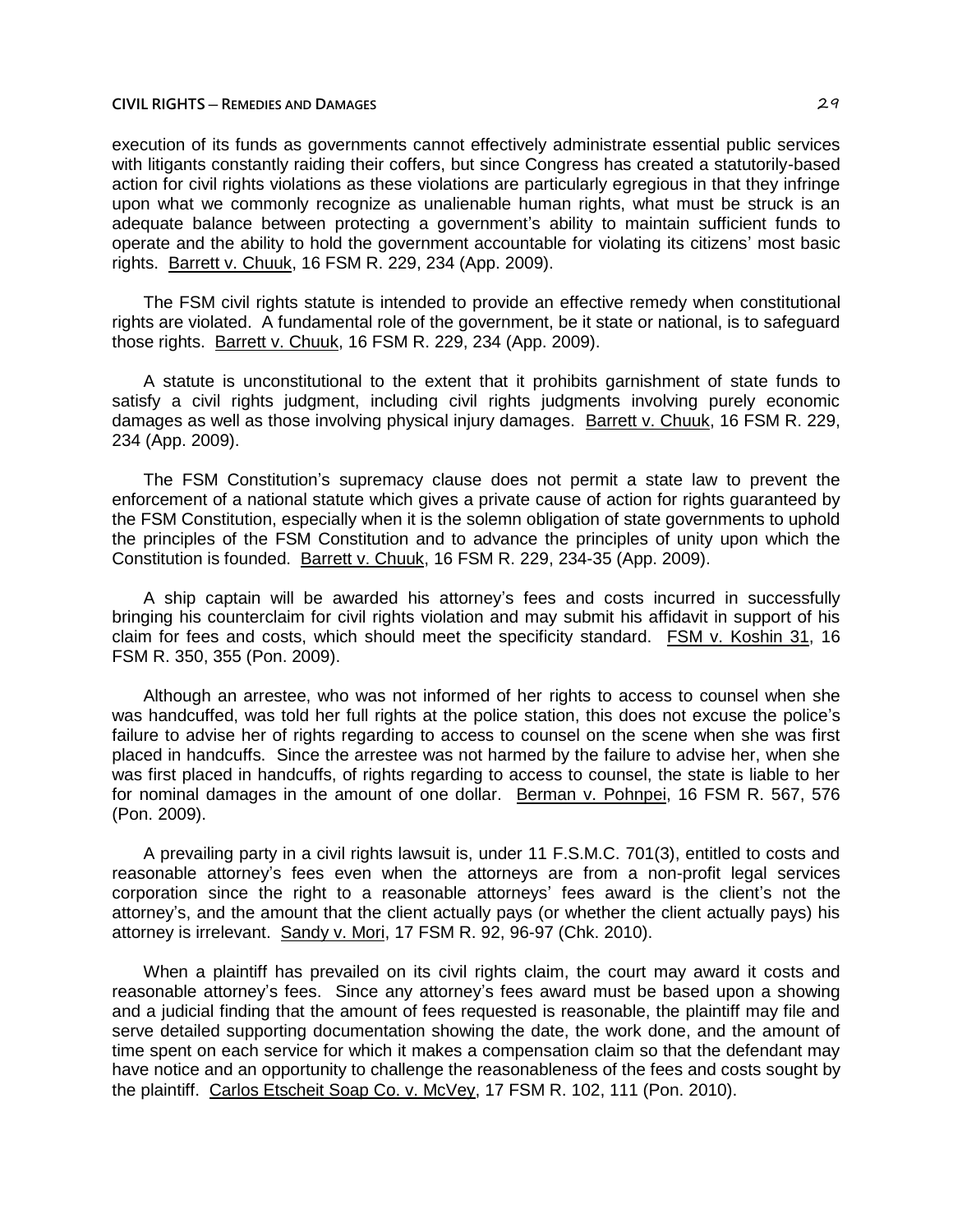When the plaintiff prevailed on its civil rights claims against one defendant but did not prevail on its civil rights claims against the other two defendants (although it did prevail on a trespass claim against them), the one defendant that the plaintiff prevailed against on civil rights claims should not be liable for the plaintiff's attorney's fees incurred in prosecuting its claims against the other two defendants or for fees incurred in its defense of claims that other two defendants prosecuted against the plaintiff. This is because 11 F.S.M.C. 701(3) allows civil liability against any person who deprives another of his constitutional rights, which includes an award of reasonable attorney's fees to the prevailing party, but otherwise the general rule is that the parties bear their own attorney's fees. Carlos Etscheit Soap Co. v. McVey, 17 FSM R. 148, 150 (Pon. 2010).

In a civil rights action, the court may award costs and reasonable attorney's fees to the prevailing party when a review of the relevant case law and the statute's permissive language indicate that such an award is merited. Higgins v. Kolonia Town, 17 FSM R. 254, 263 (Pon. 2010).

When the plaintiffs have not alleged facts from which the court can make out a claim against Pohnpei for civil rights violations and when they have not prevailed in their requests for injunctive relief, the court must deny their request for attorney's fees under 11 F.S.M.C. 702(8). Berman v. Pohnpei, 18 FSM R. 67, 73 (Pon. 2011).

The civil rights statute creates a civil cause of action, 11 F.S.M.C. 701(3), for the violation of any right, privilege, or immunity secured to him by the Constitution or laws of the Federated States of Micronesia. Iwo v. Chuuk, 18 FSM R. 182, 184 (Chk. 2012).

A civil rights fee award statute controls what the losing defendant must pay, not what the prevailing plaintiff must pay his lawyer. What a plaintiff may be bound to pay and what an attorney is free to collect under a fee agreement are not necessarily measured by the "reasonable attorney's fee" that a defendant must pay pursuant to a court order. Kaminanga v. Chuuk, 18 FSM R. 216, 219 (Chk. 2012).

Subsection 701(3) is a fee-shifting statute that shifts the liability for attorney's fees from the client, the party usually liable under a fee agreement, to a non-prevailing party. In an FSM civil rights case, the court "may award costs and reasonable attorney's fees to the prevailing party." But it does not follow that the time an attorney actually expended on the case is the amount of time reasonably expended or that the hourly rate is reasonable. Kaminanga v. Chuuk, 18 FSM R. 216, 219 (Chk. 2012).

An \$100 hourly rate is certainly a reasonable rate for attorney work in a civil rights case when attorney's fees are awarded under 11 F.S.M.C. 701(3). Kaminanga v. Chuuk, 18 FSM R. 216, 219 (Chk. 2012).

Time expended on a rehearing petition that was summarily denied was thus completely unproductive and otherwise unnecessary and did not afford any relief and the 3.4 hours spent on it must be disallowed. Kaminanga v. Chuuk, 18 FSM R. 216, 220 (Chk. 2012).

A prevailing party must be one who has succeeded on any significant claim affording it some of the relief sought. At a minimum, to be considered a prevailing party within the meaning of the civil rights fee-shifting statute, the plaintiff must be able to point to a resolution of the dispute which changes the legal relationship between itself and the defendant. Beyond this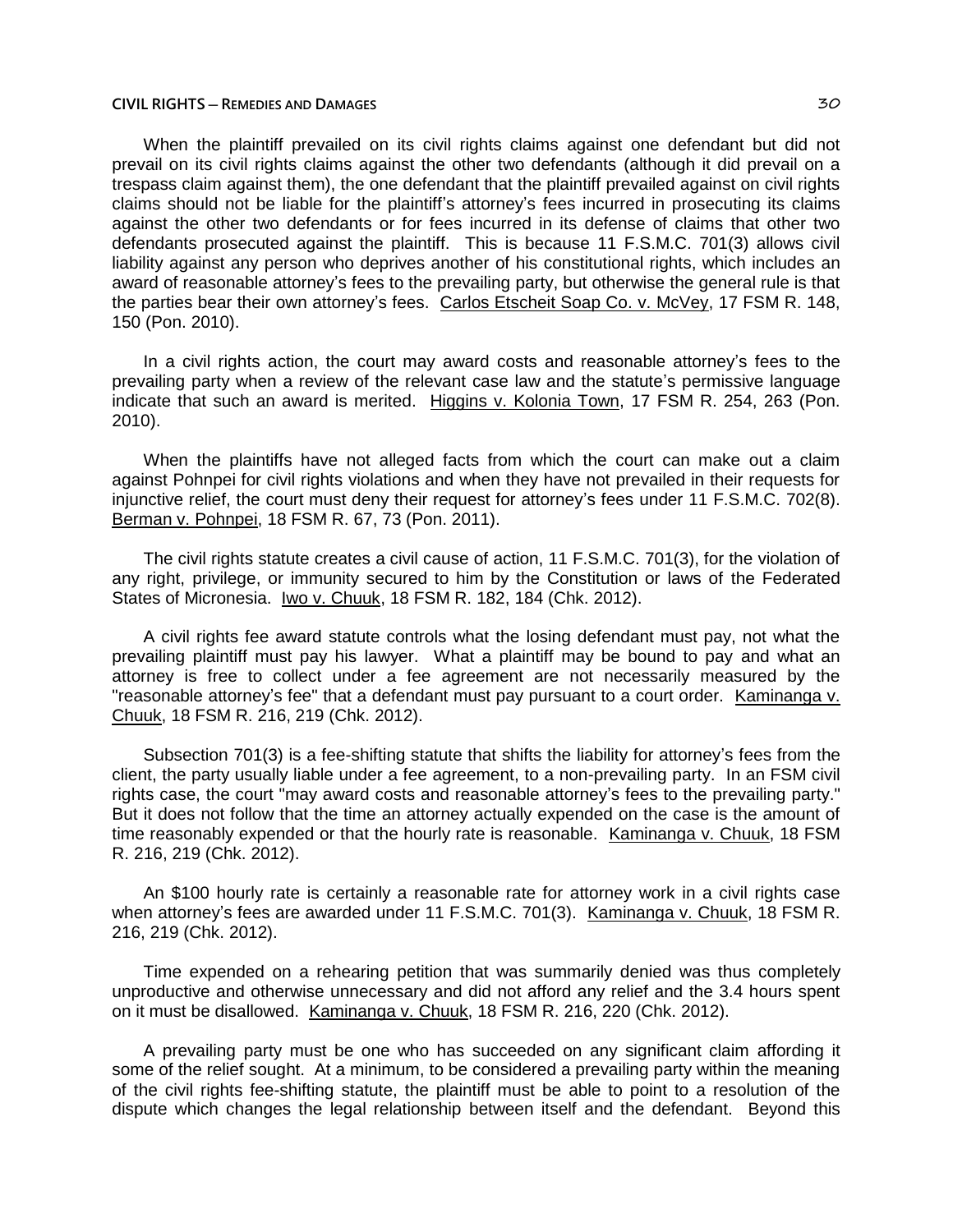absolute limitation, a technical victory may be so insignificant as to be insufficient to support prevailing party status. Kaminanga v. Chuuk, 18 FSM R. 216, 220 (Chk. 2012).

When the plaintiff has pled civil rights violations and the court has found a violation of the plaintiff's due process rights, the plaintiff can be awarded his attorney's fees and costs. Poll v. Victor, 18 FSM R. 235, 246 (Pon. 2012).

The FSM Supreme Court has issued writs of garnishment directed toward the assets of a state government when the underlying cause of action is based on a violation of the national civil rights statute, but it has declined to issue a writ of garnishment where the judgment debtor was a state government and the judgment was based on ordinary breach of contract. The rationale for the issued writs was the FSM Constitution's Supremacy Clause, which must control regardless of a state constitutional provision, or national law, to the contrary. Kama v. Chuuk, 18 FSM R. 326, 334 (Chk. S. Ct. Tr. 2012).

Regardless of whether civil liability can be imposed for failing to inform an arrestee of her rights or for failing to inform her of the cause and authority of her arrest, civil liability will be imposed when it was illegal to arrest her without a warrant where she was arrested. Alexander v. Pohnpei, 18 FSM R. 392, 400 (Pon. 2012).

In a civil rights case, a prevailing plaintiff is entitled to an award of costs and reasonable attorney's fees as part of compensatory damages. Alexander v. Pohnpei, 18 FSM R. 392, 401 (Pon. 2012).

The FSM civil rights statute's purpose is to allow a civil rights litigant to employ reasonably competent counsel to pursue civil rights litigation without cost to herself, particularly when the damages are small or uncertain and would not otherwise induce an attorney to pursue the matter. Alexander v. Pohnpei, 18 FSM R. 392, 401 (Pon. 2012).

The civil rights statute provides that in an action brought under it, the court may award costs and reasonable attorney's fees to the prevailing party. Poll v. Victor, 18 FSM R. 402, 404 (Pon. 2012).

When the FSM civil rights statute is not as expansive as 42 U.S.C. ' 1988 because it allows an attorney's fee award only in an action brought under 11 F.S.M.C. 701(3) and when an "action" is a court case while a "proceeding" includes both administrative and judicial proceedings, 11 F.S.M.C. 701(3) does not authorize the award of attorney's fees for administrative proceedings, even for administrative proceedings that were a prerequisite to a later court action (the exhaustion of administrative remedies requirement). It authorizes an attorney's fee award only for actions (court cases) brought under 11 F.S.M.C. 701(3). Poll v. Victor, 18 FSM R. 402, 405 (Pon. 2012).

Attorney's fees and expenses are not recoverable under 11 F.S.M.C. 701(3) in an eminent domain case filed by the petitioner state since it is not a civil rights case and the respondent is receiving the process due him under the Chuuk statute and Constitution and thus his civil rights have not been violated In re Lot No. 029-A-47, 18 FSM R. 456, 460 (Chk. S. Ct. Tr. 2012).

In civil rights cases, the FSM Supreme Court has ordered garnishment of civil rights judgments from state funds held by the national government when civil rights judgments have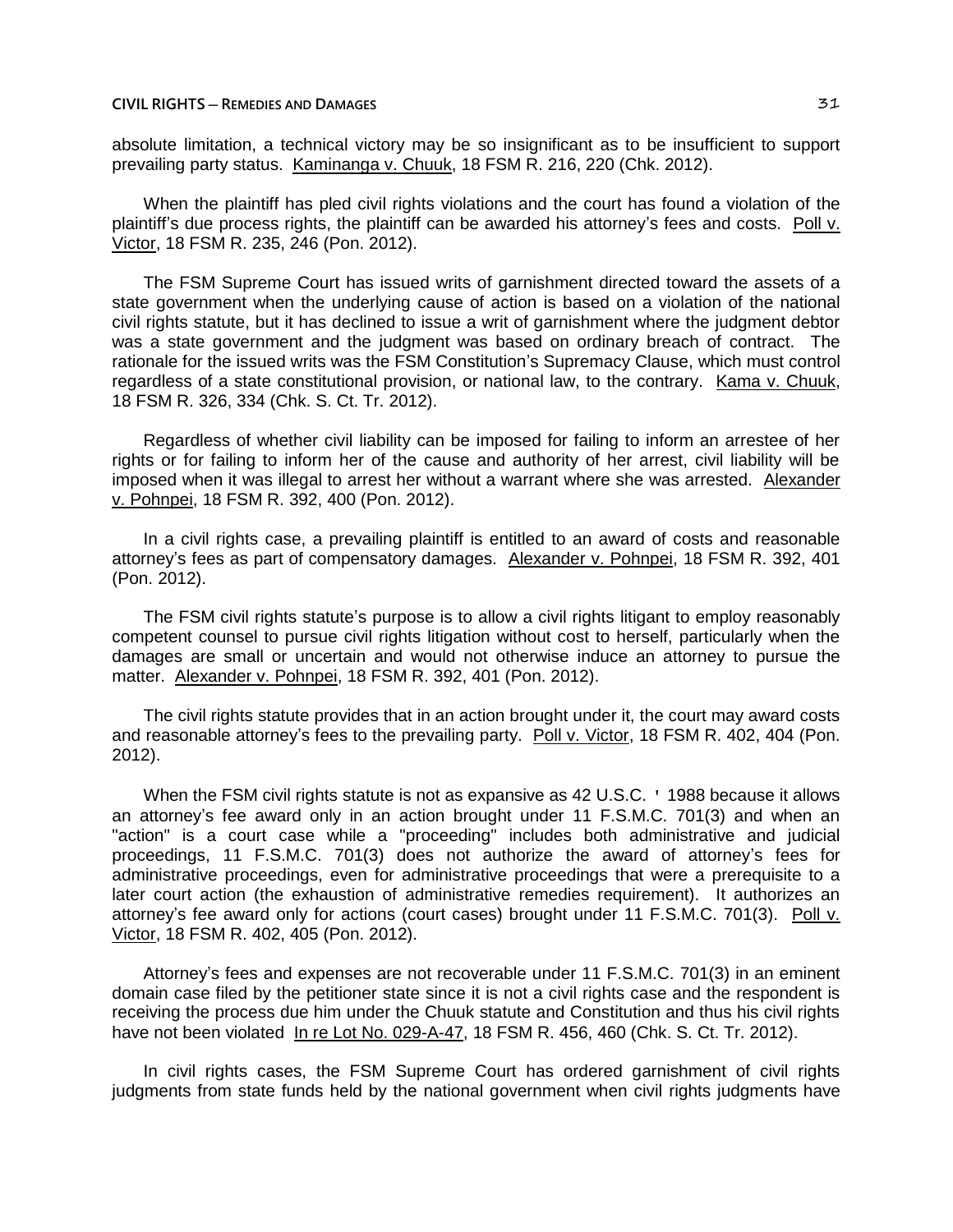gone unpaid for a long period of time. Alexander v. Pohnpei, 19 FSM R. 133, 135 (Pon. 2013).

When an unlawful detention was a violation of the plaintiff's right to due process, it was a civil rights violation, which under 11 F.S.M.C. 701(3) entitles him to reasonable attorney's fees and costs. Inek v. Chuuk, 19 FSM R. 195, 200 (Chk. 2013).

Where the evidentiary hearing or trial mandated by the appellate court is to determine the plaintiff's actual damages for the defendant's violation of the plaintiff's civil rights when it terminated the lot lease five months early, and where damages beyond the five-month period are contingent on whether the plaintiff should be granted a new or renewed lease to the lot, that is not the subject of the trial but is the subject of what will be a different proceeding. Carlos Etscheit Soap Co. v. McVey, 19 FSM R. 374, 378 (Pon. 2014).

A wrongfully discharged employee is entitled to the equitable remedy of reinstatement to his former position. Reinstatement is appropriate even if the position has been filled by another employee since, if a replacement's existence constituted a complete defense against reinstatement, then reinstatement could be effectively blocked in every case simply by immediately hiring an innocent third-party after the unlawful discharge has occurred, thus rendering the reinstatement remedy's deterrent effect a nullity. Manuel v. FSM, 19 FSM R. 382, 392 (Pon. 2014).

A false imprisonment claim is separate and distinct from a civil rights claim, but, at the same time, it may serve as a basis for deprivation of liberty under the FSM civil rights statute. The relevant concern in this regard is that damages should not be awarded for both claims, since to do so would be to permit a double recovery. Kon v. Chuuk, 19 FSM R. 463, 466-67 (Chk. 2014).

Valuing the loss of a person's liberty interest because he was subjected to the cruel and unusual punishment of being forced to remain in jail for 161 days after his sentence had ended, is, like trying to calculate damages for pain and suffering, difficult because no fixed rules exist to aid in that determination, which lies in the court's sole discretion. Kon v. Chuuk, 19 FSM R. 463, 467 (Chk. 2014).

In an action brought under the civil rights statute, the court may award costs and reasonable attorney's fees to the prevailing party. Kon v. Chuuk, 19 FSM R. 463, 467 (Chk. 2014).

Chapter 7 of Title 11 of the FSM Code creates a statutory cause of action for individuals whose constitutional rights have been violated. It was enacted to safeguard the rights guaranteed to all FSM citizens under Article IV of the FSM Constitution. Panuelo v. FSM, 20 FSM R. 62, 68 (Pon. 2015).

When a plaintiff has alleged his due process rights were violated but it is proven otherwise. the plaintiff cannot recover under the civil rights statute. Panuelo v. FSM, 20 FSM R. 62, 68 (Pon. 2015).

Under 11 F.S.M.C. 701(3), the court may award costs and reasonable attorney's fees to the prevailing party in a civil rights case. Carlos Etscheit Soap Co. v. McVey, 20 FSM R. 81, 82 (Pon. 2015).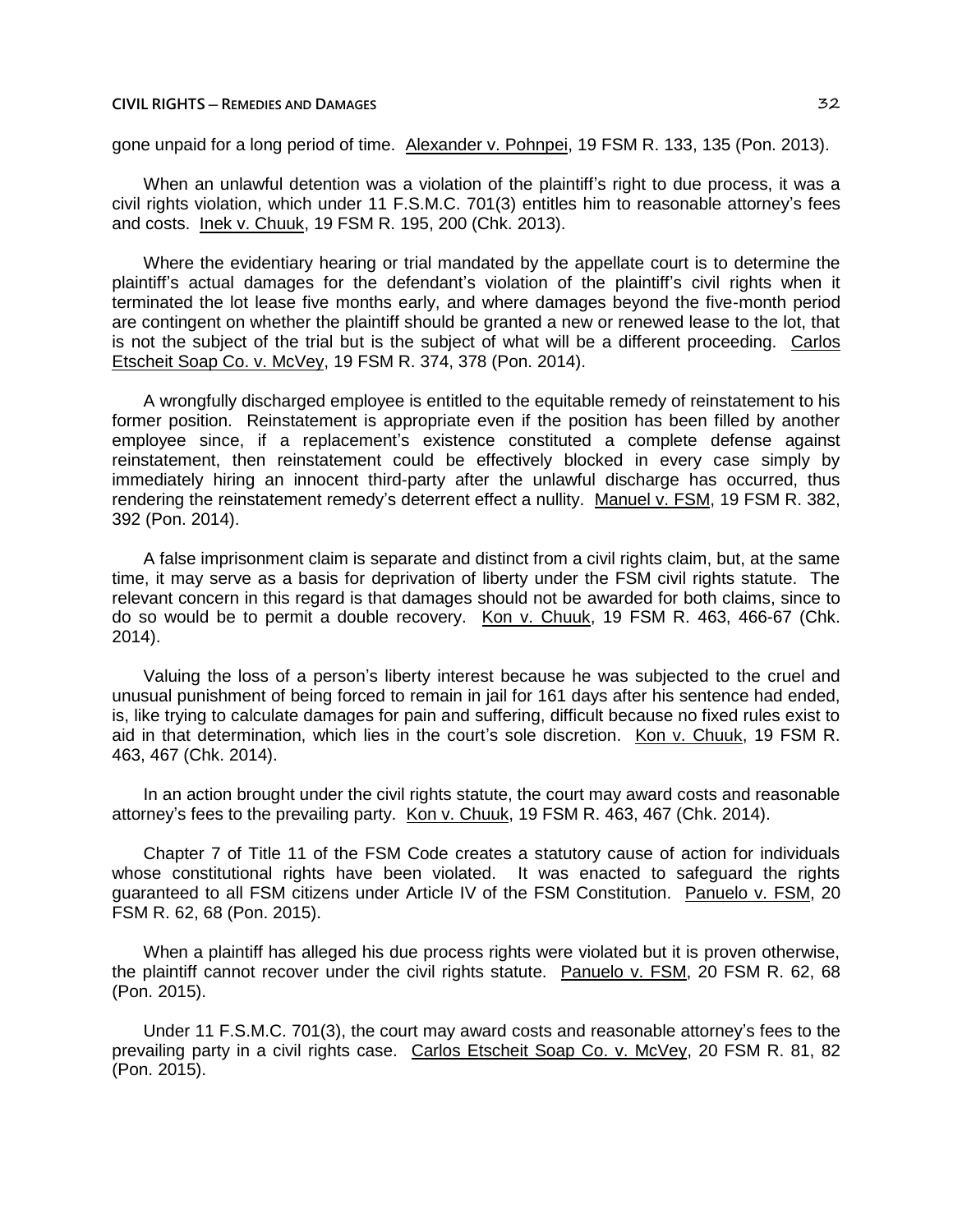Since the FSM civil rights statute is not as expansive as 42 U.S.C. ' 1988 because it allows an attorney's fee award only in an "action" brought under 11 F.S.M.C. 701(3) and since an "action" is a court case while a "proceeding" includes both administrative and judicial proceedings, 11 F.S.M.C. 701(3) does not authorize the award of attorney's fees incurred for administrative proceedings, even for administrative proceedings that are a prerequisite to a later court action (the exhaustion of administrative remedies requirement). Carlos Etscheit Soap Co. v. McVey, 20 FSM R. 81, 83 (Pon. 2015).

Since the statute authorizes an attorney's fee award only for actions (court cases) brought under 11 F.S.M.C. 701(3), fees for attorney time spent preparing for, participating in, and reviewing administrative proceedings before an agency and before the Governor will be disallowed. Carlos Etscheit Soap Co. v. McVey, 20 FSM R. 81, 83-84 (Pon. 2015).

When the defendant is not liable for the attorney's fees incurred in the plaintiff's litigation against other parties against whom the plaintiff did not have a viable civil rights claim, the court will disallow an attorney fee request for work solely in response to motions filed by those other defendant parties. Carlos Etscheit Soap Co. v. McVey, 20 FSM R. 81, 84 (Pon. 2015).

The court will allow fees for attorney time spent reviewing the appellate court's mandate as that was part of the process leading to trial on civil rights damages. Carlos Etscheit Soap Co. v. McVey, 20 FSM R. 81, 84 (Pon. 2015).

An FSM statute, 11 F.S.M.C. 701(3), creates a private right of action against any person, including governmental entities, for the violation of rights guaranteed by the Constitution. Palasko v. Pohnpei, 20 FSM R. 90, 94 (Pon. 2015).

In a civil rights case, even if the plaintiff has failed to prove any actual damages, the court can award nominal damages because of the importance of vindicating certain fundamental rights, but when there was no evidence introduced from which the court could draw the inference that the plaintiff's termination was the result of religious discrimination, there was thus no prima facie case made out on the civil rights claim. George v. Palsis, 20 FSM R. 111, 117 (Kos. 2015).

The burden of proof is upon the plaintiffs to show the fact and extent of the injury and the amount or value of damages. Determination of damages is an essential element of the plaintiffs' cause of action, which, at trial, the plaintiffs must prove as to amount by a preponderance of evidence. Linter v. FSM, 20 FSM R. 553, 562 (Pon. 2016).

When the evidence shows that the plaintiffs did in fact perform work during the relevant time period and that the standard operating procedure for many years was to submit employeecreated time sheets similar to those that the plaintiffs submitted and when the government concedes that, if there was a valid contract, the plaintiffs would have been paid based on the submission of the same time sheets, there is sufficient evidence to carry the plaintiffs' burden on damages. Linter v. FSM, 20 FSM R. 553, 562 (Pon. 2016).

In an action brought under 11 F.S.M.C. 701(3), the court may award costs and reasonable attorney's fees to the prevailing party. Linter v. FSM, 20 FSM R. 553, 562 (Pon. 2016).

Chapter 7 of Title 11 of the FSM Code creates a statutory cause of action for individuals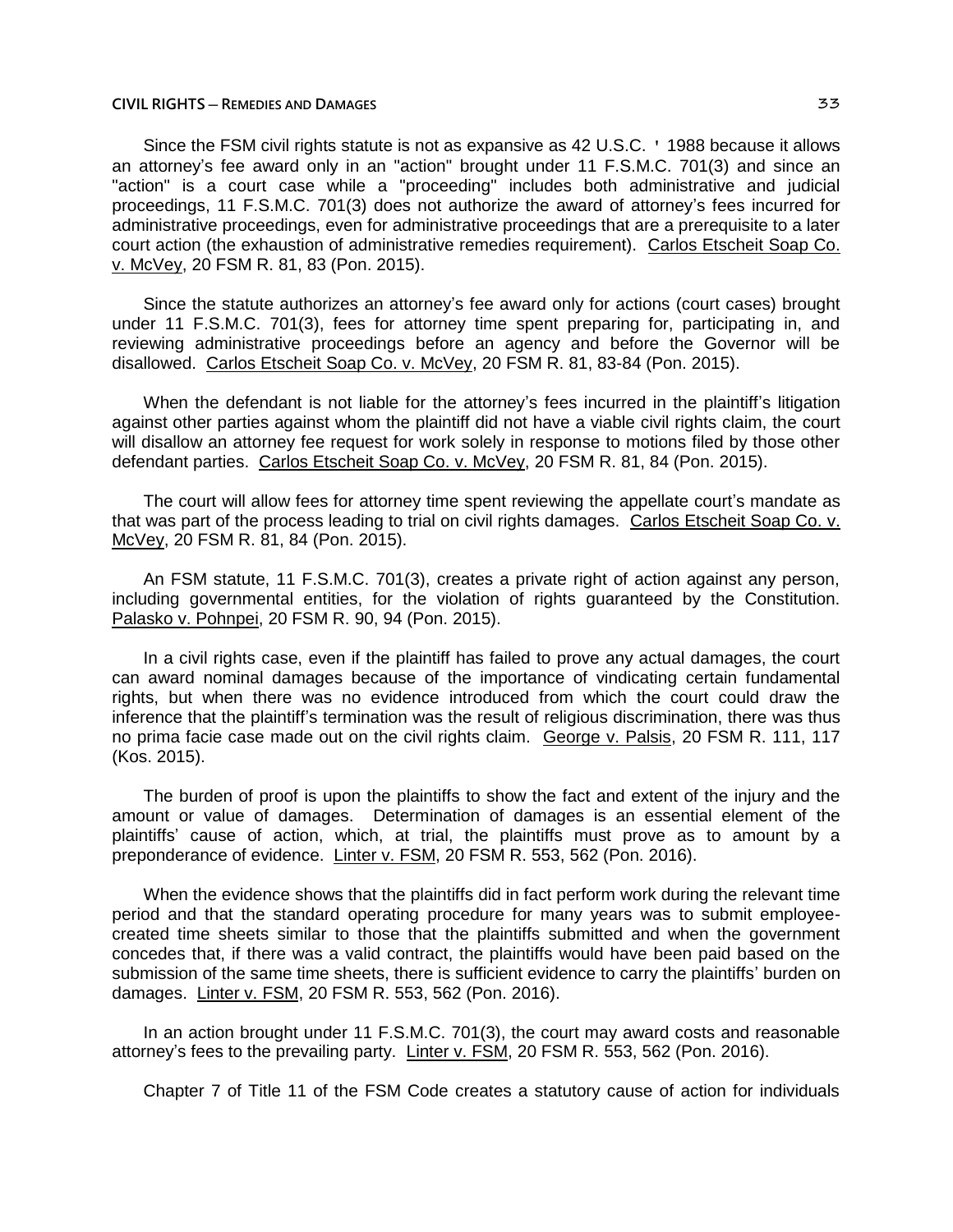whose constitutional rights have been violated. Santos v. Pohnpei, 21 FSM R. 495, 501 (Pon. 2018).

Actual damages are intended to redress the concrete loss that the plaintiff has suffered by reason of the defendant's wrongful conduct. Carlos Etscheit Soap Co. v. McVey, 21 FSM R. 525, 534 (App. 2018).

A monetary award is envisioned to compensate for actual losses which can be readily proved and the commensurate amount is to be based on the proven harm, loss or injury suffered by the plaintiff. Carlos Etscheit Soap Co. v. McVey, 21 FSM R. 525, 534-35 (App. 2018).

When what the plaintiff needed to show, and did not, was that it would have undertaken the lot's development during the February through June 2005 time period, the evidence proffered by the plaintiff was deficient to be awarded the damages sought. Carlos Etscheit Soap Co. v. McVey, 21 FSM R. 525, 535 (App. 2018).

Since the right to procedural due process is "absolute" in the sense that it does not depend upon the merits of a claimant's substantive assertions, and because of the importance to organized society that procedural due process be observed, the denial of due process is generally actionable for nominal damages without proof of actual injury. And a plaintiff who is awarded nominal damages in a civil rights action is also entitled to his attorney's fees and costs. Higgins v. Pohnpei Supreme Court App. Div., 22 FSM R. 63, 67 (Pon. 2018).

Procedural due process is a constitutional civil right covered by 11 F.S.M.C. 701. When the right to procedural due process has been violated and there are no provable, actual damages (thus the damages are only nominal), it is a civil rights violation for which attorney's fees and costs may be awarded. Luhk v. Anthon, 22 FSM R. 69, 71 (Pon. 2018).

Since a plaintiff's civil rights cause of action survives the plaintiff's death, the original plaintiff's estate may maintain his claim after his death. Luhk v. Anthon, 22 FSM R. 69, 71 (Pon. 2018).

In a civil rights action, the court may award costs and reasonable attorney's fees to the prevailing party. Macayon v. FSM, 22 FSM R. 544, 556 (Chk. 2020).

A prevailing party is one who has succeeded on any significant claim affording it some of the relief sought. At a minimum, to be considered a prevailing party within the meaning of the civil rights fee-shifting statute, the plaintiff must be able to point to a resolution of the dispute which changes the legal relationship between itself and the defendant. Beyond this absolute limitation, a technical victory may be so insignificant as to be insufficient to support prevailing party status. New Tokyo Medical College v. Kephas, 22 FSM R. 625, 635 (Pon. 2020).

In any civil rights action, the court may award costs and reasonable attorney's fees to the prevailing party. A plaintiff in a civil rights action, who is awarded nominal damages, is a prevailing party, and as a prevailing party, that plaintiff is entitled to its fees and costs. New Tokyo Medical College v. Kephas, 22 FSM R. 625, 635 (Pon. 2020).